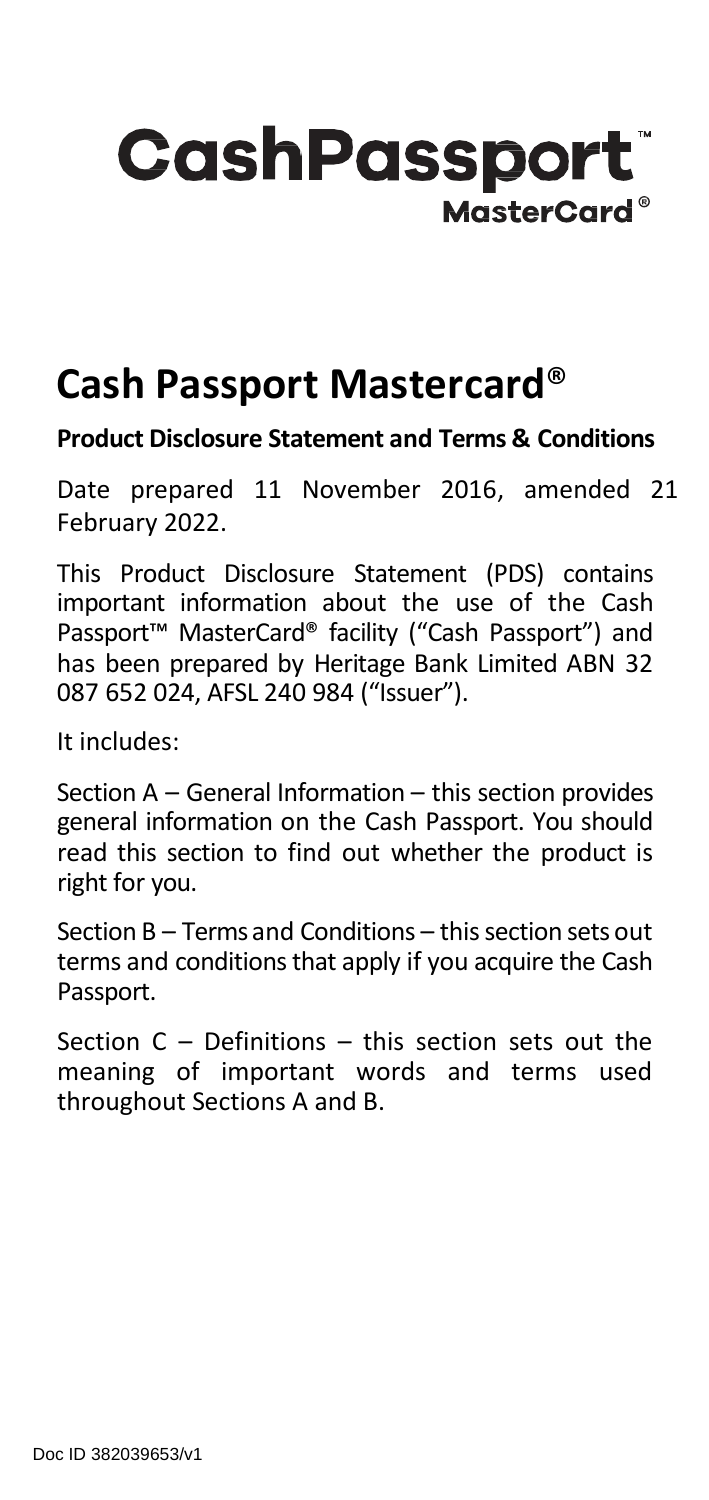# **CashPassport MasterCard®**

# **Quick Reference Guide**

#### **Online**

[www.cashpassport.com.au](http://www.cashpassport.com.au/)

| <b>Card Services</b> |                                 |
|----------------------|---------------------------------|
| Australia:           | 1800 098 231                    |
|                      | International: +44 207 649 9404 |

#### **Loading Funds**

Your Cash Passport can be loaded and reloaded at participating distribution outlets ("In-Store Load"), online ("Online Load") or via other methods we make available (as published online) from time to time.

#### **Lost or Stolen Cards**

If your Card is lost or stolen, or you think your PIN's security has been breached, you can call our 24-hour Global Emergency Assistance helpline for immediate assistance.

Australia: 1800 098 231

International: +44 207 649 9404

#### **Unauthorised Transactions**

If you notice an error in any transaction on your Card you should attempt to communicate directly with the merchant to resolve a dispute. If it cannot be resolved and you wish to dispute a transaction on your card, complete the Dispute Claim Form available online.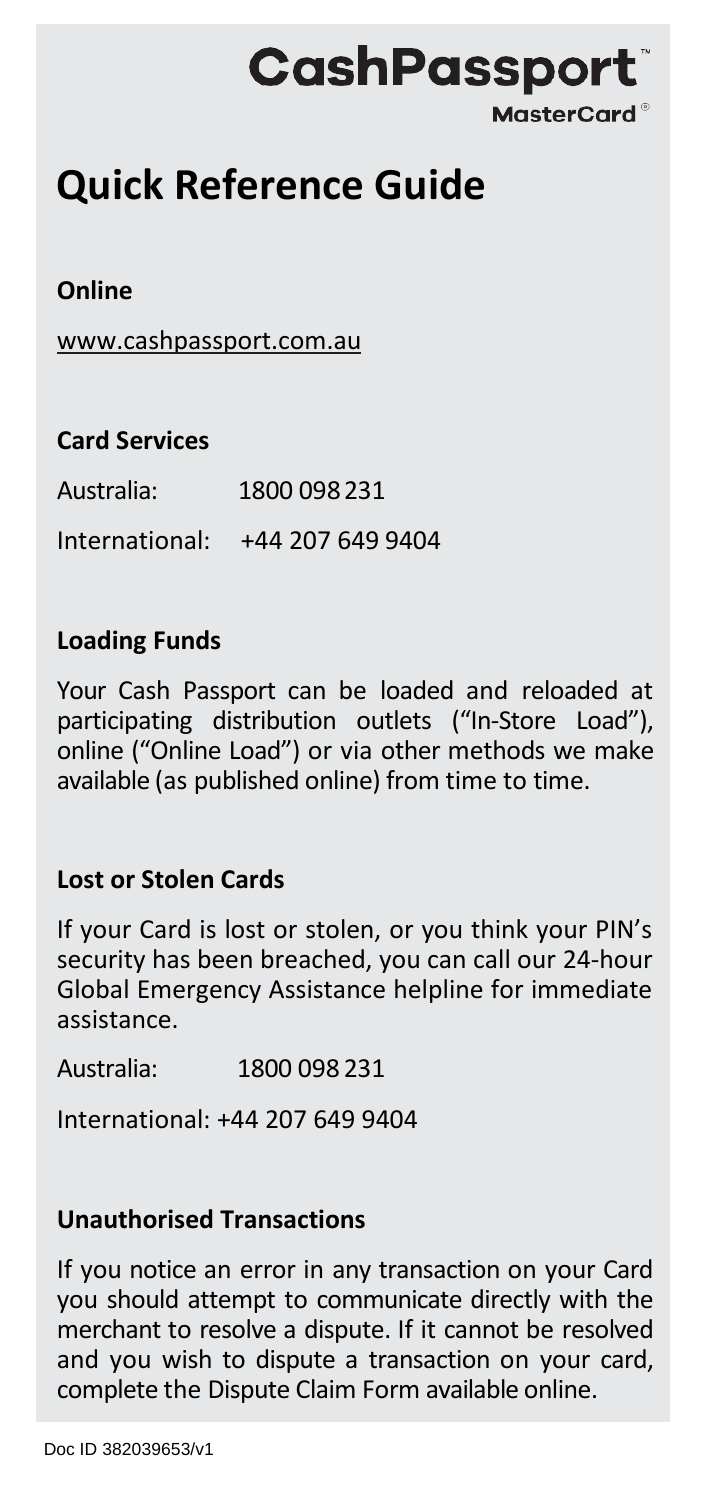# **Features at a glance**

|                                            | In<br><b>Store</b> | Website | <b>Card</b><br><b>Services</b> |
|--------------------------------------------|--------------------|---------|--------------------------------|
| Activate                                   |                    |         |                                |
| <b>Balance</b>                             |                    |         |                                |
| Cash out                                   |                    |         | <b>VIA FORM</b>                |
| <b>Currency Transfer</b><br>between purses |                    |         |                                |
| Suspend/<br><b>Unsuspend Card</b>          |                    |         |                                |
| Lost or<br><b>Stolen Reporting</b>         |                    |         |                                |
| <b>Purchase Card</b>                       |                    |         |                                |
| Reload                                     |                    |         |                                |
| <b>Replacement Card</b>                    |                    |         |                                |
| <b>Transaction History</b>                 |                    |         |                                |
| <b>Update Contact Details</b>              |                    | LIMITED |                                |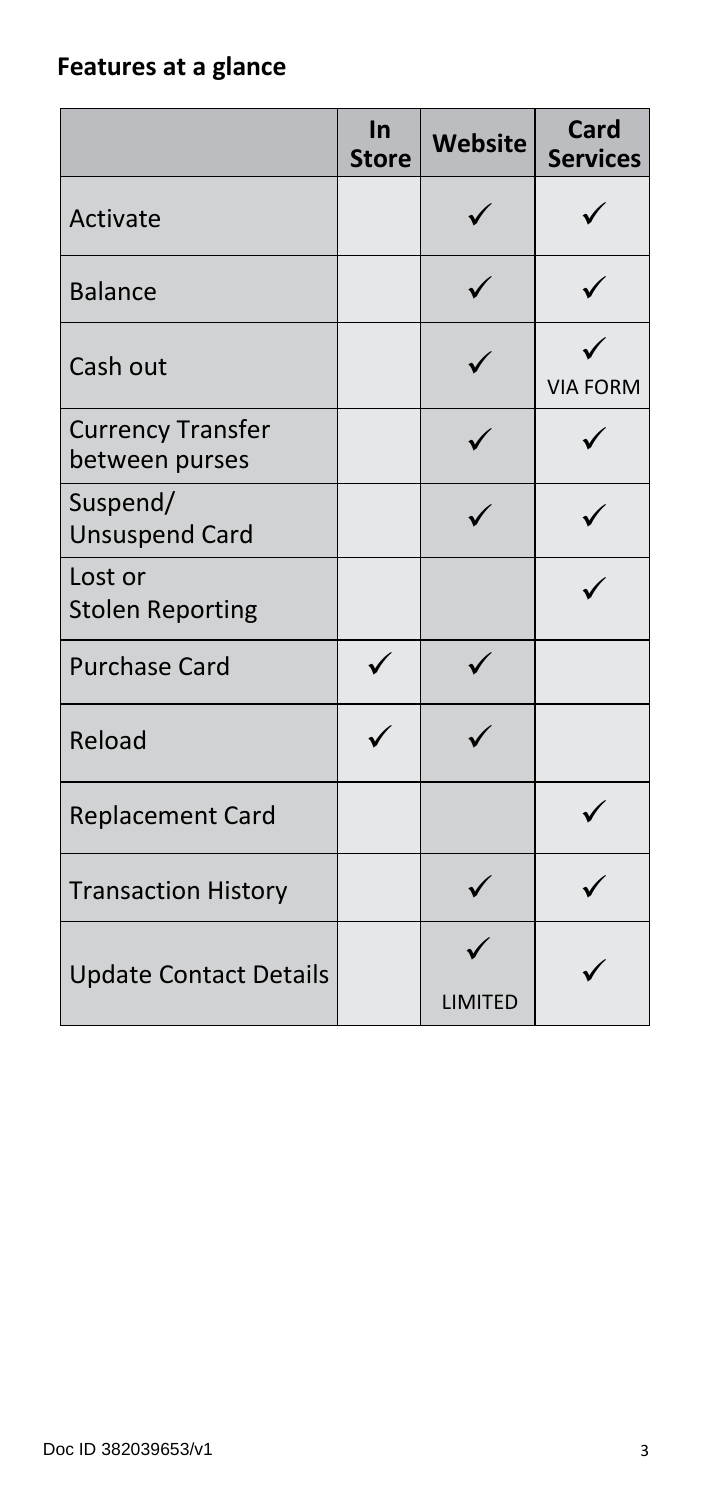# **Contents**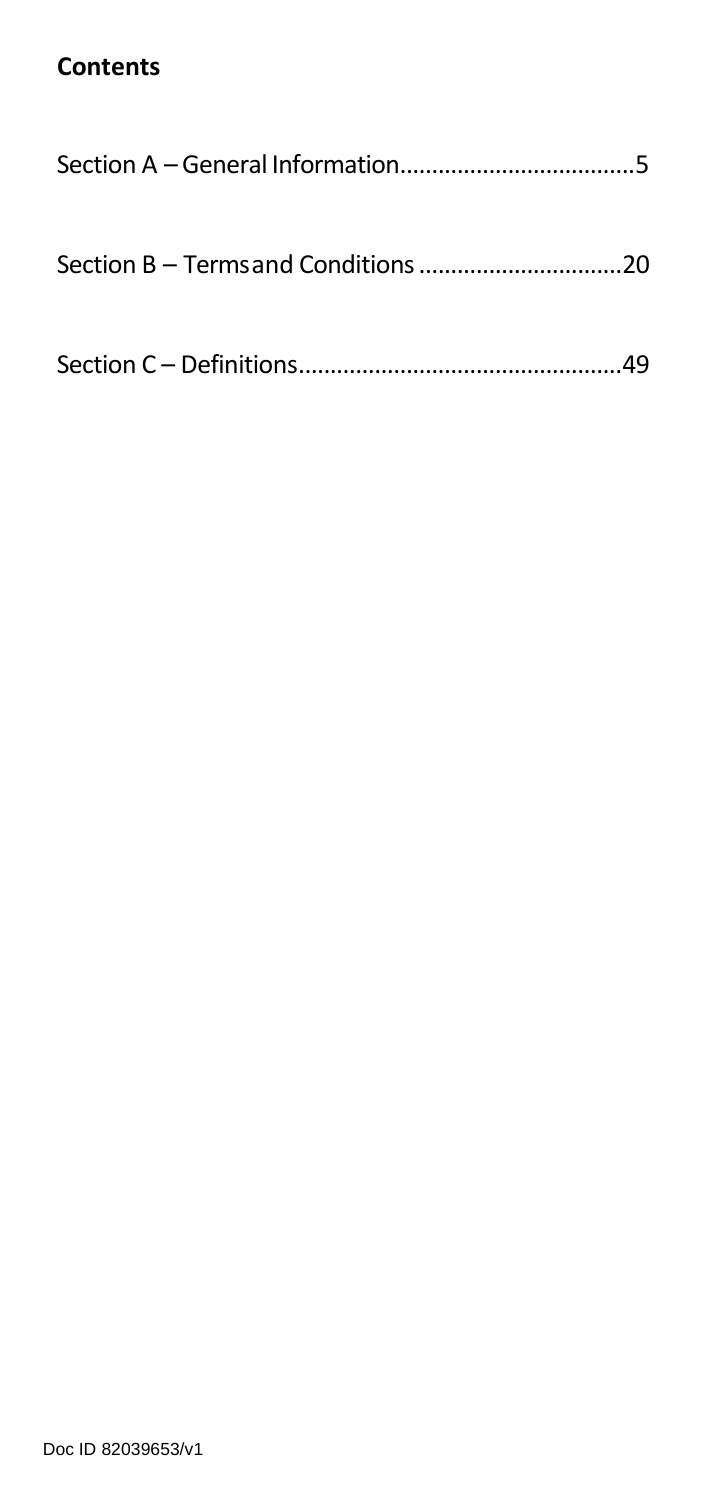# **Section A – GeneralInformation**

# **Introduction**

This Product Disclosure Statement ("PDS") contains important information and terms and conditions about the Cash Passport MasterCard facility ("Cash Passport") and has been prepared by Heritage Bank Limited ABN 32 087 652 024, AFSL 240 984("Issuer").

This PDS does not take into consideration your objectives, financial situation or needs. Before applying for the Cash Passport, you should consider whether the Cash Passport is appropriate for you, having regard to your own objectives, financial situation andneeds.

It is important that you read and understand this PDS before deciding to apply for this product. Information in this PDS that is not materially adverse information is subject to change from time to time. You may access this updated information online. Alternatively, you may request a paper copy of this information free of charge from MasterCard Prepaid by calling 1800 098 231 (+44 207 649 9404 outside of Australia, call charges apply).

The information which the Issuer will make available by way of these updates is subject to change from time to time. By applying for, acquiring and activating this product you are entering into a contractual relationship (governed by the Terms and Conditions) with the Issuer, not with MasterCardPrepaid.

For more information about the Cash Passport, visit the website.

# **Product Issuer**

The Issuer, Heritage Bank Limited ABN 32 087 652 024, authorised deposit-taking institution holding an authority to carry on banking business in Australia and issues the Cash Passport under an arrangement with MasterCard Prepaid. The Issuer holds an Australian Financial Services Licence (240984) authorising it to deal in, and provide financial product advice in relation to, certain classes of financial products, including the Cash Passport. The Issuer has appointed MasterCard Prepaid for the purpose of providing the distribution and processing services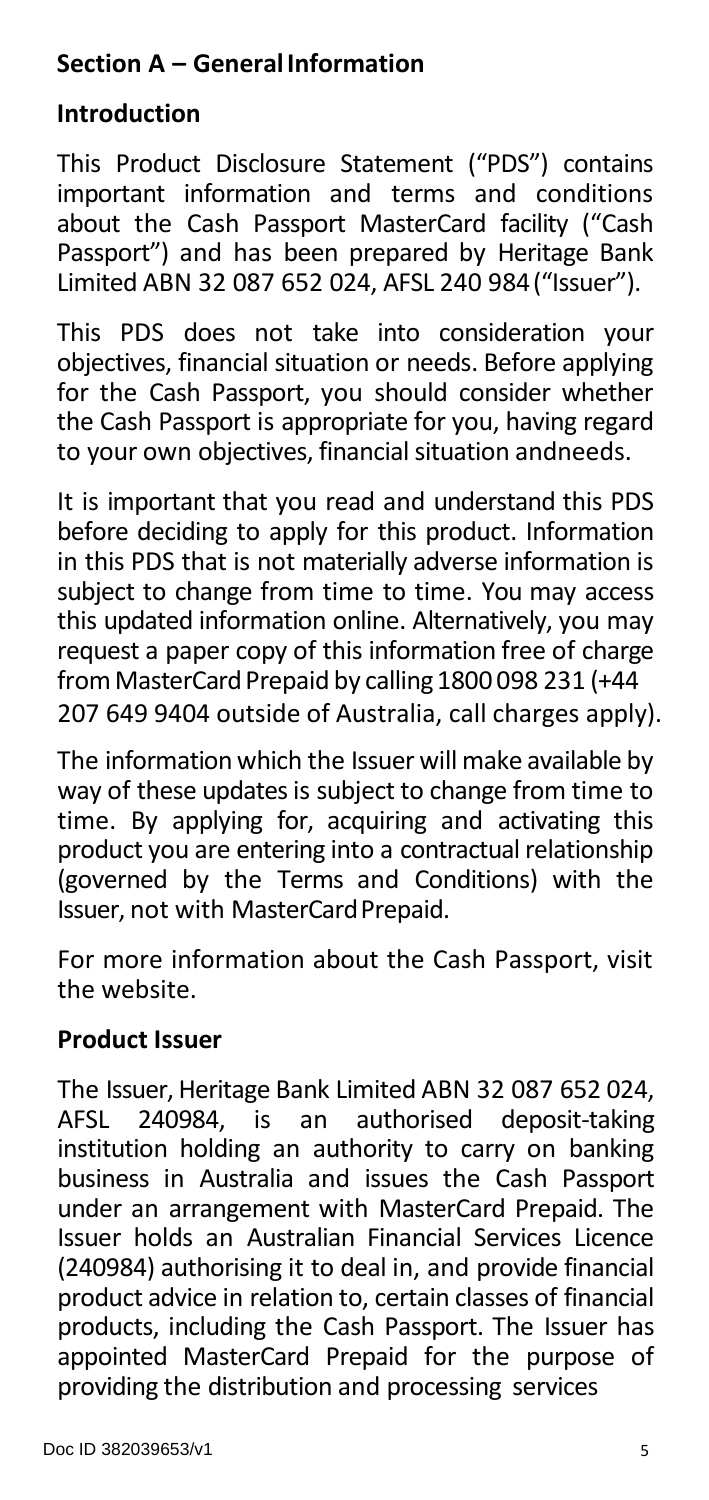mentioned below. The Issuer can be contacted at PO Box 190 Toowoomba QLD 4350 or via phone on 13 14 22.

By purchasing this product, you are entering into a contractual relationship with the Issuer, not with MasterCard Prepaid.

# **Product Distributor**

MasterCard Prepaid Management Services Australia PtyLtdABN47145452044,AFSL386 837("MasterCard Prepaid") distributes the product and supplies the processing services for the Cash Passport (including services and systems necessary to issue and process all transactions on the Cash Passport) and is responsible for customer service. MasterCard Prepaid can be contacted by calling 1800 098 231 (+44 207 649 9404 outside of Australia, call charges apply). MasterCard Prepaid is part of the MasterCard® Group.

The Cash Passport is offered for sale through<br>participating Distribution Outlets under an Distribution Outlets under an<br>with MasterCard Prepaid. The arrangement with MasterCard Prepaid. The Distribution Outlets through which the Cash Passport can be applied for and purchased are MasterCard Prepaid's agents and are not authorised by the Issuer or MasterCard Prepaid to give advice about the Cash Passport.

# **What is the Cash Passport MasterCard?**

The Cash Passport MasterCard is a reloadable, contactless, prepaid payment facility which allows you to preload your own funds in any of the available Currencies offered by us.

You can use your Cash Passport to make purchases and withdraw cash overseas and in Australia wherever MasterCard® is accepted. The Cash Passport can also be used online or over the phone at merchants that accept MasterCard.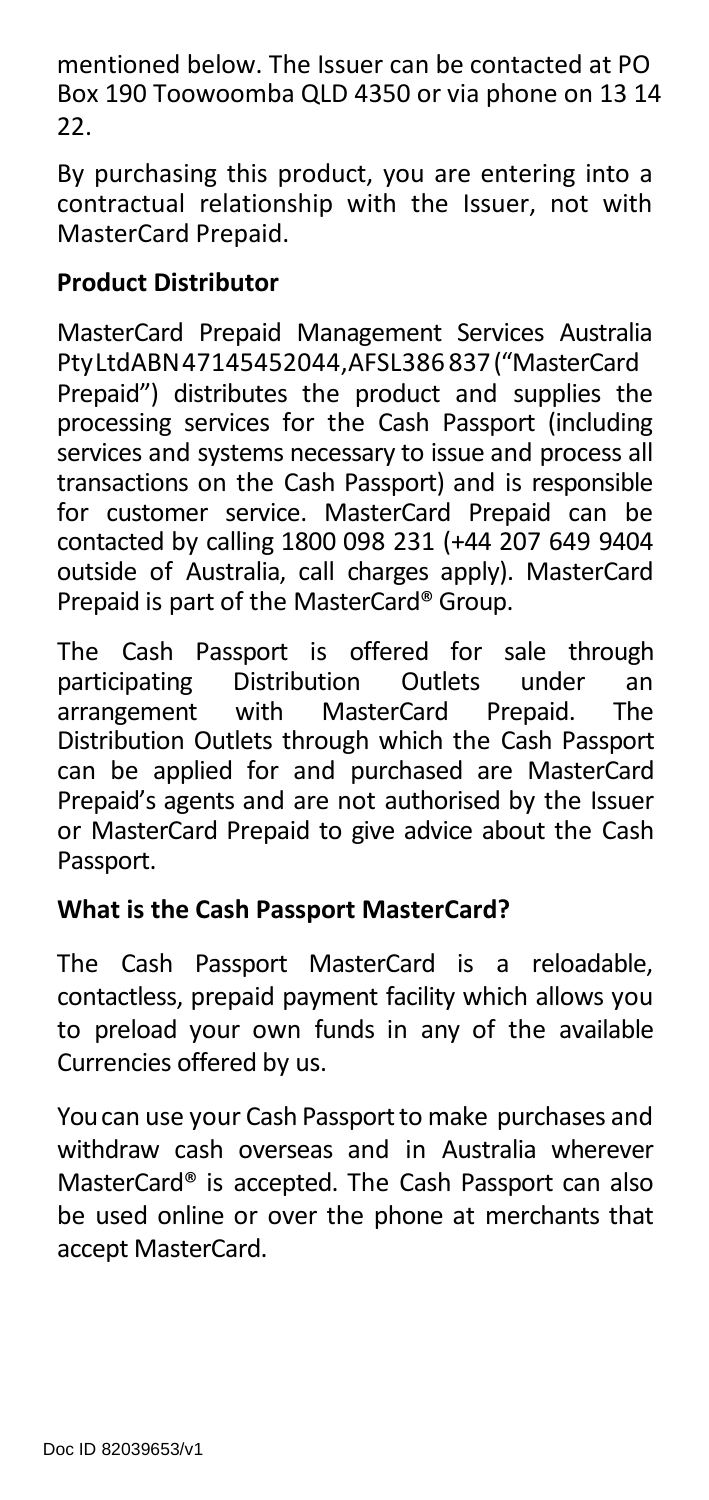# **SIGNIFICANT BENEFITS:**

The Cash Passport MasterCard is:

# **Convenient**

The Cash Passport is a convenient way for you to access different currencies overseas, enabling you to easily manage your money while away from home. You can use it online or to pay directly for goods and services at merchants who accept Mastercard or withdraw local<br>currency from ATMs displaying the MasterCard from ATMs displaying the acceptance mark.

Note that, although the MasterCard acceptance mark may be displayed, in some countries the Card may not operate due to restrictions imposed by MasterCard. Youcan find information regarding the countries where restrictions apply on the website. Please also note that the Card cannot be used for manual (non- electronic) transactions. In addition, the Card must not be used for any unlawful activity. You agree to never give yourCard or PIN to another person.

# **Flexible**

You can purchase and hold multiple Currencies on the one Card. A separate balance can be held on your Cash Passport for each of the Currencies listed below (in the default order of priority), which are subject to change from time totime.

- 1. Australian Dollars (AUD)
- 2. United States Dollars(USD)
- 3. Euros(EUR)
- 4. Great British Pounds(GBP)
- 5. New Zealand Dollars(NZD)
- 6. Thai Baht(THB)
- 7. Canadian Dollars(CAD)
- 8. Hong Kong Dollars(HKD)
- 9. Japanese Yen (JPY)
- 10. Singapore Dollars(SGD)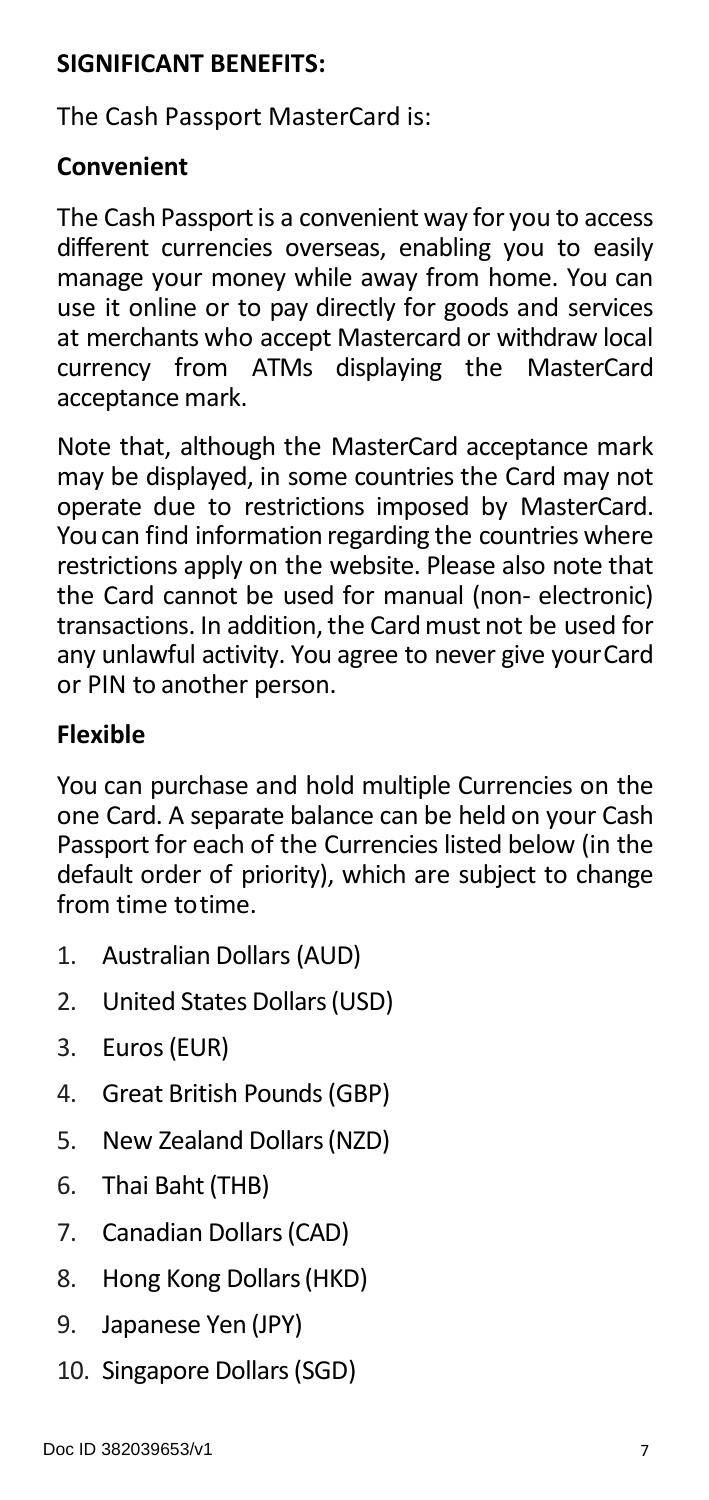#### 11. United Arab Emirates Dirham (AED)

The Cash Passport is set up so that you can fully utilise your entire balance to fund a transaction. This means that where you do not have funds available in the currency of the transaction, either because it is not an available Currency, or because you do not have a sufficient balance in the available Currency, the Cash Passport will use the balances of your other loaded Currencies in the default order of priority above to fund the transaction.

The Cash Passport will first take funds from the relevant Currency balance that the transaction is denominated in, i.e. if the transaction in question is in USD, the Cash Passport will first look to see if you have a sufficient USD balance and, if not, will then work its way through the other Currency balances in the above default order of priority until the transaction amount is able to be satisfied. Please see the Fees and Limits Table below for an explanation of what foreign exchange fees apply in these scenarios. If there are insufficient funds in all Currencies in your Card Fund, the transaction may not be completed. If a transaction is still processed and<br>cleared. the negative balance becomes a debt cleared, the negative balance becomes a immediately payable by you and you must pay that debt immediately. You can also transfer all or part of your Card Fund to another Cash Passport facility using the domestic or international card to card feature available via My Account (subject to applicable fees and limits). Domestic card to card will allow you to transfer funds from any Currency supported on your Cash Passport to another Australian issued Cash Passport in any Currency supported by the receiving Cash Passport. International card to card will allow you to transfer funds from any Currency supported onyour Cash Passport to a New Zealand issued Cash Passport (or any other overseas issued Cash Passport if we make this available and notify you). You will also be able to receive funds from another Cash Passport initiated domestic card to card transfer or international card to card transfer. Fees and limits apply – please refer to the Fees and Limits Table in thisPDS.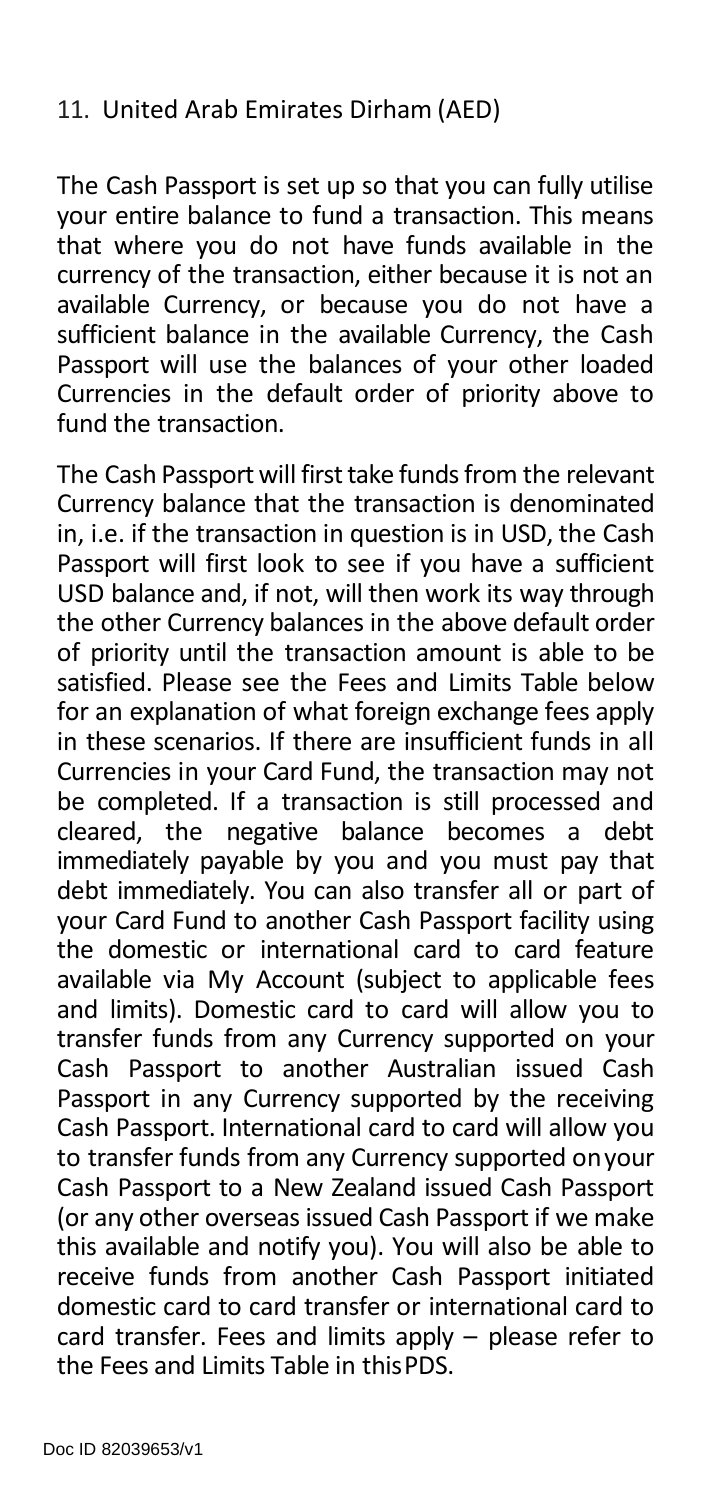# **Reloadable**

The Card Fund is reloadable, which means that during the life of the Card value can be loaded multiple times within the applicable limits. This means that you can reload when you are overseas or load more funds to the Card Fund each time you travel. If you have money left on your Card Fund at the end of your travels, you can withdraw your remaining balance in Australian Dollars, you can spend the remaining funds online (in your existing Currencies) or you can transfer your remaining balance to Australian Dollars and spend domestically or online using the Card. Fees may apply to loading/reloading – please refer to the Fees and Limits Table in thisPDS.

#### In-Store Load:

Your Cash Passport can be loaded and reloaded in the available Currencies at participating distribution outlets ("In-Store Load"). You can ask the participating Distribution Outlet for the applicable exchange rates at the time of your transaction. Exchange rates may differ between participating Distribution Outlets and will vary each day.

#### Online Load:

You can go online and follow the prompts to load/ reload your Cash Passport. Once you complete your load/reload transaction instruction you will be able to make payment for the transaction using BPAY or Bank Transfer via your financial institution, using Debit Card Load or using other such methods made available on the website from time to time.

Please see the online ordering terms and conditions available online for more information about Online Load transaction instructions.

Although a load transaction can be for a value denominated in any of the available Currencies, you may only make payment for such load transactions for which instructions have been completed online in Australian dollars.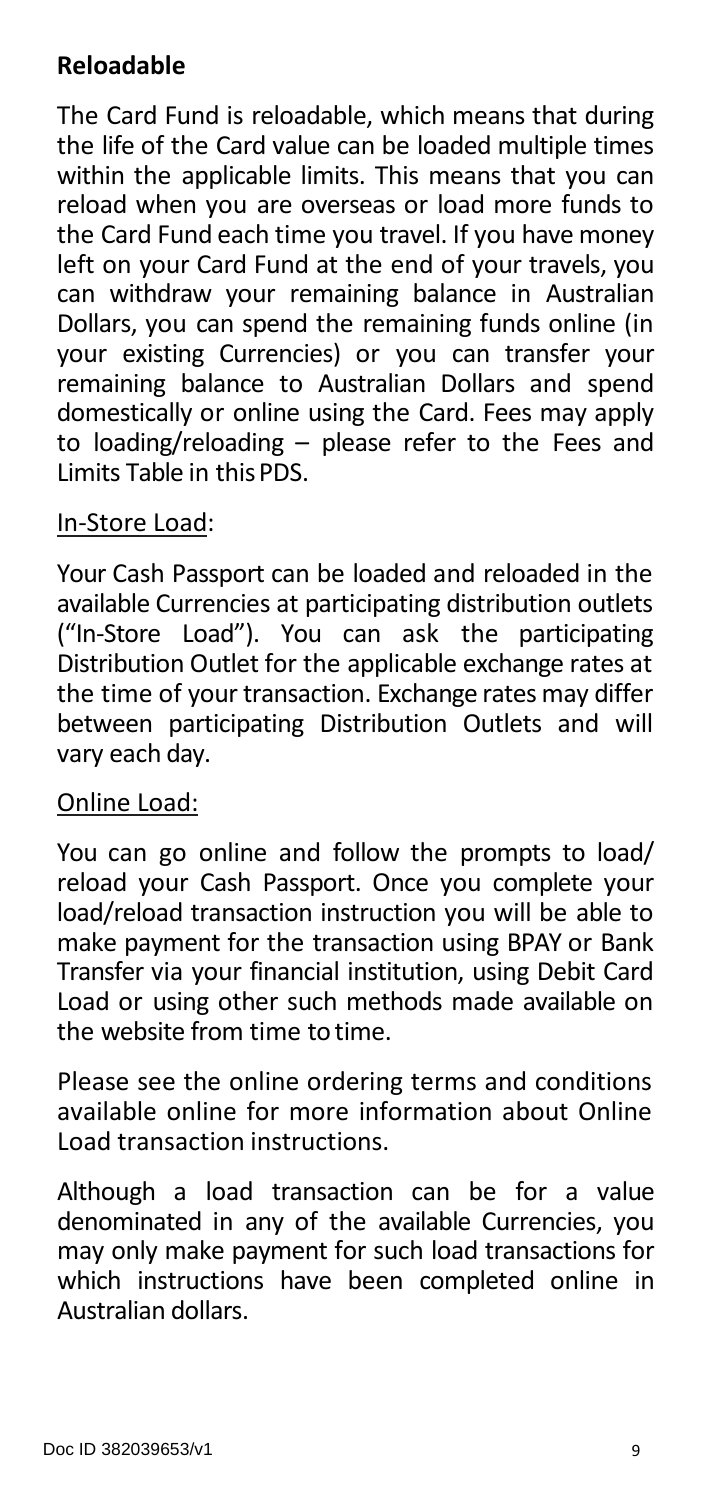Other methods:

Funds can be loaded by Bank Transfer directly via your own internet banking.

BSB: 880-117

Account number: 9-digit account number to be retrieved from My Account

Account name: "Your name"

Bank Transfer loads will generally take one Business Day to be processed however may take longer if the payment is not made before 2pm on a Business Day Australian Eastern Standard Time.

Funds can also be loaded by BPAY directly via your own internet banking or phone banking.

Biller code: 184416

Reference no: your 16-digit Card number

BPAY loads will generally take two Business Days to be processed however may take longer if the payment is not made before 2pm on a Business Day Australian Eastern Standard Time.

Bank Transfer and BPAY loads not via the website will be allocated to your current default Currency nominated on your Cash Passport. The default currency will initially be Australian Dollars; however you can change your default Currency online. If your default currency is not Australian Dollars at the time the transaction is settled, the load will be converted into the default Currency in accordance with the Terms and Conditions.

Although a load transaction can be for a value denominated in any of the available Currencies, you may only settle the transaction in Australian dollars. Load transactions are subject to fees and limits set out in the Fees and Limits Table.

Refer to clause 10.3 of the Terms and Conditions for details on how foreign exchange rates are applied.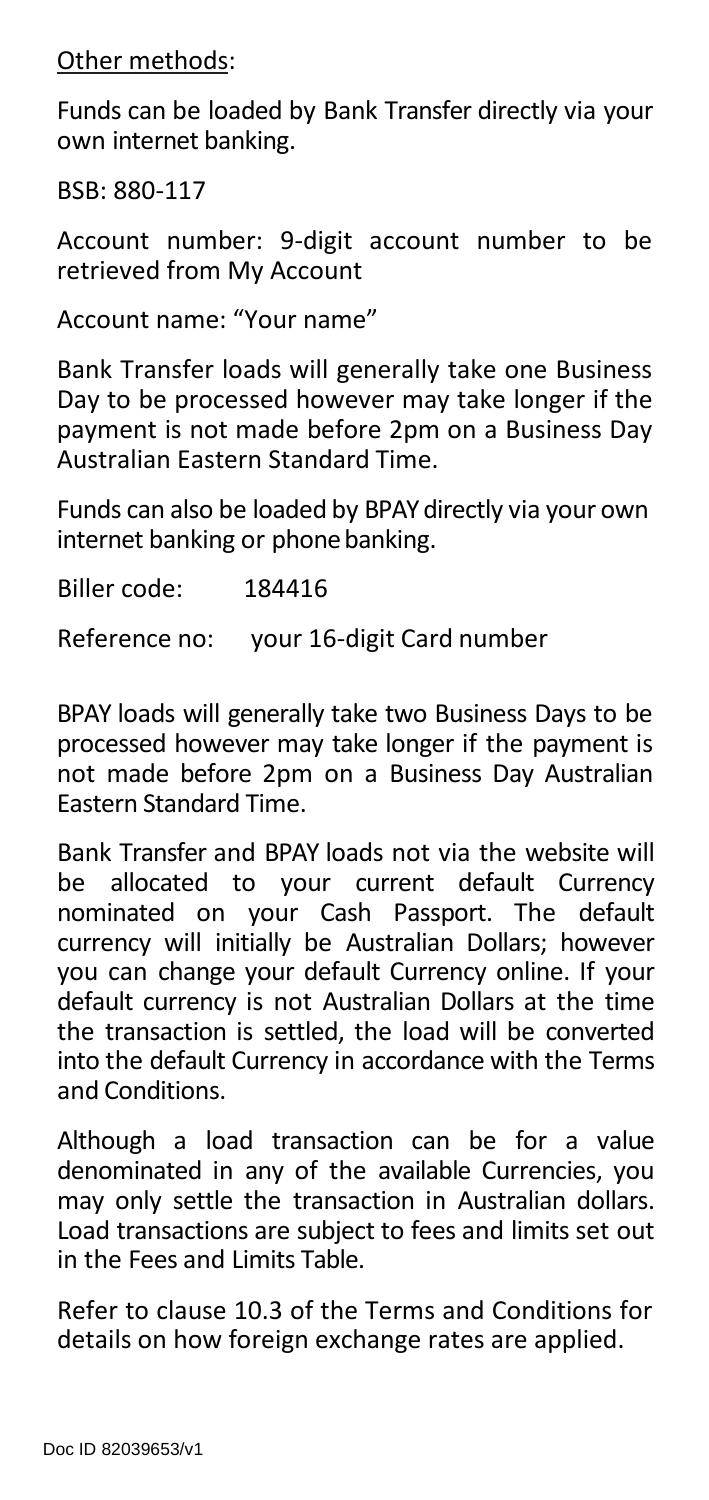Exchange rates for initial loads and subsequent reloads made using methods available via Online Load will be set at the prevailing exchange rate set out online at the time of your request. If you initiate a load or reload other than via Online Load, the exchange rate applied will be the prevailing exchange rate at the time the payment is processed and the funds are received into your Facility, where such exchange rate may be different to the exchange rate at the time of your request.

#### **Safer than cash**

For additional security, your Card is chip and PIN protected and has a signature panel on the reverse. You have access to our 24-hour Global Emergency Assistance for immediate assistance in the event your Card is lost or stolen, you have forgotten your PIN, or if you think your PIN's security has been breached.

# **Contactless**

Your Card is MasterCard contactless enabled. MasterCard contactless is the faster way to pay for purchases under the applicable transaction limit (AUD 100 in Australia) without signature or PIN. Just tap your Card against the reader and go. For more information, please visit [www.mastercard.com/contactless.](http://www.mastercard.com/contactless) Transaction limits for contactless transactions may change from time to time. For transactions above the limit, additional authorisation is required. Different transaction limits apply in different countries.

# **Easy**

Once Activated, your Cash Passport enables you to load both foreign currencies and Australian dollars onto the one Card. This means you can exchange your Australian dollars into one or more Currencies you require before you travel. When travelling you then know exactly how much you have to spend in the relevant Currency, and you can view and manage your balancesonline.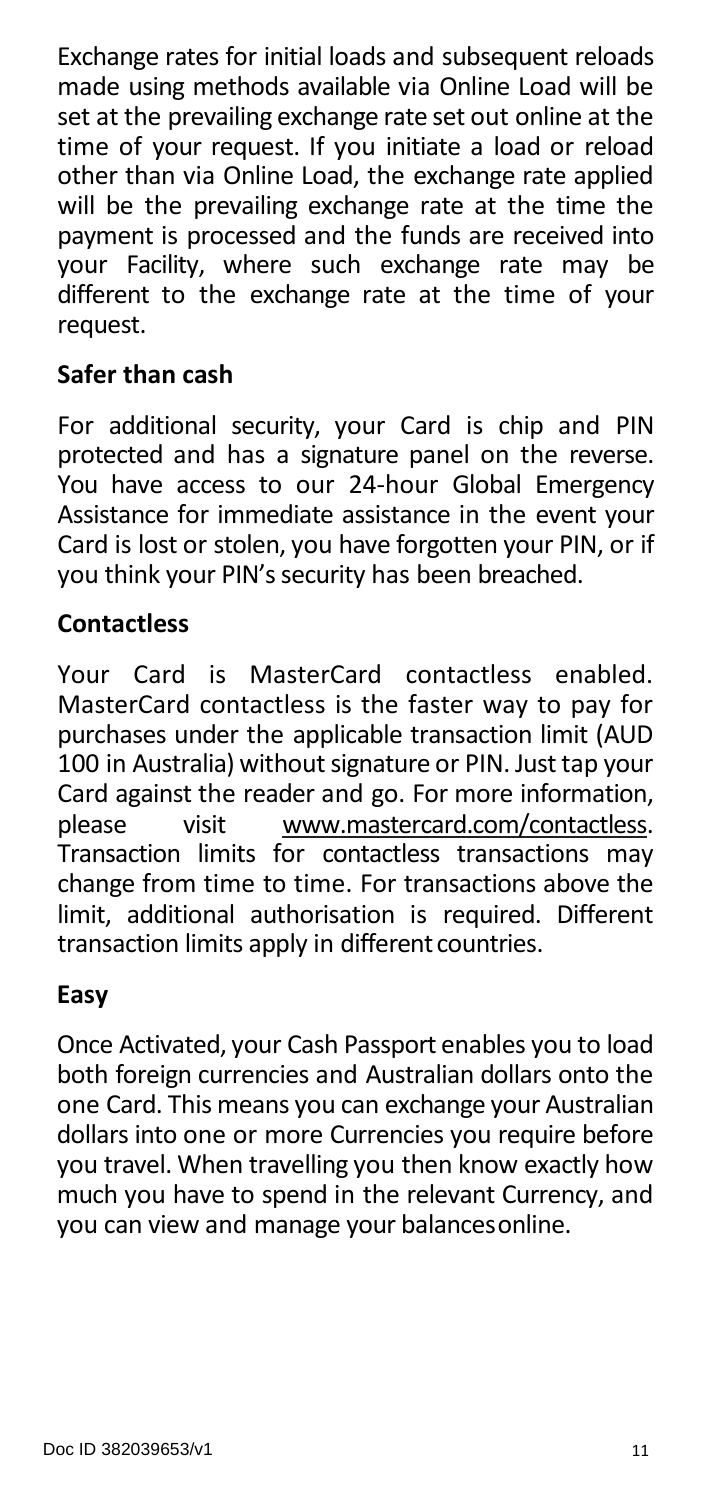# **Things you need to know before purchasing a Cash Passport MasterCard**

#### **SIGNIFICANT RISKS:**

# **Security**

It is important that you safeguard your Card details, your PIN and any other passwords, equipment or software required for your operation of the Cash Passport. If you do not, then you may be liable for unauthorised transactions and other amounts as explained further in the Terms and Conditions. You may also have other liabilities, and our liability may be limited, as described in the Terms and Conditions. There is a risk of unauthorised or mistaken transactions being made through the Cash Passport.

In certain circumstances, the Issuer's liability in respect of unauthorised or mistaken transactions is limited, meaning that you may still be liable for the transaction.

In some circumstances the Issuer may not be liable for losses caused by equipment or system failure (including consequential losses), meaning that you still be liable for the transaction consequential losses. The amount that may be withdrawn using a Card may be limited by the ATM operator or merchant. In some cases, the way in which a point-of-sale transaction is processed will depend upon the functionality of the equipment used.

# **Foreign Exchange Fluctuations**

When you load and/or allocate funds across multiple Currencies, you are exposed to, and take the risk of, foreign exchange fluctuations across these various Currencies. For instance, if you load your Card in US dollars (at the prevailing rate on the day - see clause 10 of the Terms and Conditions), then over time, the Australian dollar equivalent of this US dollar amount may be less than, or more than, the original Australian dollar amount.

# **Counterparty Risk**

As counterparty to the Card, you are relying upon the Issuer's financial ability to fulfil its obligations to you. As a result, you have counterparty risk. The balance you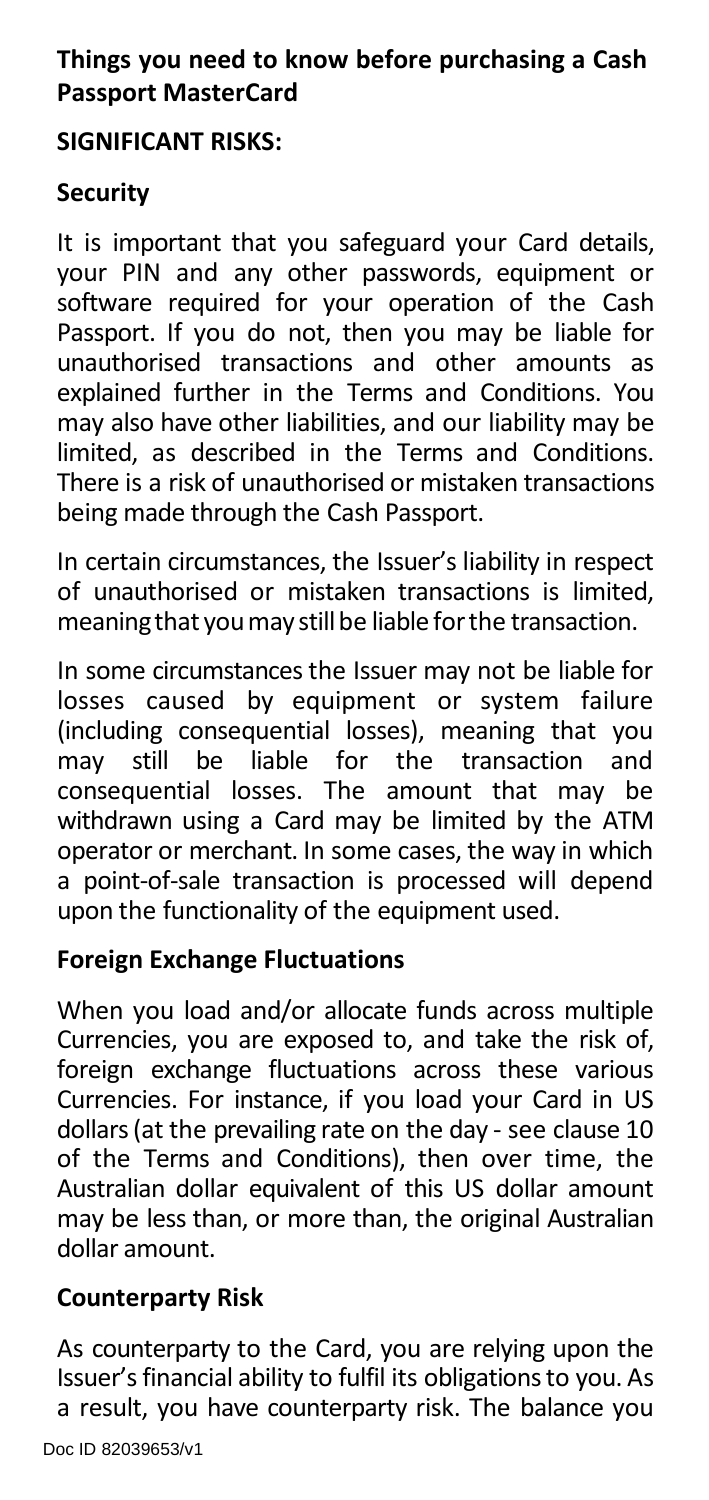load on the Cash Passport is not a deposit and you do not have any depositor protection under the Financial Claims Scheme or any government guarantee which means you may lose all or part of your remaining balance of your Cash Passport in the event of an insolvency of the Issuer.

# **Service Availability**

In some circumstances, there is a risk that ATM or point of sale services may not be available for a period of time. The Issuer and MasterCard Prepaid are time. The Issuer and MasterCard Prepaid are<br>dependent upon the reliability and operational dependent upon the reliability and operational<br>processes of technology and communications processes of technology<br>providers, with respect to computer and telecommunications network. While all parties seek to achieve 100% availability, process and service disruptions may occur periodically. The Card must not be used for manual (non-electronic) transactions (eg, imprinters. click- clack machines or offline imprinters, click- clack machines or transactions).

# **Card expiry**

Each Card has an expiry date. The expiry date is printed on the front of the Card. The Card cannot be used after

it has expired. However, you will still be able to cash out, less any applicable fees.

# **Pre-authorisation**

Certain businesses (e.g. hotels, cruise lines and car rental companies) may ask for pre-authorisation of the estimated cost of the final bill. If the Card is used for this purpose, this pre-authorised amount will be temporarily unavailable (and in some cases for up to 30 days). Only the actual amount of the final bill will be deducted from the Card Fund balance. If you do use the Card for a pre-authorisation and need access to the pre-authorised amount within the 30-day period, you will need to contact the merchant directly to request the merchant to remove the pre-authorisation and it will be at MasterCard's discretion to release the funds back onto your CashPassport.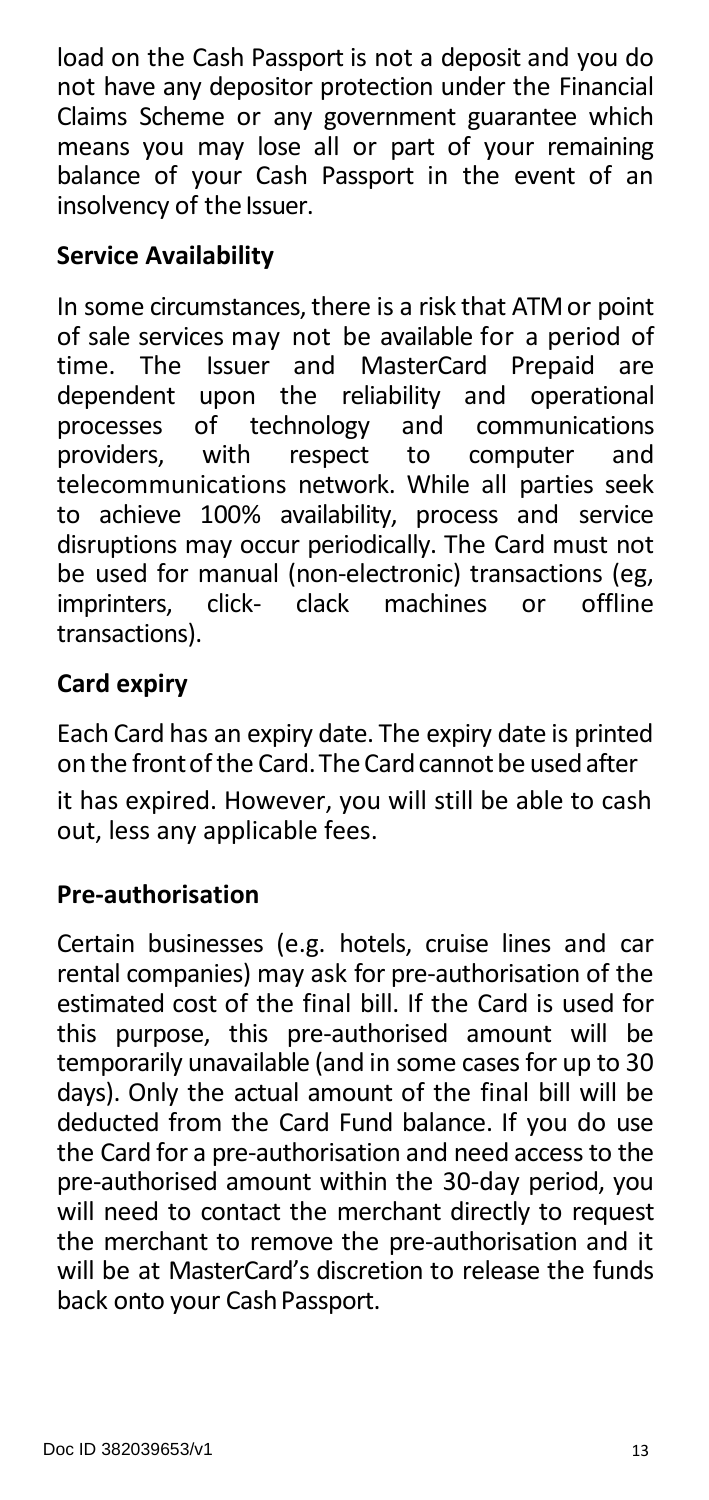# **Dynamic Currency Conversion ("DCC") and Multi Currency Choice ("MCC")**

DCC and MCC are services provided by merchants that allows you to pay in your home currency or another currency when you are travelling overseas or shopping on an international website.

The merchant must inform you of the currency in which the transaction will be processed before you accept the transaction. By signing the receipt, entering a PIN or completing the transaction you accept the currency offered by the merchant or ATM owner. The currency in which you have authorised the transaction will appear on the transaction receipt.

Accepting the offer to settle in another currency may result in unnecessary conversion costs as the merchant may apply a foreign exchange margin to convert the transaction currency into another currency. In addition, the Spend Rate may apply in accordance with clause 10 of the Terms and Conditions - for example, if there are insufficient funds available in the other currency used for the DCC /MCC.

You should consider carefully the offer to complete the transaction in another currency. If you have the local currency loaded on your Card you may avoid DCC and MCC by using the local currency.

# **Loading Large Amounts of Currency**

The risks of the Cash Passport may be increased when loading large amounts of money onto the Cash Passport as foreign exchange rate fluctuations (as described above) will have a greater impact the larger the amountsloaded onto the Card. There is no interest payable to you in relation to the Card Fund.

#### **Third Party Limits**

The amounts withdrawn or used for purchases using the Card may be limited by the ATM operator, merchant, or regional regulatory limits as relevant.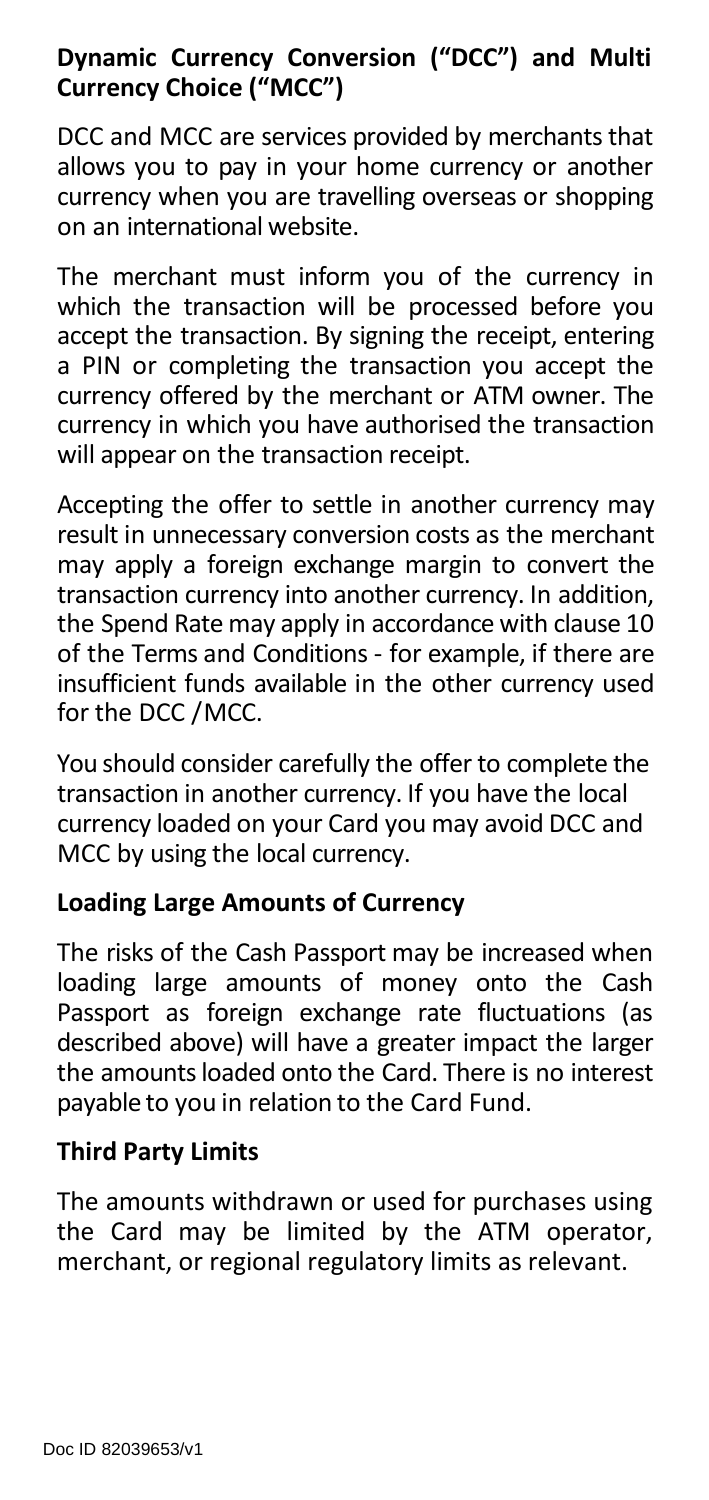# **Fees and Limits**

| Fee                                                                                 | When is this payable?                                                                                                                       | <b>Fee amount</b>                                                                                                     |  |
|-------------------------------------------------------------------------------------|---------------------------------------------------------------------------------------------------------------------------------------------|-----------------------------------------------------------------------------------------------------------------------|--|
| Initial card<br>issue fee                                                           | When you first purchase<br>your card                                                                                                        | <b>FREE</b>                                                                                                           |  |
| Initial load fee                                                                    | When you load your card<br>online for the first time                                                                                        | <b>FREE</b>                                                                                                           |  |
|                                                                                     |                                                                                                                                             | (However, a Debit<br>Card Load Fee will<br>apply if the initial<br>load is funded<br>from a Debit Card<br>-see below) |  |
| <b>Debit Card</b><br>Load fee<br>(including<br><b>Initial Loads</b><br>and Reloads) | Each time you load<br>or reload your Card<br>using your debit<br>card<br>(Additional to any other<br>applicable fees) via web/              | \$5 per Debit Card<br>Load transaction                                                                                |  |
|                                                                                     | mobile<br>Note: you may be charged<br>other fees by third parties<br>for the transaction (e.g.<br>your debit card issuer)                   |                                                                                                                       |  |
| <b>Reload fee</b><br>(online)                                                       | Each time you reload<br>additional funds onto<br>your card online via web/<br>mobile (except when<br>using Debit Card load)                 | <b>FREE</b>                                                                                                           |  |
| <b>Reload fee</b><br>(Bank<br>Transfer)                                             | Each time you reload<br>additional funds onto<br>your card using bank<br>transfer details without<br>booking your rate via<br>web/mobile    | <b>FREE</b>                                                                                                           |  |
| <b>Reload fee</b><br>(BPAY)                                                         | Each time you reload<br>additional funds onto<br>your card using BPAY<br>details without booking<br>your rate via web/mobile                | 1% of the reload<br>amount <sup>1</sup>                                                                               |  |
| Administrative<br>fee (in-store<br>only)                                            | When you purchase<br>your card and load in-<br>store (or subsequently<br>reload),<br>with the help of<br>customer service<br>representative | Up to the greater<br>of 1.1% of the<br>load/reload<br>amount or $$152$                                                |  |
| Replacement<br>card fee                                                             | When you request a<br>replacement Card for<br>lost/ stolen Cards                                                                            | <b>FREE</b>                                                                                                           |  |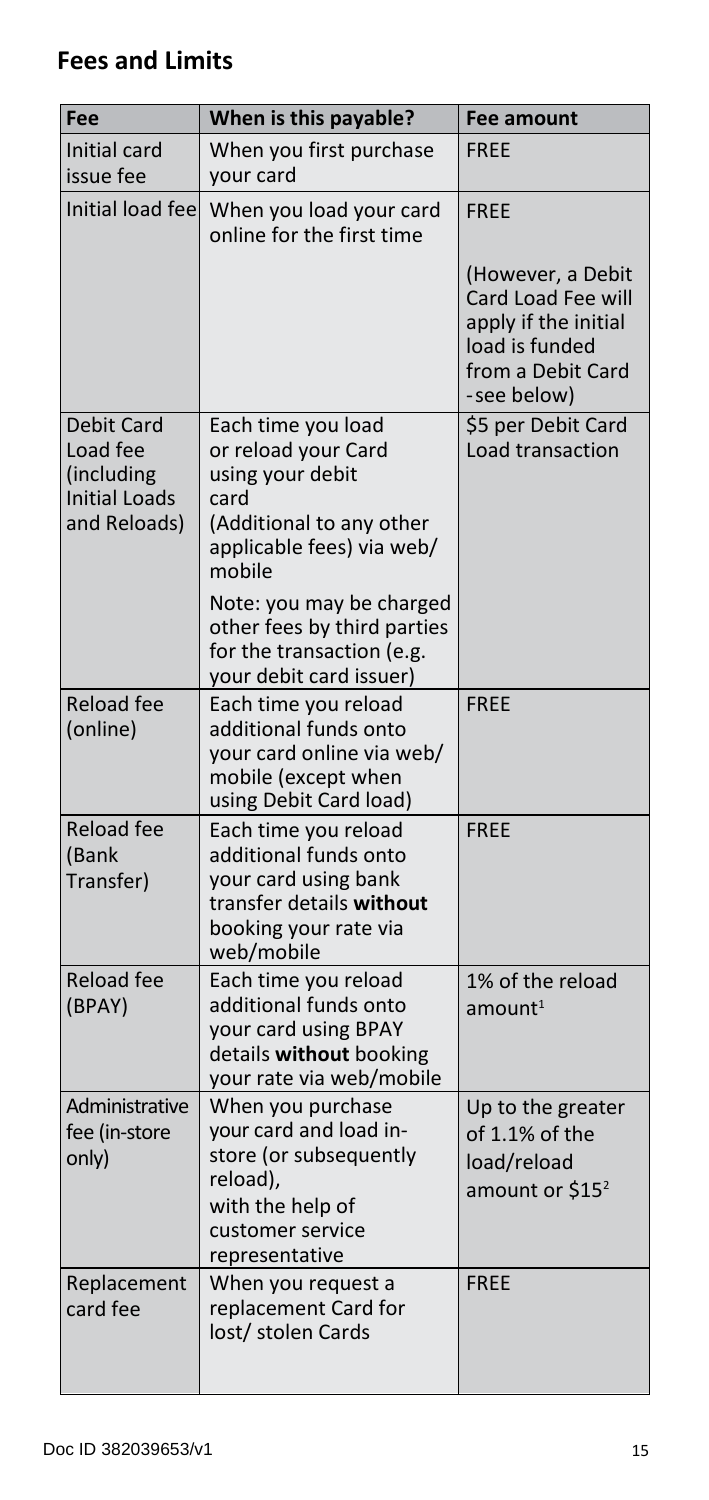| Negative<br><b>Balance fee</b> | A fee charged when a<br>negative balance arises on<br>vour Card                                                                                        | <b>FREE</b>                                                                                                                                                                                                                                              |
|--------------------------------|--------------------------------------------------------------------------------------------------------------------------------------------------------|----------------------------------------------------------------------------------------------------------------------------------------------------------------------------------------------------------------------------------------------------------|
| Inactivity fee                 | A fee commonly charged<br>after a period of inactivity                                                                                                 | <b>FREE</b>                                                                                                                                                                                                                                              |
| Cash out fee                   | The fee charged when<br>you cash out any amount<br>on your Card (other than<br>withdrawals from an ATM)<br>(Manual cash outs will<br>incur a \$10 fee) | <b>FREE</b>                                                                                                                                                                                                                                              |
| Domestic card<br>to card       | When you transfer funds<br>to another Australian<br>issued Cash Passport using<br>domestic card to card<br>functionality                               | <b>FREE</b>                                                                                                                                                                                                                                              |
| International<br>card to card  | When you transfer funds<br>to a New Zealand issued<br>Cash Passport using<br>international card to card<br>functionality                               | <b>AUD 5.00, USD</b><br>4.00, EUR<br>3.50, GBP<br>3.00, NZD<br>5.00, THB 115<br>(if supported<br>on recipient's<br>Cash<br>Passport), CAD<br>5.00, HKD<br>30.00, JPY<br>375, SGD 5.00,<br>AED 15.00 (if<br>supported on<br>recipient's Cash<br>Passport) |
| Domestic ATM<br>fee            | Each time you withdraw<br>cash from an ATM in<br>Australia                                                                                             | 2.95% of value<br>withdrawn $4$                                                                                                                                                                                                                          |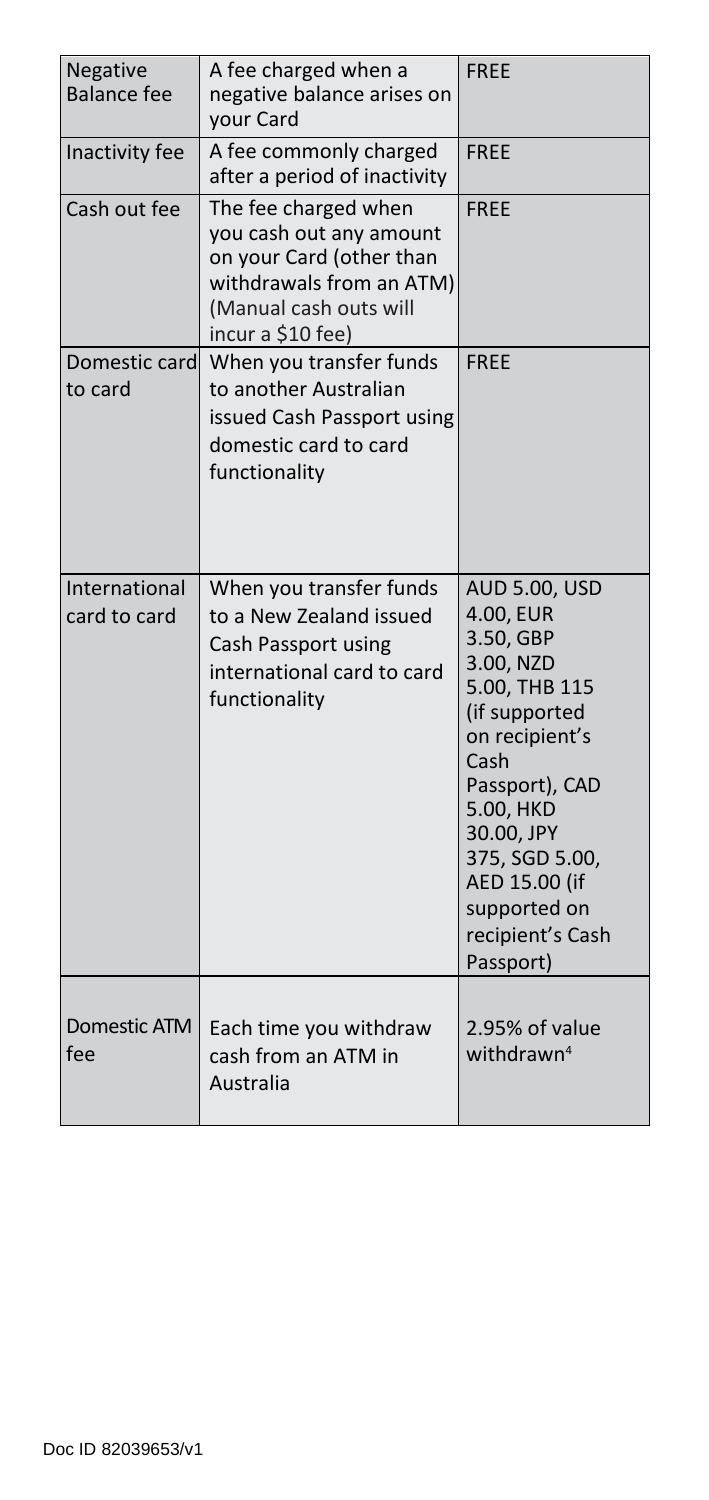| International<br><b>ATM</b><br>withdrawal<br>fee (outside<br>Australia) | Each time you withdraw<br>cash from an ATM outside<br>of Australia using your<br>Card <sup>3</sup>                                                                                                                                                                                                         | USD 2.50, EUR 2.50,<br>GBP 2.00, NZD 3.50,<br>THB 80.00,<br>CAD 3.50,<br>HKD 18.00,<br>JPY 260.00,<br><b>SGD 3.50, AED</b><br>10.00,<br>AUD 3.50 (for<br>international<br><b>ATM withdrawals</b><br>in countries not<br>mentioned above<br>or insufficient<br>funds in the<br>relevant Currency<br>to cover the whole |
|-------------------------------------------------------------------------|------------------------------------------------------------------------------------------------------------------------------------------------------------------------------------------------------------------------------------------------------------------------------------------------------------|-----------------------------------------------------------------------------------------------------------------------------------------------------------------------------------------------------------------------------------------------------------------------------------------------------------------------|
| Currency to<br>Currency fee                                             | When you request to<br>transfer funds from one<br>Currency to another<br>Currency on the same<br>Card                                                                                                                                                                                                      | FREE<br>You will see the<br>applicable foreign<br>exchange rate<br>as determined by<br>us at time of<br>transaction                                                                                                                                                                                                   |
| Currency<br>Conversion<br>Fee                                           | When a purchase or ATM<br>withdrawal is conducted<br>in a currency that is not<br>loaded on your Card,<br>or when there are<br>insufficient funds in that<br>currency to complete the<br>transaction and the cost<br>is allocated against other<br>Currency/ies on your<br>card<br>to fund the transaction | <b>FRFF</b><br>The Spend Rate will<br>apply to foreign<br>exchange<br>transactions in<br>accordance with<br>the Terms and<br>Conditions                                                                                                                                                                               |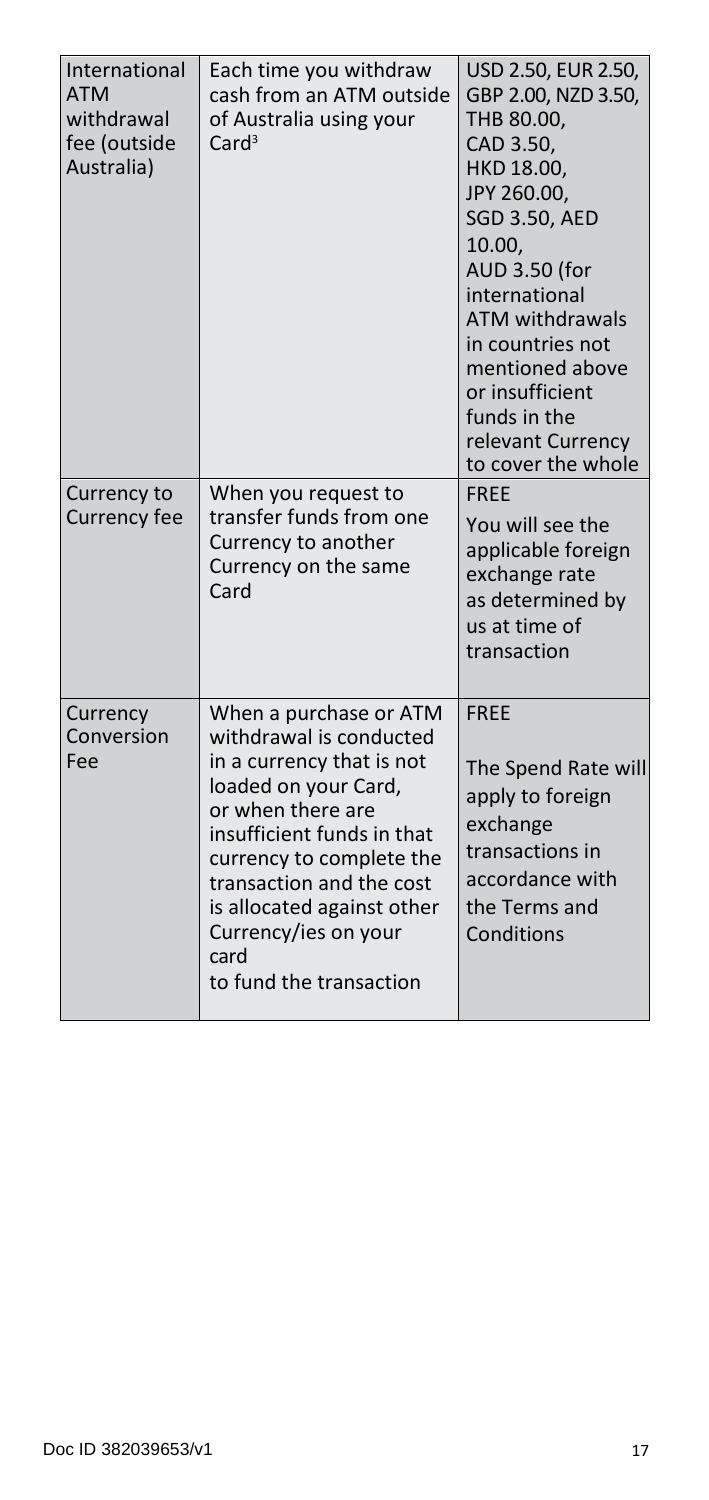| <b>CARD LIMITS</b><br>Amounts shown are in AUD                                                                                                           |                                                                                                                |  |
|----------------------------------------------------------------------------------------------------------------------------------------------------------|----------------------------------------------------------------------------------------------------------------|--|
| Maximum number of Cards you<br>may hold in your name at any one<br>time (not including any linked<br>secondary card that you may have<br>purchased).     | One                                                                                                            |  |
| Minimum amount you can load/<br>reload on your Card per load/<br>reload                                                                                  | AUD 100 or currency<br>equivalent                                                                              |  |
| Maximum amount you can load/<br>reload on your Card per load/<br>reload<br>(see additional requirements for<br>Debit Card Load and BPAY reload<br>below) | AUD 100,000 or<br>currency equivalent                                                                          |  |
| Maximum amount you can load/<br>reload on your Card using Debit<br>Card Load                                                                             | AUD 15,000 in any 24<br>hour period<br>AUD 30,000 in any 7<br>day period<br>AUD 60,000 in any 30<br>day period |  |
| Maximum BPAY reload amount in<br>any 24 hour period                                                                                                      | AUD 25,000 or currency<br>equivalent                                                                           |  |
| Domestic card to card<br>Maximum amount you can transfer<br>to another Australian issued Cash<br>Passport in any 24 hour period.                         | AUD 20,000 or currency<br>equivalent                                                                           |  |
| International card to card<br>Maximum amount you can transfer<br>to a New Zealand issued Cash<br>Passport in any 24 hour period.                         | AUD 20,000 or currency<br>equivalent                                                                           |  |
| Maximum balance allowed across<br>all Currencies during any 12 month<br>period or at any one time                                                        | AUD 100,000 or<br>currency equivalent                                                                          |  |
| Maximum ATM withdrawal amount<br>in any 24 hours                                                                                                         | AUD 3,000 or currency<br>equivalent (some ATM<br>operators may set their<br>own withdrawal limits)             |  |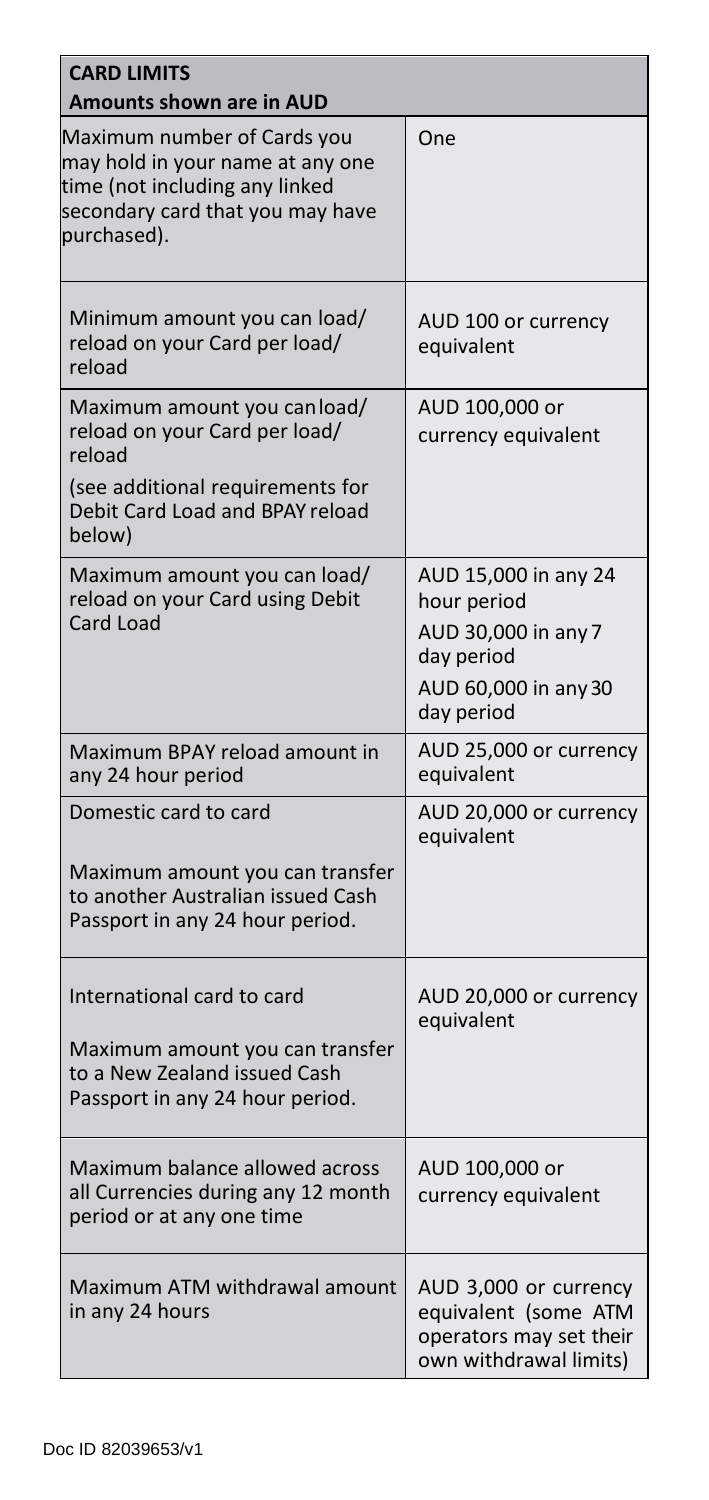#### Examples:

- 1. BPAY® reload fee: 1% of the reload amount which will be deducted from your reload amount. For example, a reload of AUD500 attracts a fee of 1% (AUD500 x 1% = AUD5). The amount of your reload will therefore be AUD495. This fee is set and charged by MasterCard Prepaid.
- 2. Administrative fee for loading or reloading your Card in-store: reload of AUD500 attracts a fee up to the greater of 1.1% or \$15 (AUD500  $\times$  1.1% = AUD5.50). Given, \$15 is greater than 1.1%, the amount payable for your reload for an amount of AUD500 will therefore be AUD515. Reload of AUD2500 attracts a fee up to the greater of 1.1% or \$15 (AUD2500 x 1.1% = AUD27.50). Given 1.1% is greater than \$15, the amount payable for your reload for an amount of AUD2500 will therefore be AUD2527.50.
- 3. Some ATM operators may charge their own fee. If the Currency of your transaction matches one of the Currencies on the Card and there are sufficient funds in that Currency to cover the whole transaction, the relevant fee for that Currency will be applied. If the Currency of your transaction does not match one of the Currencies on the Card or there are insufficient funds in the relevant Currency to cover the whole transaction, then the AUD fee will be applied and will be converted into the last Currency being used to fund the transaction at the Spend Rate on the day the transaction is processed.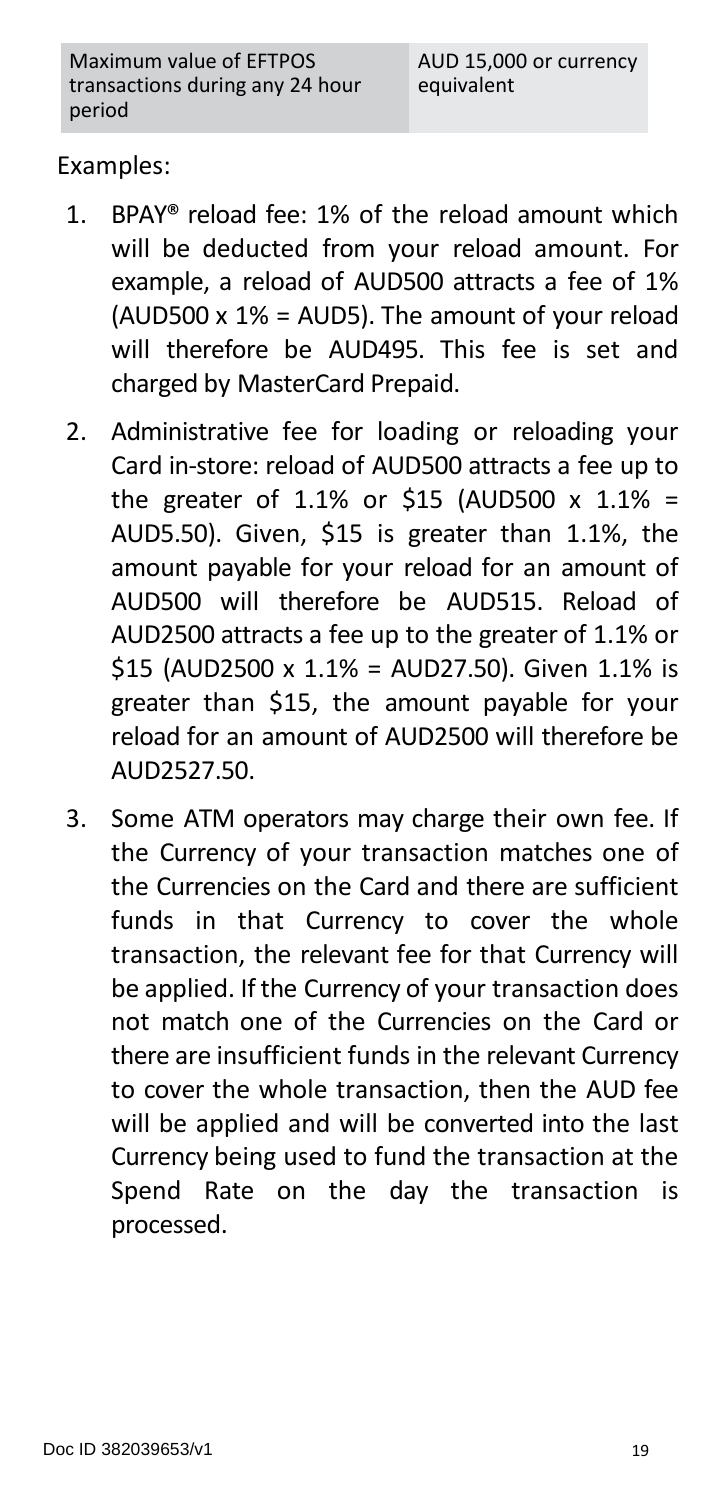4. Domestic ATM withdrawal fee: 2.95% of the amount withdrawn charged at the time when you use your Card to make a withdrawal from ATMs in Australia. For example, if you withdraw AUD200 from an ATM in Australia it will attract a fee of AUD5.90 (AUD200 x 2.95%).

#### **Important information**

Although the Issuer of this product is an authorised deposit-taking institution in Australia, Cash Passport is not a deposit account or bank account with the Issuer, nor is Cash Passport linked to any deposit account or bank account. Accordingly, you do not have any depositor protection under the Financial Claims Scheme or any government guarantee.

You do not earn interest on the funds held in your Cash Passport.

#### **What happens if you have a complaint?**

If you have a complaint, you can contact MasterCard Prepaid by:

Calling 1800 098 231 (+44 207 649 9404 outside of Australia, call charges apply) or refer to additional contact details listed on the website.

Mail – write to: MasterCard Prepaid Management Services Australia Pty Limited, 72 Christie Street, St Leonards, NSW 2065 Attention: Card Dispute Resolution

We will handle all complaints according to our internal dispute resolution procedure (and the ePayments Code, where the complaint relates to a transaction covered by the ePayments Code).

Our dispute resolution procedure requires that we seek to resolve your complaint within 21 days, although it is not always possible to do so. If we are unable to resolve your complaint to your satisfaction within 45 days, you may be eligible to escalate the complaint to the Issuer's external dispute resolution service. The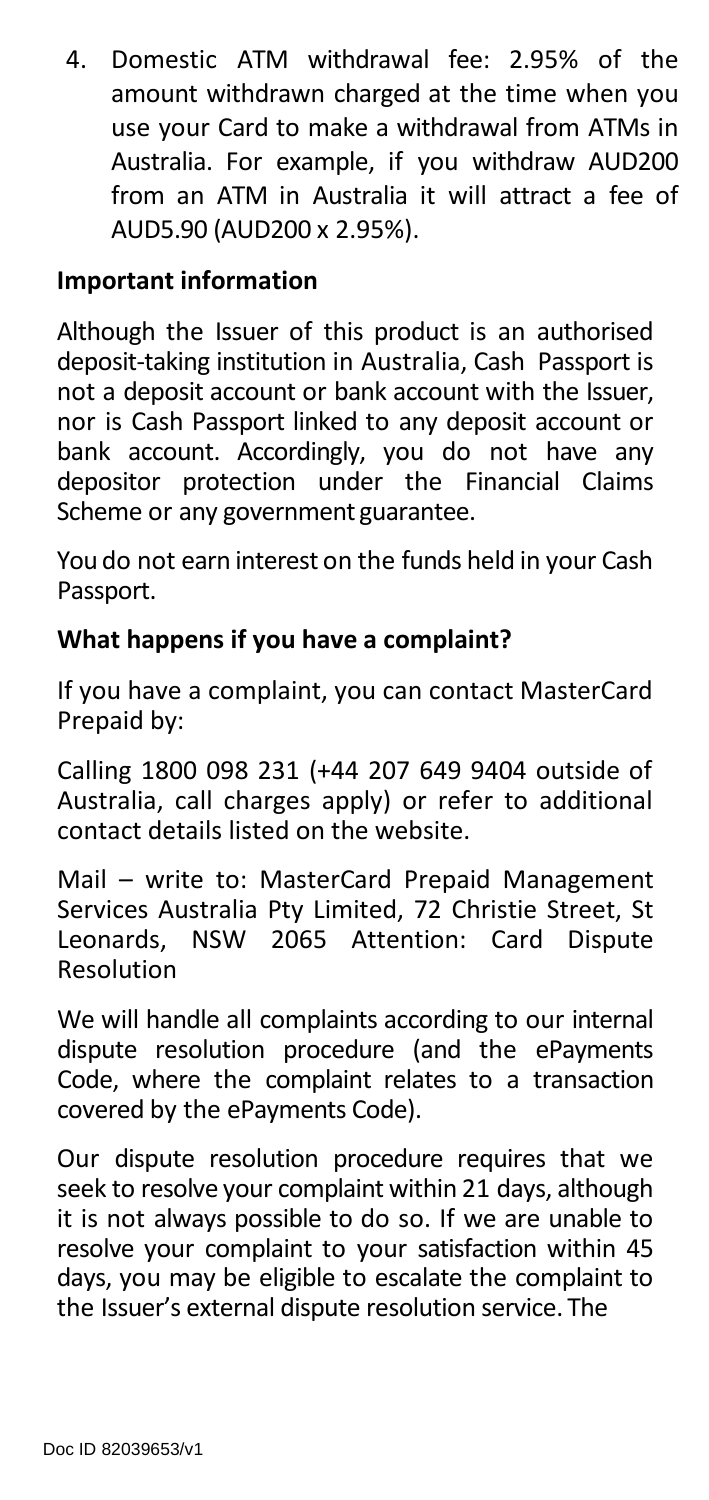period of 45 days may be extended in exceptional circumstances or where the Issuer decides to resolve the complaint under the rules of the MasterCard scheme. If you wish to escalate the complaint, please tell us and we will facilitate the referral free of charge.

Our external dispute resolution service is: Australian Financial Complaints Authority (AFCA) GPO Box 3, Melbourne VIC 3001 Phone: 1800 931 678 Website: [www.afca.org.au](http://www.afca.org.au/) Email[: info@afca.org.au](mailto:info@afca.org.au)

In addition, you may contact the Issuer by:

Phone: call 13 14 22 (from within Australia) or +61 7 4690 9000 (from outside Australia)

Mail: write to: Heritage Bank Limited, PO Box 190 Toowoomba, QLD 4350

Fax: write to fax number: 07 4694 9782 (from within Australia) or +61 7 4694 9782 (from outside Australia).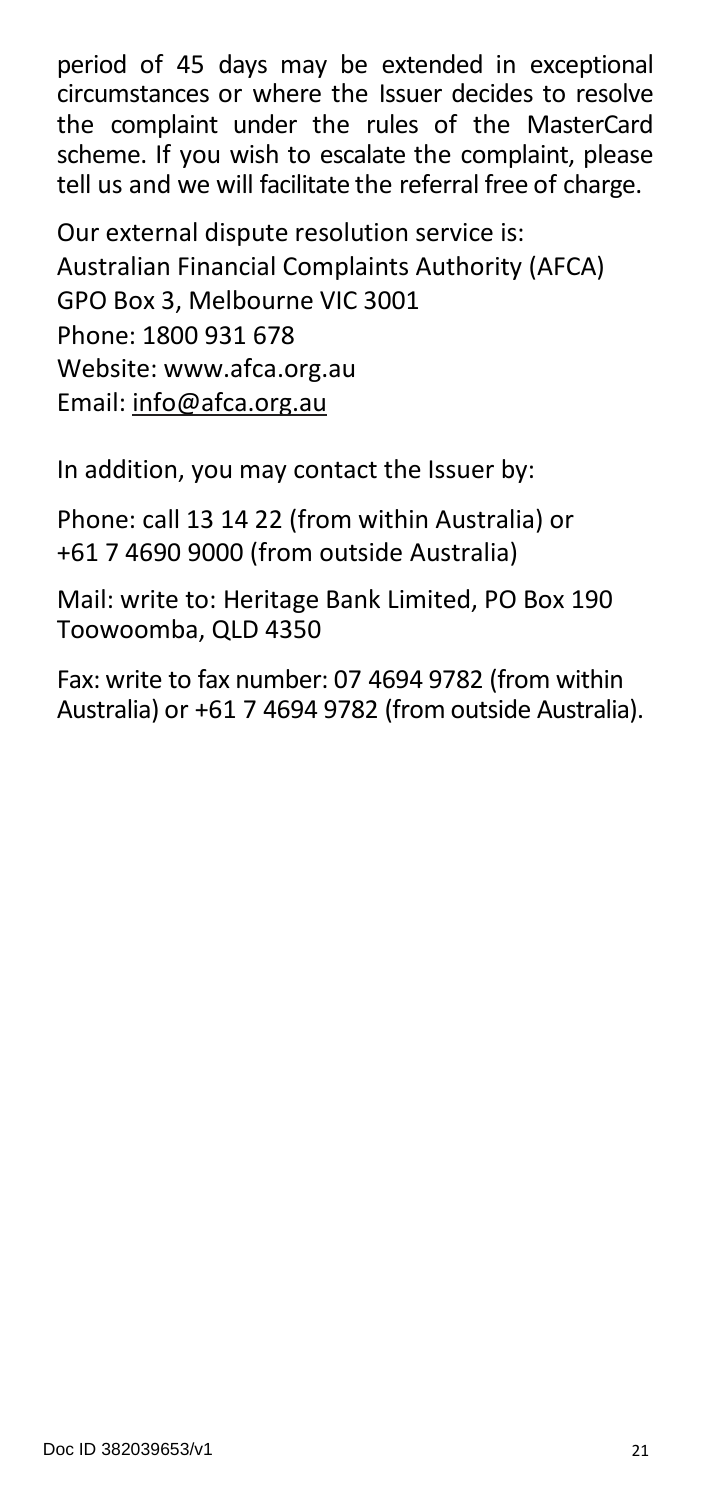# <span id="page-21-0"></span>**Section B – Terms and Conditions**

#### **1 Understanding these Terms and Conditions**

- 1.1 All amounts of money specified in these Terms and Conditions are in Australian dollars (unless otherwise specified).
- 1.2 References to days, times or periods of time in<br>these Terms and Conditions are reckoned these Terms and Conditions according to Australian Eastern Standard Time.
- 1.3 These Terms and Conditions govern the use of the Cash Passport.
- 1.4 You agree to these Terms and Conditions by any action relating to the Cash Passport including but not limited to signing the back of a Card; using a Card to make a purchase or withdraw cash from an ATM; activating a Card; or loading/ reloading funds onto the Cash Passport (but these are not the only ways that you can be taken to have agreed to be bound by the Terms and Conditions).
- 1.5 The Issuer is a subscriber to the ePayments Code and warrants that it will comply with the ePayments Code in its dealings with you relating to the Card and the Card Fund.

#### **2 Issuing of Cards**

- 2.1 The Currencies available in respect of the Card may vary from time to time. Before you make a decision to acquire the Card, please check with the Distribution Outlet or online for details of the available Currencies. If we introduce a new Currency and you choose to allocate funds to that new Currency, you will be deemed to have acknowledged and agreed that, unless otherwise notified to you, these Terms and Conditions apply to such new Currency.
- 2.2 Subject to clause 5.10, you are responsible for determining the amount held for each Currency and for ensuring you have sufficient funds for all transactions in the relevant Currency. Subject to certain limits and subject to a fee (refer to the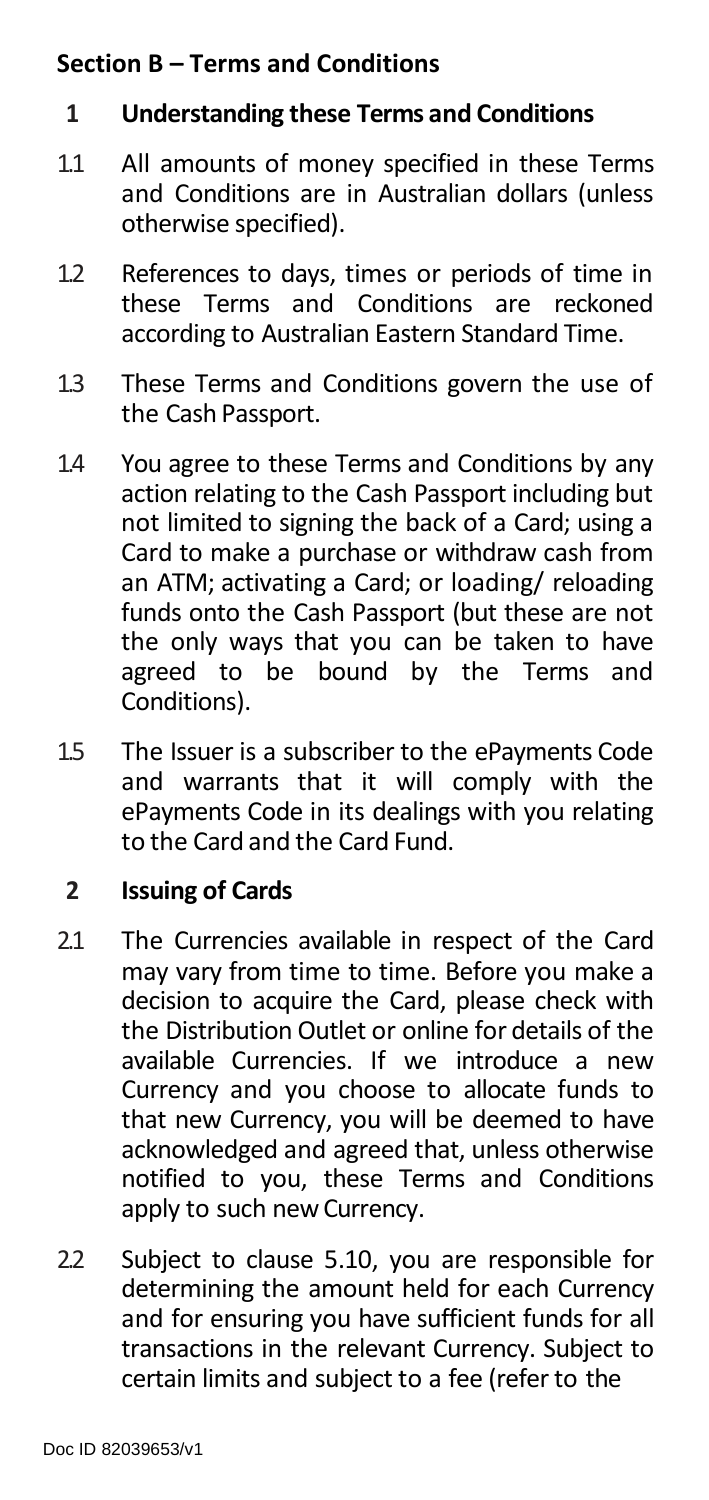Fees and Limits Table), you may allocate your funds across different Currencies online and/ or by such additional methods as we may make available to you from time to time.

- 2.3 You should memorise the PIN to prevent unauthorised use of the Card. You must also follow the rules on Card security (see clause 13 below).
- 2.4 The Card is the Issuer's property. The Issuer may suspend use of the Card and/or ask that you return the Card if the Issuer believes there is a good reason to do so. You must ensure that the Card is promptly returned to the Issuer if it asks you to do so.
- 2.5 The Card is not a credit card and, subject to the Card Fund becoming overdrawn (which is prohibited), all use is limited to the amount loaded to the Card Fund and any other limits referred to in these Terms andConditions.
- 2.6 There is no interest payable to you on the balance of the CardFund.
- 2.7 Amounts can be added to the Card Fund only as<br>specifically provided in these Terms and specifically provided in Conditions.
- 2.8 The Card Fund does not amount to a deposit with the Issuer and the amount standing to the positive balance of the Card Fund does not count as an amount or deposit for any purpose, other thanas describedin theseTerms and Conditions.
- 2.9 The issuance of a Card is subject to you satisfying the relevant application criteria, as determined by us from time to time in order to meet customer identification and know your customer requirements set by law, including by providing us with sufficient information and proof in relation to your identity. We may at our discretion limit application criteria to drivers' licence and/or passport holders of particular countries or by reference to particular types of identification at our sole discretion if we believe this is necessary for know your customer or due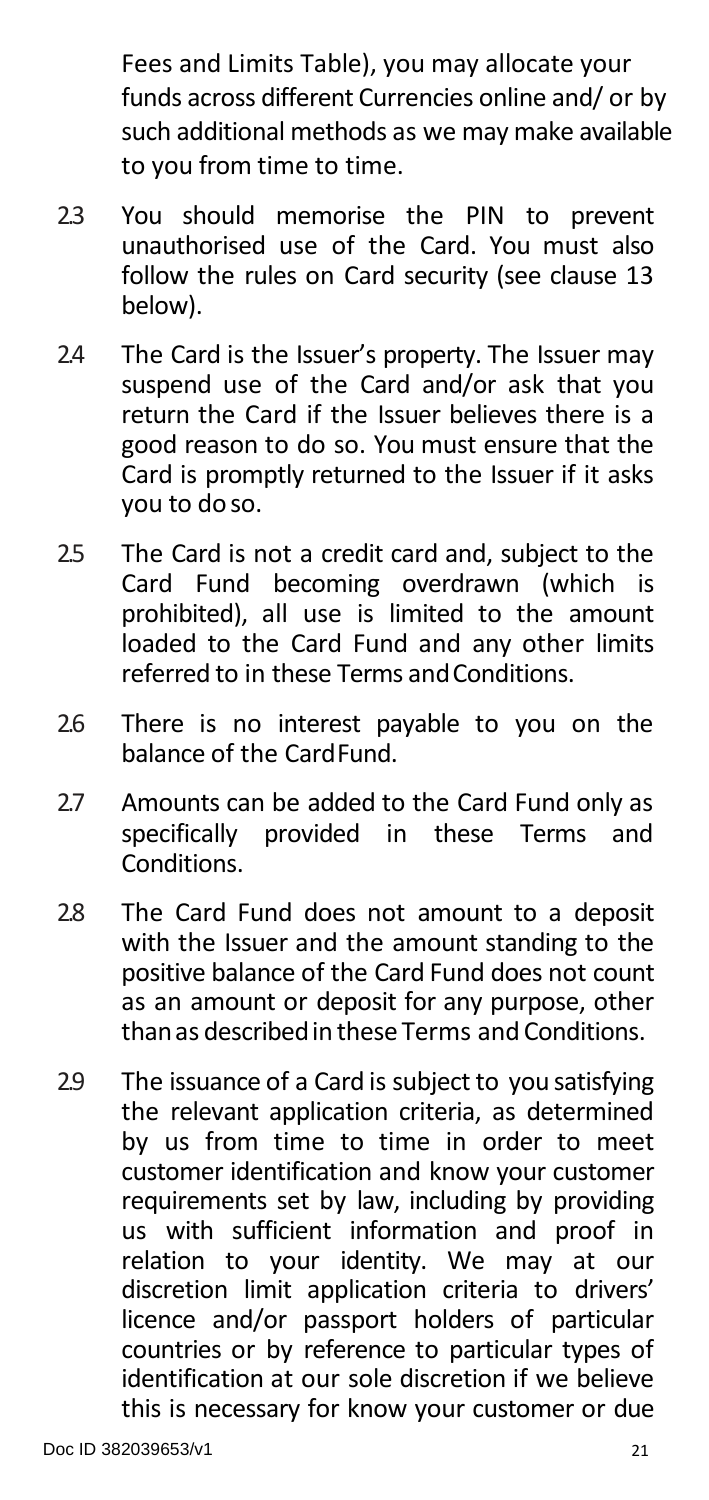diligence purposes.

- 2.10 In certain circumstances we may also ask you to provide us with additional details, including but not limited to your source of funds. We may ask you to provide additional information in relation to your identity and/or source of funds at any time.
- 2.11 We reserve the right to refuse an application at our sole discretion on any lawful grounds, including but not limited to where we are unable to satisfy ourselves as to your identity or where your profile is inconsistent with our customer profile for theCard.
- 2.12 You must provide all information to us which we reasonably require in order to manage antimoney laundering or counter-terrorism financing and economic and trade sanctions risks or to comply with any laws or regulations in Australia or any other country.

# **3 Activation**

- 3.1 If you purchase your Card online you must activate your Card by registering and logging in online.
- 3.2 If you purchase your Card in-store, your card will be activated upon load unless otherwise notified to you.

# **4 Expiry**

- 4.1 The expiry date is printed on the front of the Card.
- 4.2 The Card cannot be used after it has expired. However, you will still be able to obtain a refund of the Card Fund balance, less any applicable fees (refer to Fees and LimitsTable).

# **5 Use of theCard**

5.1 The Card may, subject to any applicable fee, be used to withdraw cash from an ATM displaying the MasterCard® acceptance mark and/or to pay for goods and services at merchants, or online, where MasterCard is accepted.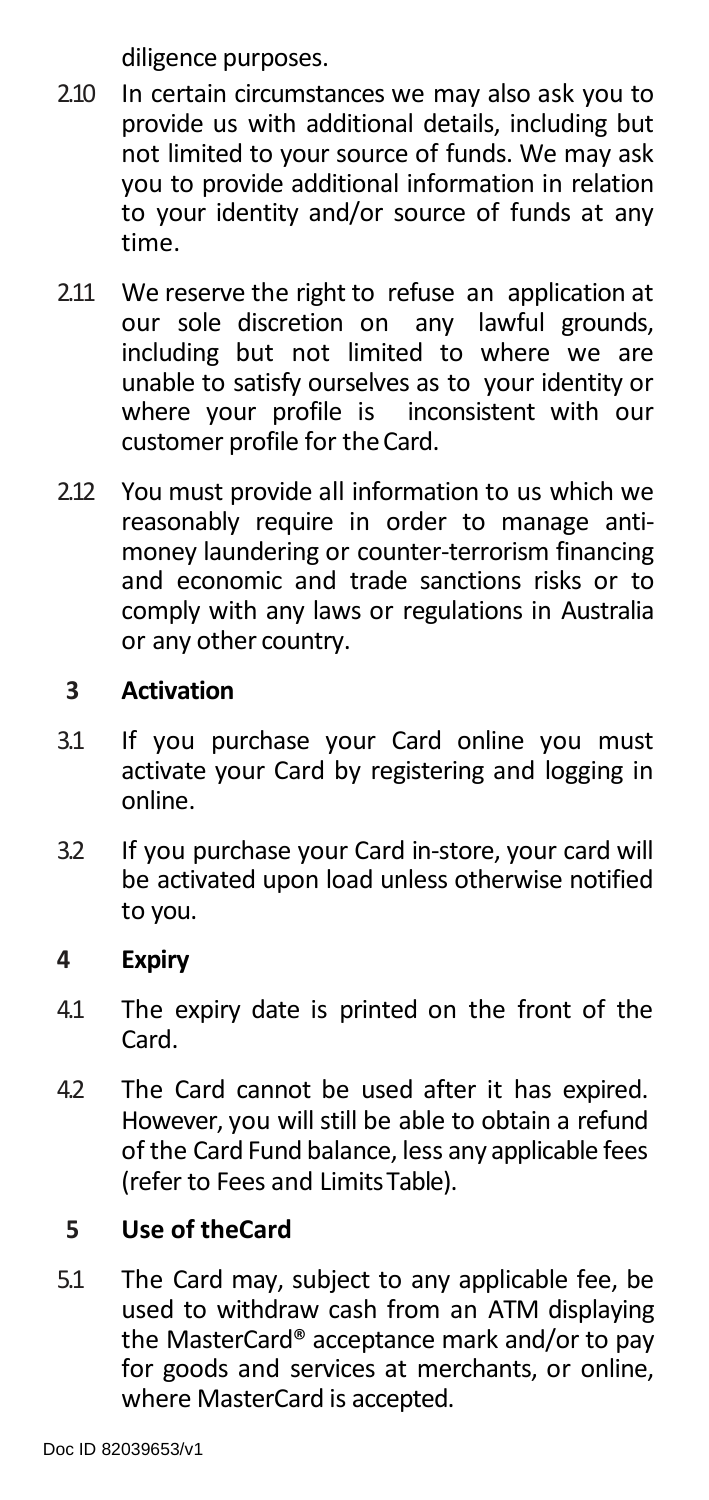- 5.2 The Card cannot be used for manual (nonelectronic) transactions. In addition, the Card must not be used for any unlawful activity. You agree to never give your Card or PIN to another person.
- 5.3 When using your Card at POS terminals and ATMs, you must select "credit" and not the "cheque" or "savings" option. Please note that by selecting "credit" you are simply accessing the Funds through the MasterCard payment scheme; you are not provided with any credit by the Issuer or any other person (although if a Negative Balance occurs, then you will have to repay the amount owing – see clause 8.6 below).<br>Unless the transaction is a MasterCard Unless the transaction is a contactless transaction, you will then be asked to enter your Card PIN or provide a signature to confirm the transaction.
- 5.4 Although the MasterCard acceptance mark may be displayed, in some countries the Card may not operate due to restrictions imposed by restrictions MasterCard. Details of the countriesin which the Card will not operate are available on the website.
- 5.5 When a Card is used to purchase fuel at an automated fuel pump the Card Fund must have a minimum balance of AUD80 (or foreign currency equivalent). In addition, if a Card is used to make a telephone call there must be a minimum of AUD11 (or foreign currency equivalent). If you spend less than these minimum amounts any unused balance may be temporarilyunavailable.
- 5.6 When a Card is used at bars or restaurants an additional percentage (usually, but not necessarily, 20%) may be automatically added as an anticipated service charge or tip and debited to the Card Fund. If your actual service charge or tip is less, any unused balance may be temporarily unavailable.
- 5.7 Certain businesses may not accept the Card as a means of pre-authorising expenditure. If the Card is used for this purpose, some businesses (such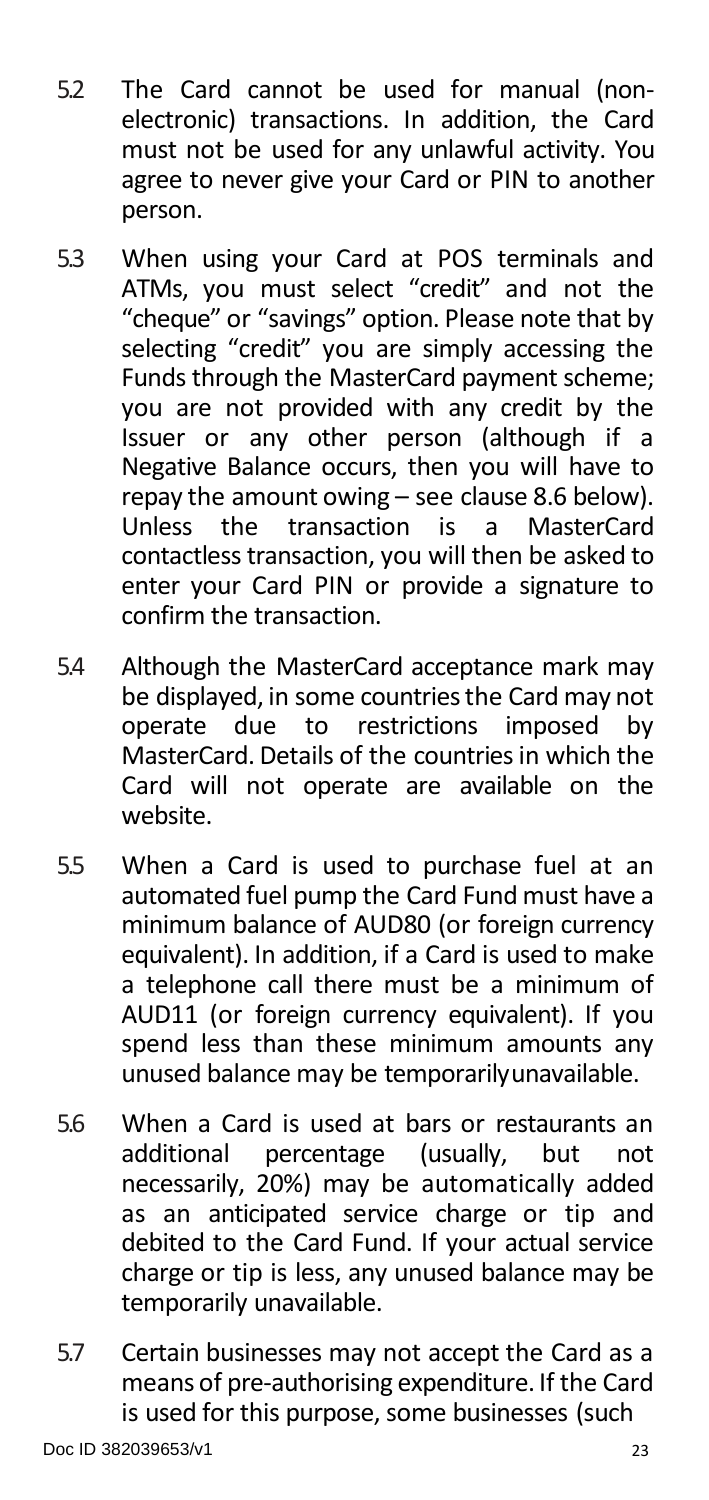as hotels, cruise lines and car rental companies) may pre-authorise the estimated amount of the final bill and this amount will temporarily be unavailable. Only the actual amount of the final bill will be deducted from the Card Fund.

- 5.8 When a Card is used to purchase goods for delivery by mail or online an additional 10% may<br>be automatically added as an anticipated be automatically added as delivery charge. If the actual delivery charge is less, any unused difference may be temporarily unavailable.
- 5.9 Subject to the application of clauses 5.10 and 10.4, the applicable Currency balance (and therefore the total Card Fund) will be debited with the amount of each cash withdrawal or transaction and any fee, and these debits will reduce the balance of the applicable Currency (and therefore the total Card Fund). Except for contactless transactions that do not require authorisation or validation, each transaction will require authorisation or validation completion.
- 5.10 If there are insufficient funds in a particular Currency to pay for a transaction, the balance of the transaction will be automatically processed using other Currencies in the order of priority described in of this PDS. If following the use of the available balances of all Currencies there are still insufficient funds to pay for a transaction, the Card may be declined, or the retailer may allow you to pay the balance by some other means. If we add any new currencies to the Currencies available to you in connection with the Card, then we will notify you of the new order of priority either directly or via the website.
- 5.11 You agree to accept a credit to your Card Fund in the applicable Currency if you are entitled to a refund or other credit for any reason for goods or services purchased using the Card.
- 5.12 A transaction or payment cannot be cancelled once you authorise the use of the Card.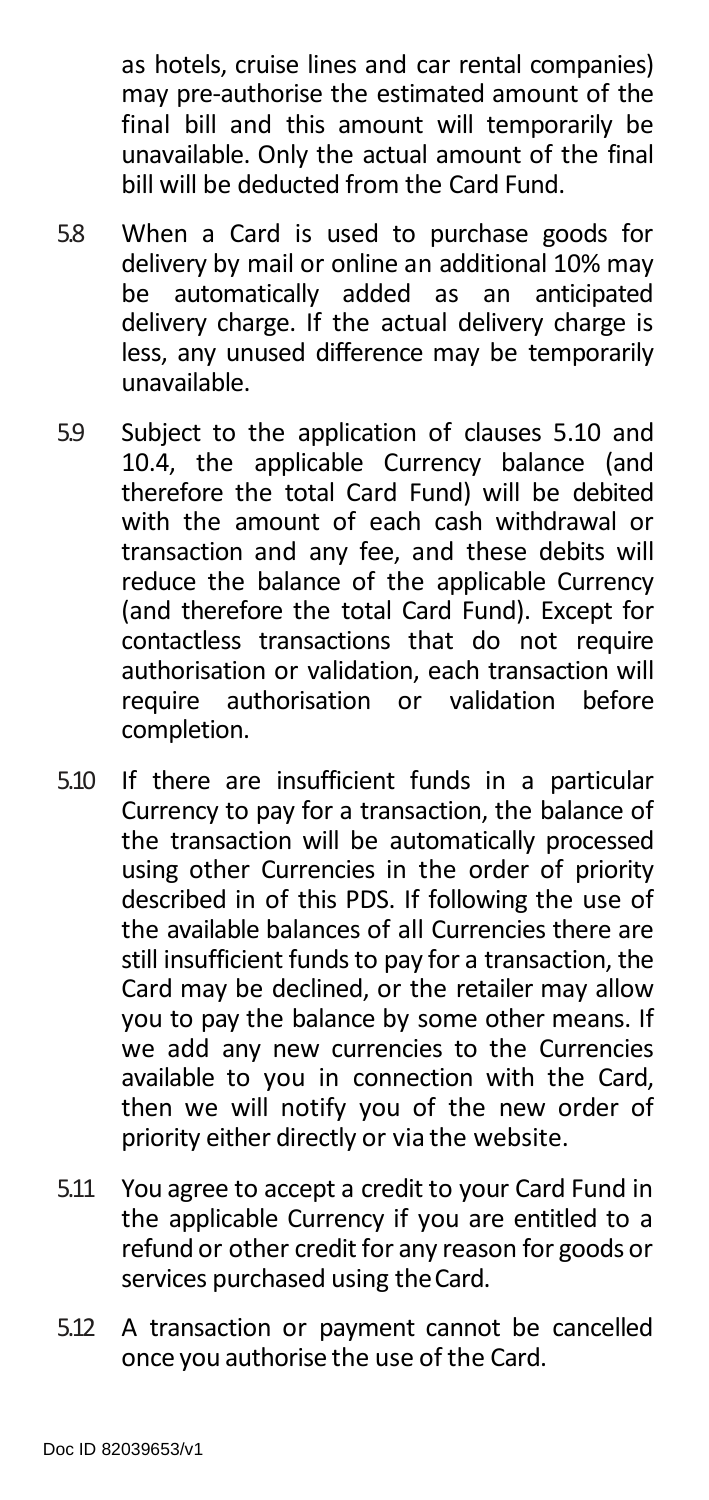- 5.13 The ATMs and point of sale terminals are not owned or operated by the Issuer or MasterCard Prepaid and the Issuer and MasterCard Prepaid are not responsible for ensuring that they will accept the Card.
- 5.14 You must comply with all laws and regulations (including any foreign exchange controls) in respect of the Card in the country of purchase and/or use.
- 5.15 By successfully applying for and using the Cash Passport, you acknowledge and agree that we do not provide, and you will not receive paper statements unless you contact us to request a paper statement. Electronic statements showing the Card's transactions and Card Fund balance are available by logging in online at thewebsite.
- 5.16 If a person reports that a mistaken payment has been made from the person's account to your Card Fund, you agreethat:
	- (a) we may inform that person's financial institution whether or not your Card Fund has sufficient funds to cover the mistaken payment; and
	- (b) we may freeze those funds or debit those funds from your Card Fund where we are required to do so under the ePayments Code.
- 5.17 Where required by relevant law, for example where you appear to be a "proscribed person", you acknowledge that we may be required to block access to the Card and/or Card Fund and immediately refuse to process or complete any transaction or suspend or terminate our arrangements with you. You agree that under these circumstances we are under no liability to you.
- 5.18 You agree that we may delay, block or refuse to process any transaction without incurring any liability if we suspect that the transaction: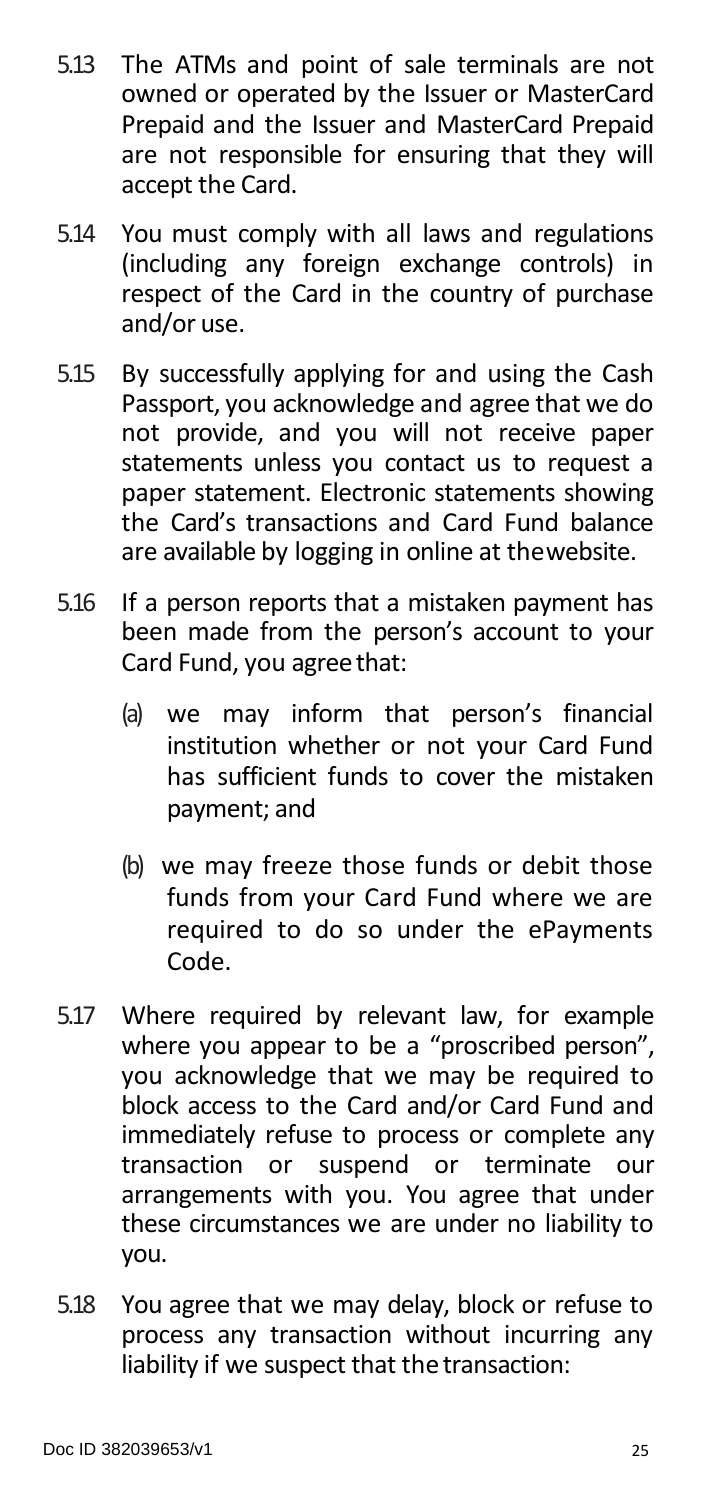- (a) may breach any laws or regulations in Australia or in any othercountry.
- (b) involves any person (natural, corporate or governmental) that is itself sanctioned or is connected, directly or indirectly, to any person that is sanctioned under economic and trade sanctions imposed by the United States Office of Foreign Assets Control, United Nations, the European Union or any country; or
- (c) may directly or indirectly involve theproceeds of, or be applied for the purposes of, any unlawful conduct.

# **6 Card limits**

- 6.1 Most ATM operators limit the minimum and maximum amounts that can be obtained in a single transaction. These amounts may also be limited (in some countries) by regulatory controls.
- 6.2 Other limits are also applicable to the use of the Card, as set out in the Fees and Limits Table.

#### **7 Additional Cards**

- 7.1 During the card acquisition process, you may be given the option to purchase an additional card. The additional card is intended to be used if you cannot use your primary card (for example if it is damaged, lost or stolen).
- 7.2 Your primary and additional card will have access to the same Card Fund, can be used concurrently, and can be activatedat the same time.
- 7.3 Your primary and additional card are only for use by you, and not another person.

#### **8 Card Fund**

8.1 Until the expiry of the Card you can add additional funds to each Currency through a Distribution Outlet (who will advise you of the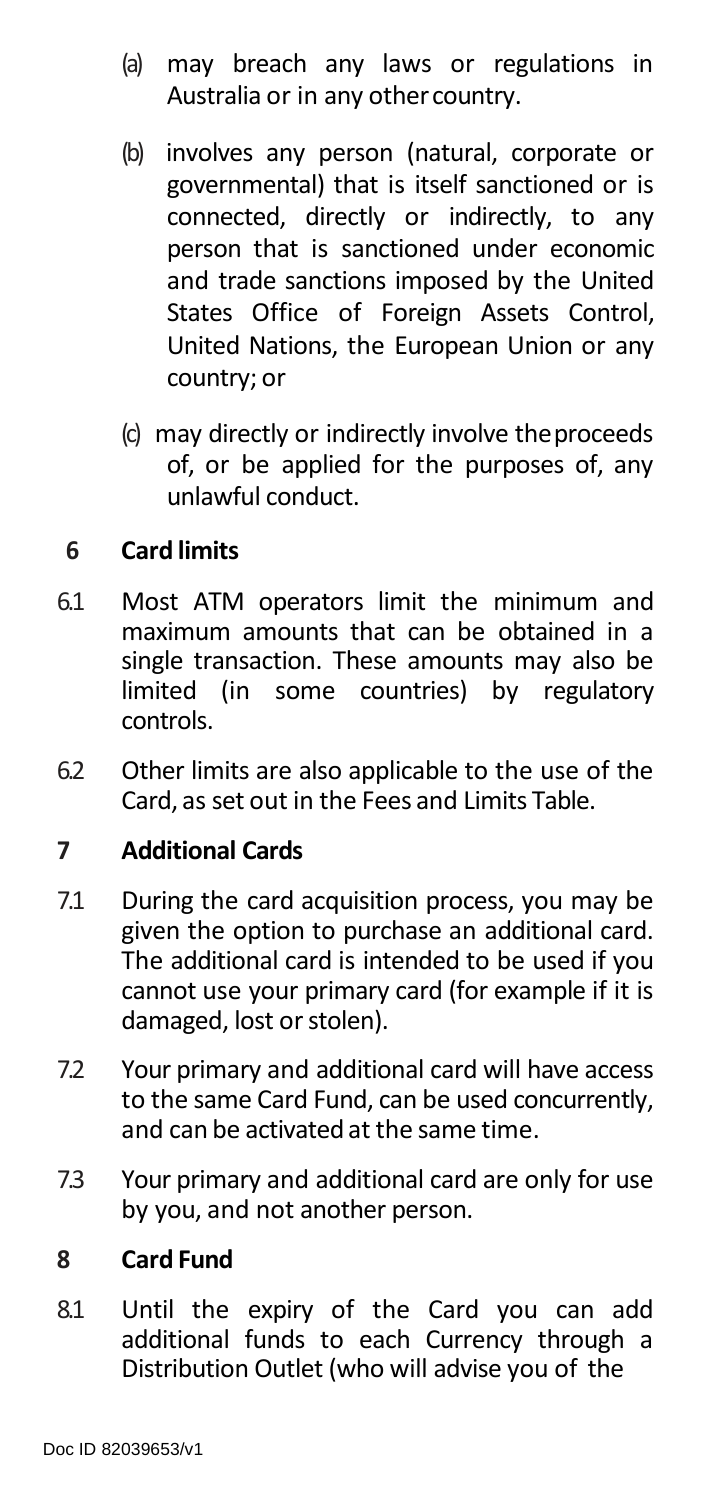acceptable methods of payment), online using accepted payment methods, or through other methods made available from time to time, subject to certain limits and subject to any applicable fees (refer to the Fees and Limits Table or as communicated to you from time to time).

Bank Transfer and BPAY loads will generally take up to two Business Days to be processed however may take longer if the payment is not made before 2pm on a Business Day Australian Eastern Standard Time. Bank Transfer and BPAY loads not via the website will be allocated to your current default Currency (and will be converted to that default currency if the default currency is not Australia Dollars). The default currency will initially be Australian Dollars; however, you can change your default Currency online. Please note that you can only have one default Currency at a time. If you send a Bank Transfer or BPAY load and then change your default Currency before we receive your payment, we will apply your load to the Currency that is set as your default Currency at the time we processyour load.

Debit Card Loads can only be made using a MasterCard debit card or Visa debit card held in your name. We may, with or without notice and without incurring any liability to you suspend or decline a Debit Card Load transaction in order to comply with any laws or regulations in Australia or any other country (including to manage antimoney laundering or counter-terrorism financing risks). Funds loaded using Debit Card Load will be available for use instantly.

- 8.2 For security purposes, please memorise your PIN. You should not keep your PIN written anywhere near your Cards. If you forget your PIN, you can obtain a PIN reminder by going online and following the prompts or by calling Card Services and answering the security questions.
- 8.3 You may also be able to make a balance enquiry at some ATMs although availability isdependent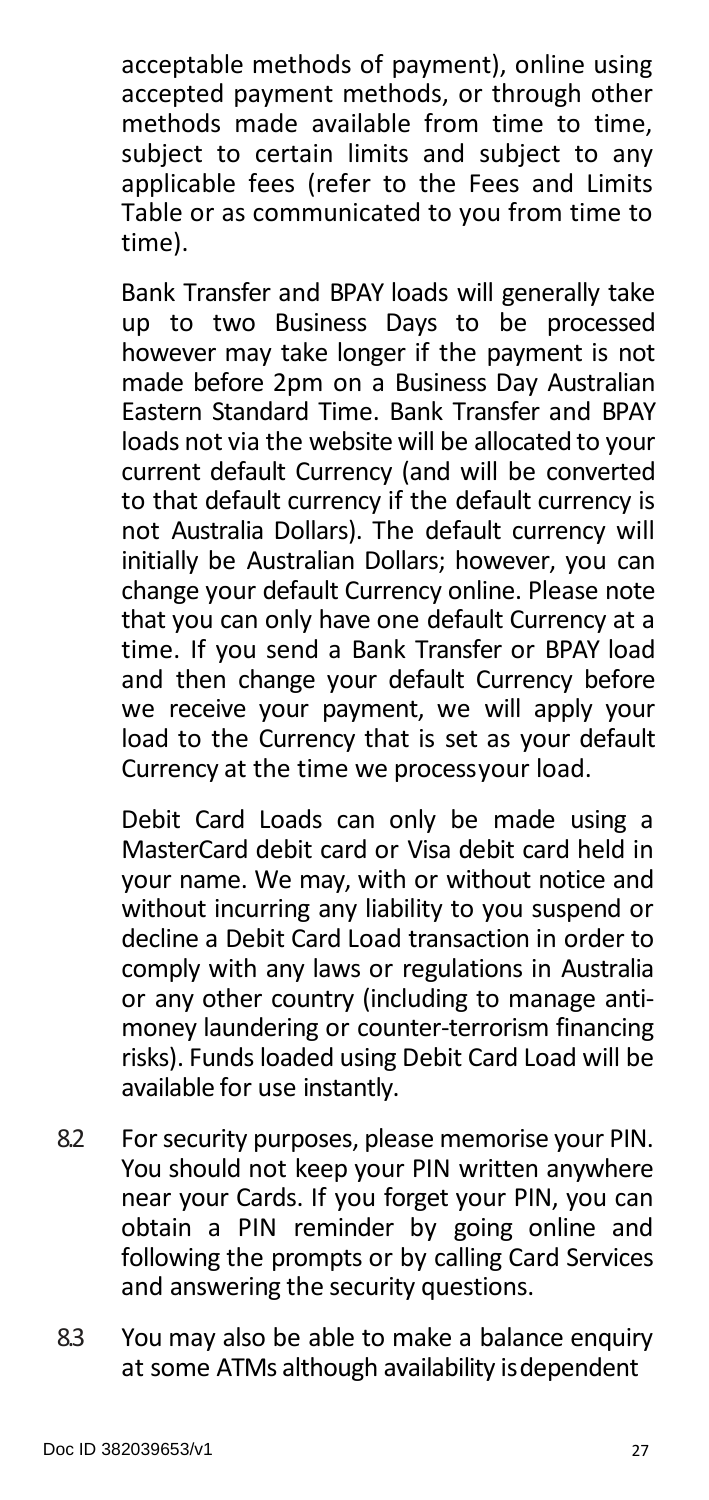on the country and the ATM used. There may be a fee payable (to the ATM operator) for balance enquiries.

- 8.4 If an ATM displays a balance for the Card Fund, then this may be displayed in AUD or in a different currency, in which case the exchange rate applied may be different to ours and minor discrepancies can arise. It is not recommended that yourely on the balance displayedat an ATM.
- 8.5 Information sent over the internet may not be completely secure and the internet and the online systems are not controlled or owned by the Issuer or MasterCard Prepaid so neither the Issuer nor MasterCard Prepaid can guarantee that they will function at all times and the Issuer and MasterCard Prepaid accept no liability for unavailability or interruption or for the interception or loss of Personal Information or other data.
- 8.6 The Card Fund can only be used if it has a positive balance. If a particular Currency becomes overdrawn, and a Negative Balance arises, following any transaction authorised by you, the resulting debit balance immediately becomes a debt payable by you to the Issuer and we retain the right to recover this debt by deducting funds held in another Currency. When we convert the Negative Balance into the relevant Currency, we will use the same rate that we use for Currencyto-Currency allocations on the given day we process the transaction. If notwithstanding any such deduction a Negative Balance remains, the resulting debit balance immediately becomes a debt payable by you to the Issuer. If the Card Fund does become overdrawn, every attempt should be made by you to stop subsequent transactions.
- 8.7 If you notice any error in any transaction in the Card Fund, then you must notify MasterCard Prepaid immediately and in any event within 30 business days of the transaction in question. The Issuer or MasterCard Prepaid may request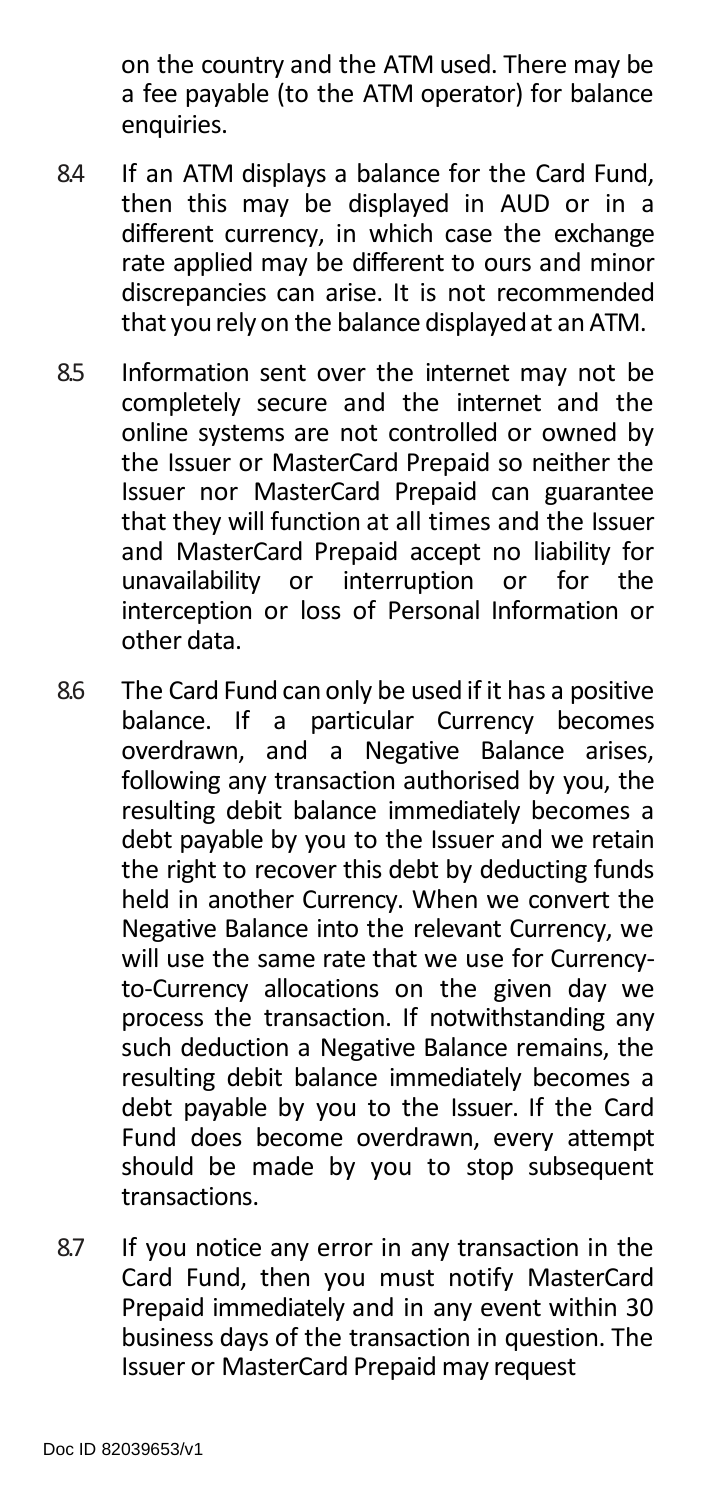you to provide additional written information concerning any error and you must comply with that request.

- 8.8 Provided that you have complied with all reasonable requests for information we will correct the error if it is our or any of our service providers' fault. If we decide it is not our fault, we will notify you in writing or by email as soon as this decision is made. Where we are required to do so, we normally re-credit the Card Fund within 10 business days, although there may be a delay while investigations are completed.
- 8.9 If the Issuer or MasterCard Prepaid discover an error in the amount and/or Currency of any funds that have been loaded or reloaded onto the Cash Passport for any reason, we are authorised to correct this error without further notice, including but not limited to debiting any amount of funds from the Card Fund that have been loaded in error.
- 8.10 Where we make the domestic and international card to card feature available to you, you can transfer all or part of your Card Fund to another Cash Passport facility using the domestic or international card to card feature available via My Account (subject to applicable fees and limits). Domestic card to card will allow you to transfer funds from any Currency supportedon your Cash Passport to another Australian issued Cash Passport in any Currency supported by the receiving Cash Passport. International card to card will allow you to transfer funds from any Currency supported on your Cash Passport to a New Zealand issued Cash Passport (or any other overseas issued Cash Passport if we make this available and notify you). You will also be able to receive funds from another Cash Passport initiated domestic card to card transfer or international card to card transfer. Fees and limits apply – please refer to the Fees and Limits Table in this PDS.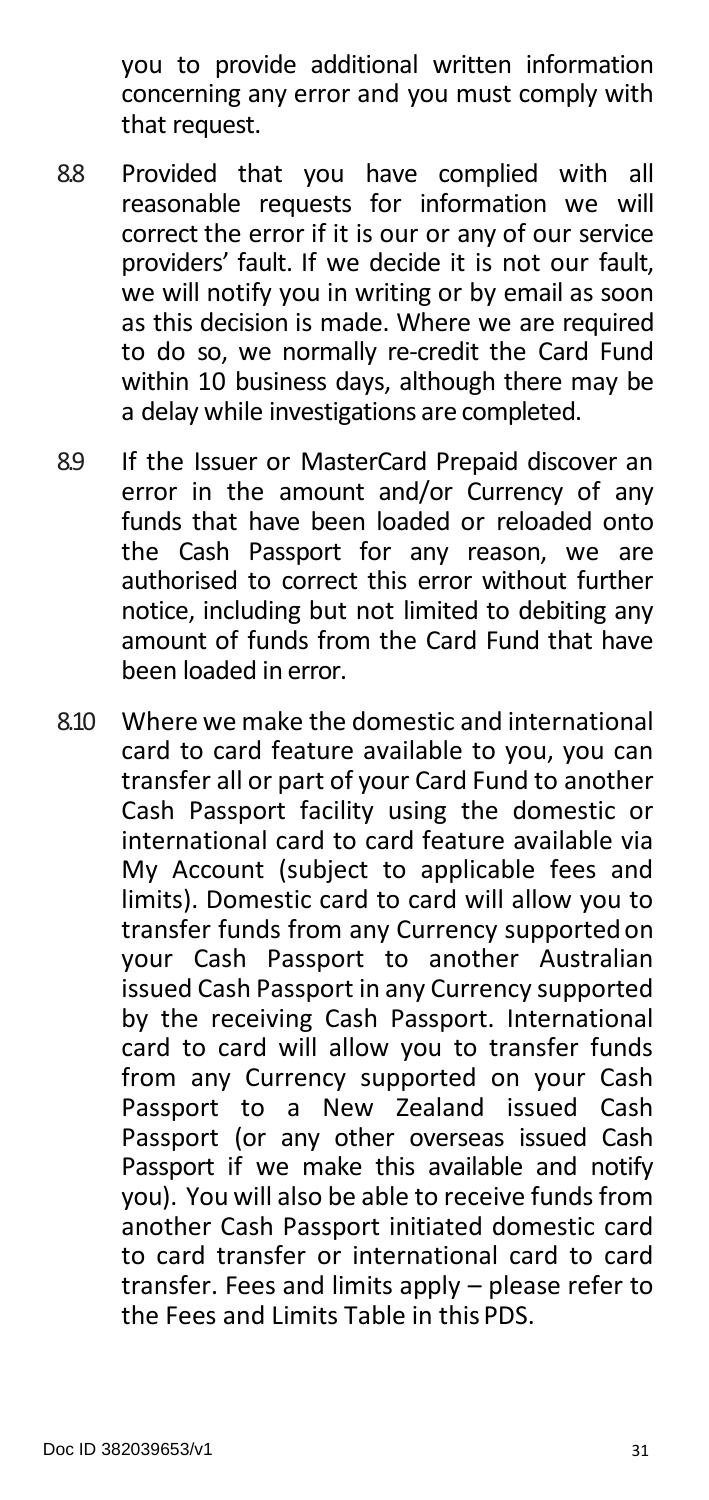You may only transfer funds to another activated Cash Passport, and it may take up to one Business Day before funds that you have transferred to another Cash Passport (using domestic card to card transfer or international card to card transfer) are available for use.

# **9 Fees**

- 9.1 You agree to pay and authorise us to debit the Card Fund for the fees set out in the Fees and Limits Table. These fees may be deducted from the Card Fund as soon as they are incurred. Unless otherwise specified, all fees will be deducted in AUD. If there are insufficient fundsin AUD to pay such fees, then we will automatically deduct funds from other Currencies in the order of priority described in of this PDS. Any such deduction of funds may be subject to a fee (refer to the Fees and Limits Table). If we make<br>additional currencies available to you in additional currencies available connection with the Cash Passport, then we will notify you of the new order of priority for the purposes of this clause either directly or via the website.
- 9.2 Certain merchants may charge an additional fee if the Card is used to purchase goods and/or services. The fee is determined and charged by the merchant and is not retained by us.
- 9.3 The Card may, subject to any applicable fee, be used to withdraw cash from ATMs displaying the MasterCard acceptance mark.
- 9.4 If any amount payable under this PDS represents consideration for a taxable supply, then those amounts shall be taken to be exclusive ofGST.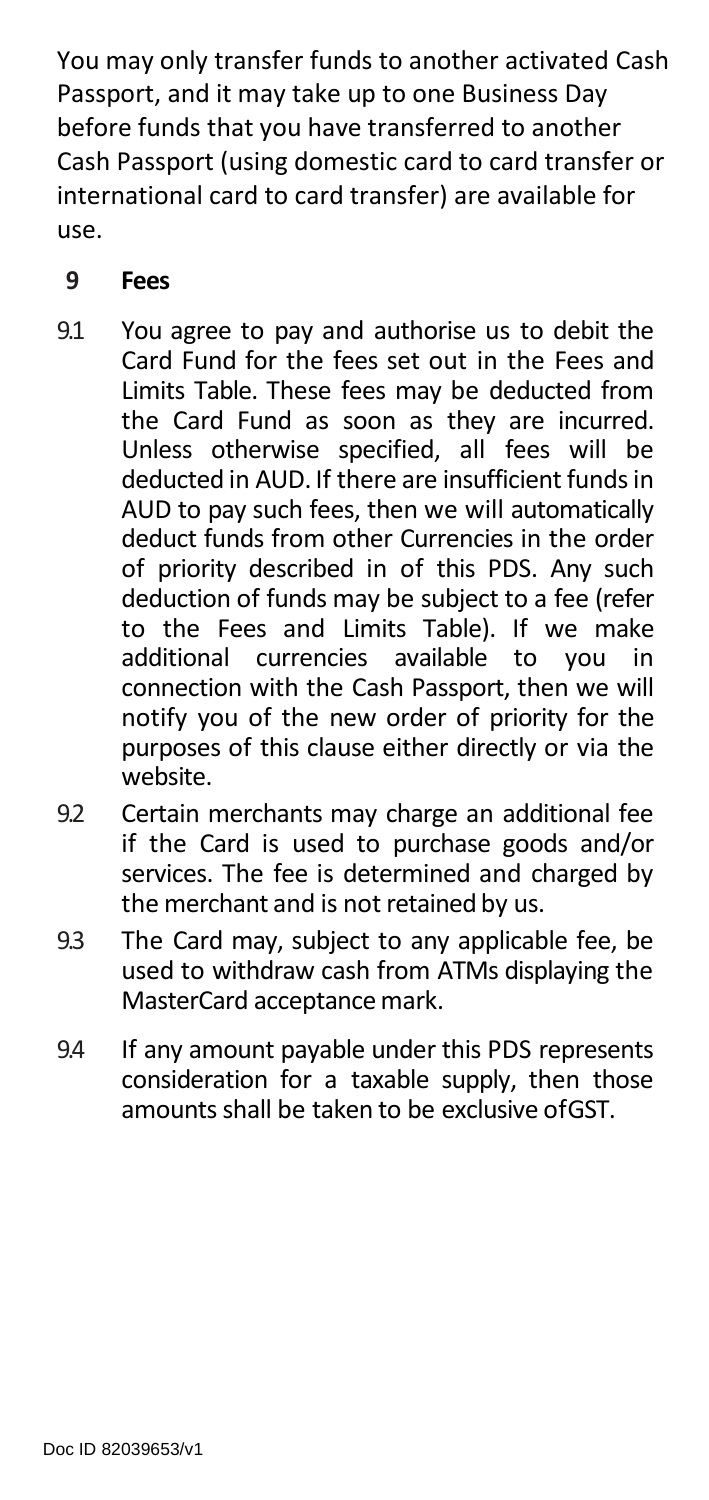#### **10 Foreign currency transactions**

- 10.1 There are seven instances where a foreign exchange rate will apply:
	- (a) Initial load or In-Store Load where you allocate funds in a foreign Currency (i.e., in a currency other than AUD);
	- (b) Online Loads or loads not via the website or such other methods made available from time to time where you allocate funds in a foreign Currency (i.e., in a currency other than AUD);
	- (c) Point of sale transactions where the transaction is in a currency that is not one of the Currencies available on the Cash Passport (including any transaction where we deduct funds under clause 5.10 above due to insufficient funds);
	- (d) ATM withdrawals where the local currency is not one of the Currencies available on the Cash Passport, or where there is an insufficient available balance in the relevant Currency.
	- (e) Where you allocate funds from one Currency to a different Currency (including as part of a domestic card to card transfer):
	- (f) Where we allocate funds from one Currency to a different Currency in accordance with these Terms and Conditions: and
	- (g) Where your Cash Passport is closed, or you request repayment of the balance on your Cash Passport under clause 11 below, that has funds in a foreign Currency (i.e., in a currency other than AUD).

The method for calculating the foreign exchange rate for each scenario is set out below.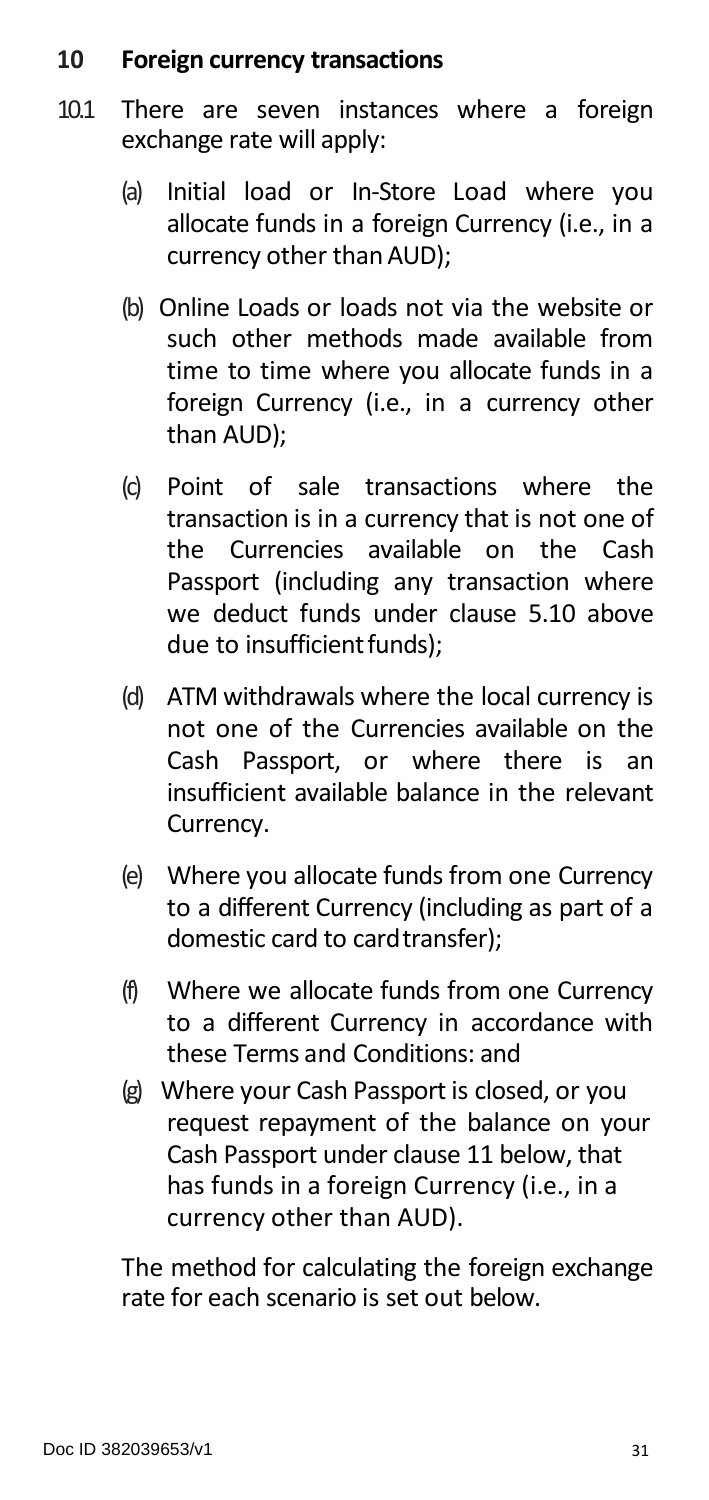- 10.2 The foreign exchange rate used for In-Store Loads are set and determined by MasterCard Prepaid and vary each day. You can ask the Distribution<br>Outlet for the exchange rate beforehand. Outlet for the exchange Exchange rates may differ between participating Distribution Outlets. Foreign exchange rates are subject to variation and the rate that applies one day will not necessarily be the same on any other day.
- 10.3 The foreign exchange rates used for Online Loads and loads not via the website are set and determined by MasterCard Prepaid and vary each day. Exchange rates for initial loads and subsequent reloads via Online Load will be set at the prevailing exchange rate set out on the website at the time of your request, provided you follow the instructions and make payment within four hours. Where you do not make payment within four hours, the applicable exchange rate may differ to the exchange rate at the time of your request as it will be set at the prevailing exchange rate at the time the transaction is settled, which may take up to 3 Business Days at which point the funds will be shown to have been received into your Card Fund.

For loads or reloads not completed via the website, the exchange rate applied will be the prevailing exchange rate at the time the transaction is settled, which may take up to 3 Business Days at which point the funds will be shown to have been received into your Card Fund. For loads or reloads not completed via the website, the applicable exchange rate may be different to the exchange rate at the time of your request.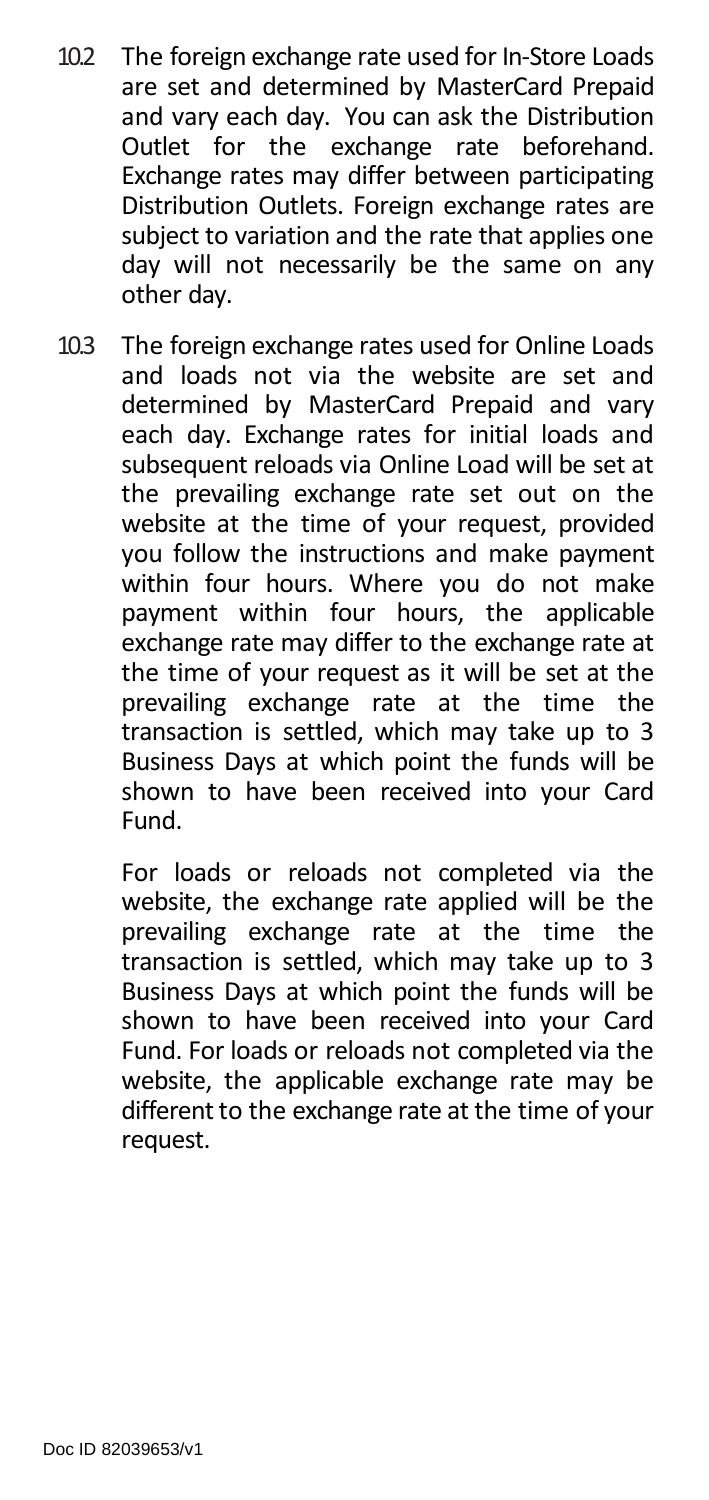- 10.4 If an ATM withdrawal or point of sale transaction is made in a currency which is different to any of the available Currencies, or exceeds the relevant available Currency balance, on your Cash Passport, the amount will be funded by converting the transaction amount into the next available Currency balance on your Cash Passport in the order of priority described in this PDS. The foreign exchange rate used is set and determined by MasterCard Prepaid and varies eachday.
- 10.5 The foreign exchange rate used for allocating funds from one Currency to another Currency (including as part of a domestic card to card transfer) is set and determined by MasterCard Prepaid and varies each day.
- 10.6 Where your Cash Passport is closed, or you request repayment of the balance of your Cash Passport under clause 11.3 below, and the Card has funds in a foreign Currency (i.e. in a currency other than AUD), we will convert these funds into AUD. The foreign exchange rate used for this is set and determined by MasterCard Prepaid and varies each day.

#### **Examples**

Example 1: The following example is provided to assist you in understanding how the foreign exchange rate is set and applied when you load your Cash Passport by way of an Online Load. You are travelling to the United Kingdom and wish to activate the Cash Passport and load GBP.

• Following Activation, you go online and indicate that you wish to load GBP 1,000 into your Cash Passport.

• Youare quoted a foreign exchange rate of AUD 1.00 = GBP 0.6501 (GBP 1.00 = AUD 1.538), which is the rate that has been set by MasterCard Prepaid.

• The corresponding Australian Dollar cost to you of AUD 1,538.20 is alsoquoted.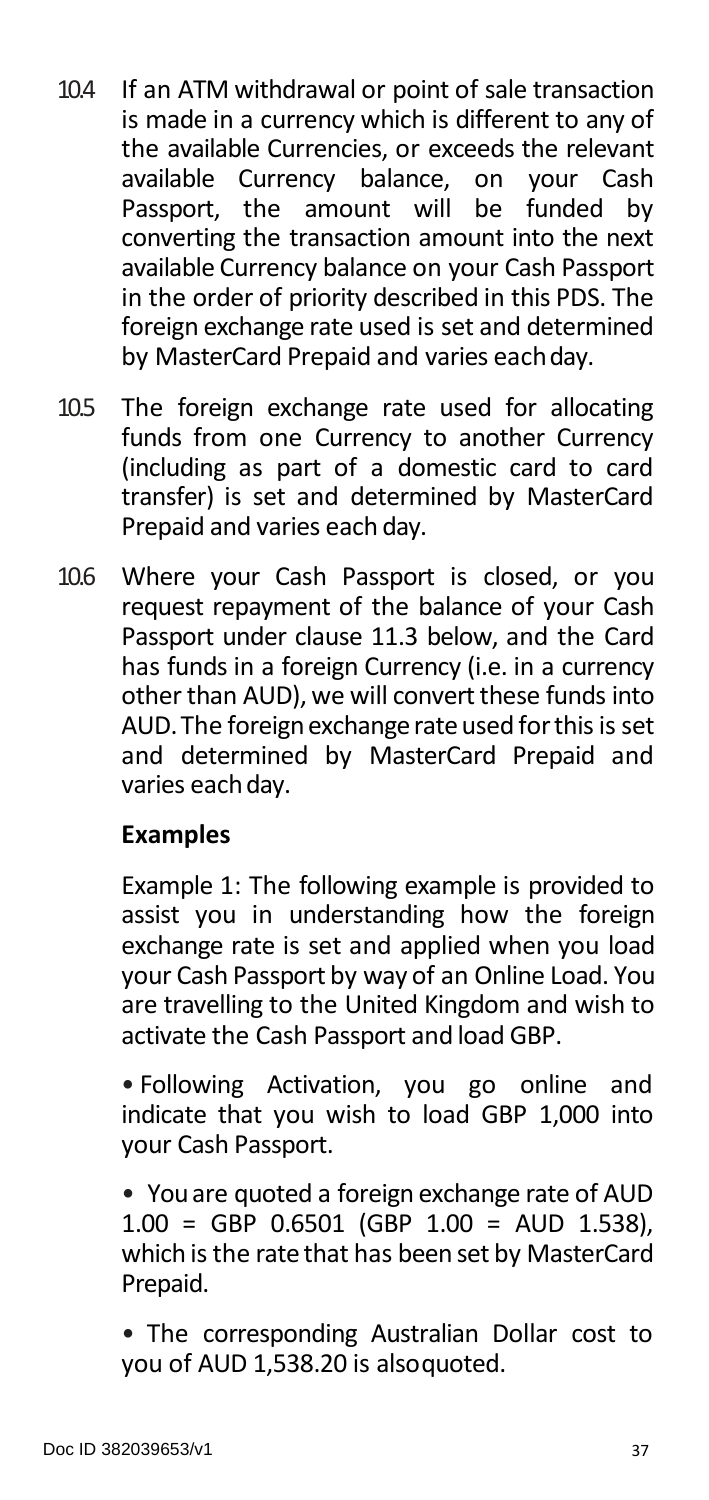• This rate and the corresponding cost to you to purchase GBP 1,000 are set when you confirm your purchase.

• You will then be obliged to settle AUD 1,538.20 using methods made available online from time to time.

Example 2: The following example is provided to assist you in understanding how the foreign exchange rate is set and applied when you conduct a BPAY load, and your default Currency is not Australian dollars.

• You initiate a BPAY load by making a payment of AUD 2,000 using the BPAY biller code and reference set out in this PDS, and your default Currency is USD.

• At the time the transaction is settled, and funds are loaded onto the Cash Passport (which may take up to two or three Business Days) the relevant foreign exchange rate is AUD 1.00 = USD 0.998 (USD 1.00 = AUD 1.002), which is the rate that has been set by MasterCardPrepaid.

• The corresponding USD amount at that rate is USD 1,996, which is loaded into your USD balance.

Example 3: The following example is provided to assist you in understanding how the Spend Rate is applied when you conduct an ATM transaction in a currency that is different to the Currencies on the Cash Passport. Although it describes an ATM transaction the same process will apply to POS transactions. You are travelling to Brazil and wish to withdraw Brazilian Real BRL 50.00 from an ATM there (Funds from your AUD balance will be used first as per the default order of priority – see clause 10 above):

• Assuming the Spend Rate is AUD 1.00 = BRL 0.746 the AUD cost will be AUD 67.02 (1/0.746 x BRL 50.00).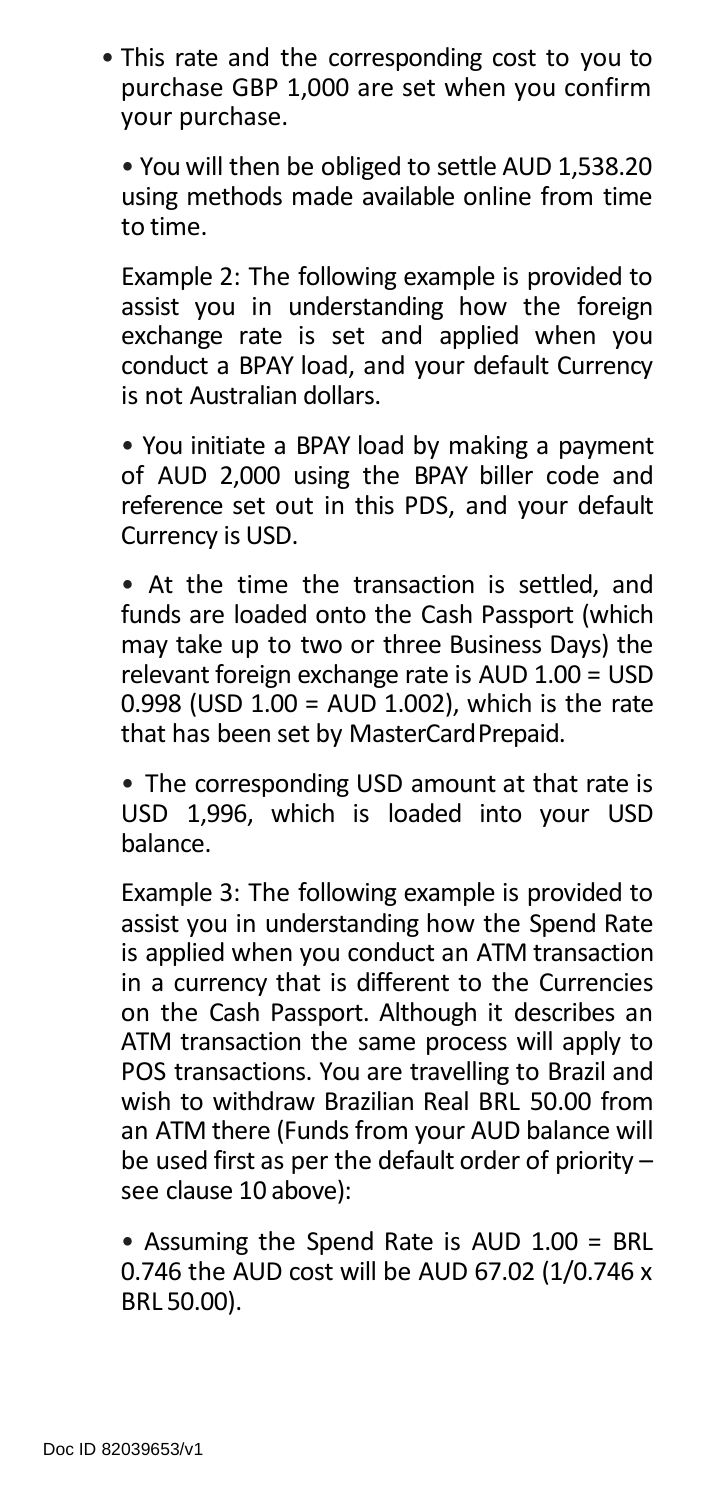• If the merchant settles the transaction on the same day as the purchase, AUD 67.02 will be debited from your AUD balance. Ifthe merchant settles on a subsequent day, then the rate that applies will be the Spend Rate on the day of settlement. You can obtain this exchange rate by contacting MasterCard Prepaid. Any withdrawal fee charged by an ATM operator will be charged in addition to the above amounts.

Example 4: The following example is provided to assist you in understanding how the Spend Rate is applied when you conduct a transaction that requires us to allocate funds from several Currencies. You are travelling in the United States of America and while shopping makes a purchase for USD 150.00. At the time of this purchase, you have the following Currency balances – USD 50, AUD 0, EUR 60, CAD 100. The following application of Funds will take place:

| Currency<br>balance<br>before<br>transaction | Amount<br>to debit<br>from<br>Card<br>Fund | Running<br>purchase<br>balance | Spend<br>Rate | Currency<br>balance<br>after<br>transaction |
|----------------------------------------------|--------------------------------------------|--------------------------------|---------------|---------------------------------------------|
| <b>USD</b>                                   | USD                                        | USD                            |               | <b>USD</b>                                  |
| 50.00                                        | $-50.00$                                   | 100.00                         |               | 0.00                                        |
| AUD                                          | <b>AUD</b>                                 | USD                            |               | AUD                                         |
| 0.00                                         | 0.00                                       | 100.00                         |               | 0.00                                        |
| EUR                                          | <b>EUR</b>                                 | USD                            | USD 1:        | <b>EUR</b>                                  |
| 60.00                                        | $-60.00$                                   | 15.8                           | EUR           | 0.00                                        |
|                                              |                                            | 1                              | 0.7127        |                                             |
| CAD                                          | CAD                                        | <b>USD</b>                     | USD 1:        | CAD                                         |
| 100.00                                       | $-15.98$                                   | 0.0                            | CAD           | 84.02                                       |
|                                              |                                            |                                | 1.0109        |                                             |

Example 5: The following example is provided to assist you in understanding how the foreign exchange rate is set and applied when you allocate funds from one Currency to another Currency on your Cash Passport, or from one currency on your Cash Passport to a different currency on another person's Cash Passport. You have USD 500 held in the USD Currency balance in your Cash Passport and you wish to transfer all of it into your GBP Currencybalance.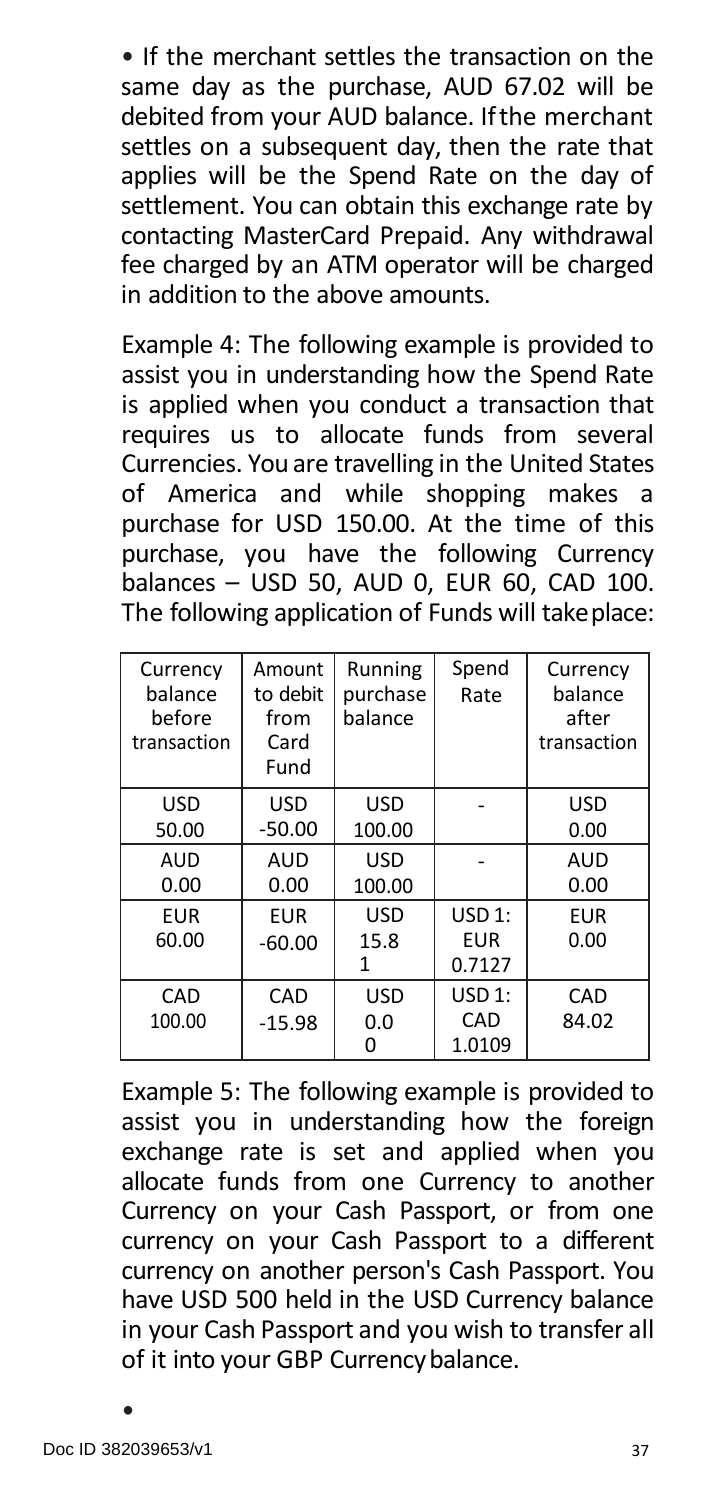• You go online and indicate that you wish to transfer USD 500 intoGBP.

• You are quoted a foreign exchange rate of USD 1.00 = GBP 0.688 (GBP 1.00 = USD1.453).

• The corresponding amount of GBP 344 that this will enable you to purchase is alsoquoted.

• Once this is confirmed by you, we will deduct USD 500 from your USD Currency balance and add GBP 344 to your GBP Currency balance.

#### **11 Cash Out**

- 11.1 You can cash out at any time by contacting us. You can also contact us if you want to close your Cash Passport.
- 11.2 The Issuer and MasterCard Prepaid may, with or without notice and without incurring any liability to you cancel or suspend the Cash Passport and/or terminate this agreement with you if it has good reason to do so, including without limitation if:
	- (a) the Issuer considers the Cash Passport has been or is likely to be misused.
	- (b) you breach any of these Terms and Conditions.
	- $(c)$  the Issuer suspects any illegal use of the Cash Passport.
	- (d) you gave the Issuer or MasterCard Prepaid false, inaccurate or incomplete information when you applied for the CashPassport.
- 11.3 If the Cash Passport is closed, we will refund any positive balance in your Card Fund (less any fees). You will receive payment in Australian Dollars for any cash out of your Cash Passport. The relevant amount will be deposited into your nominated Australian bank account. Any amounts that are uncancelled, pre-authorised or "held" amounts (see clause 5 above) will not be available for cash out until the pre-authorisation has been cancelled or the "held" amounts released by the merchant and the relevant amounts are available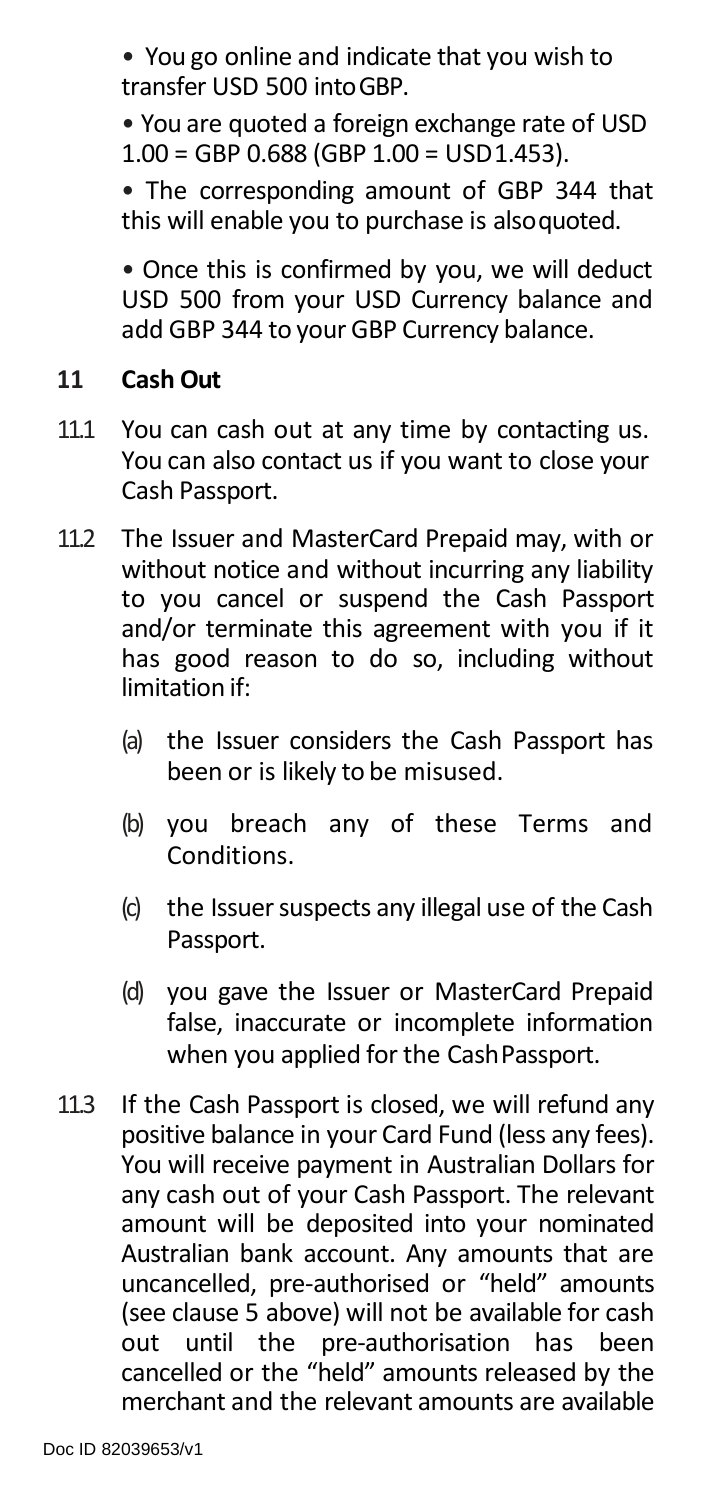for spending or withdrawal. A currency exchange rate will apply to any cash out of funds to your bank account that are held in foreign currency. Please refer to clause 10 for information on foreign exchange transactions.

11.4 Once the Cash Passport is closed, unless we instruct you otherwise, you must destroy the Card by cutting it in half diagonally, ensuring the chip is destroyed, and disposing of itsecurely.

#### **12 Global Emergency Assistance**

- 12.1 You are entitled to Global Emergency Assistance from Activation until expiry or closure of the Cash Passport. Global Emergency Assistance services are provided by MasterCard Prepaid.
- 12.2 The Issuer arranges for the Global Emergency Assistance services to be provided and is not the provider. The Issuer does not promise that the Global Emergency Assistance services will:
	- (a) always be available.
	- (b) be suitable for any purpose; or
	- (c) be provided to any particularstandard.
- 12.3 You acknowledge that any changes to, or discontinuation of, the Global Emergency Assistance services can occur without the Issuer's participation.
- 12.4 You also acknowledge and agreethat:
	- (a) the Global Emergency Assistance services are used at your own risk.
	- (b) the Issuer is not liable for any liability or loss arising in connection with the use by you of the Global Emergency Assistance services or because of the Global Emergency Assistance services being unavailable or discontinued;
	- (c) you cannot make any complaint to the Issuer about the Global Emergency Assistance services; and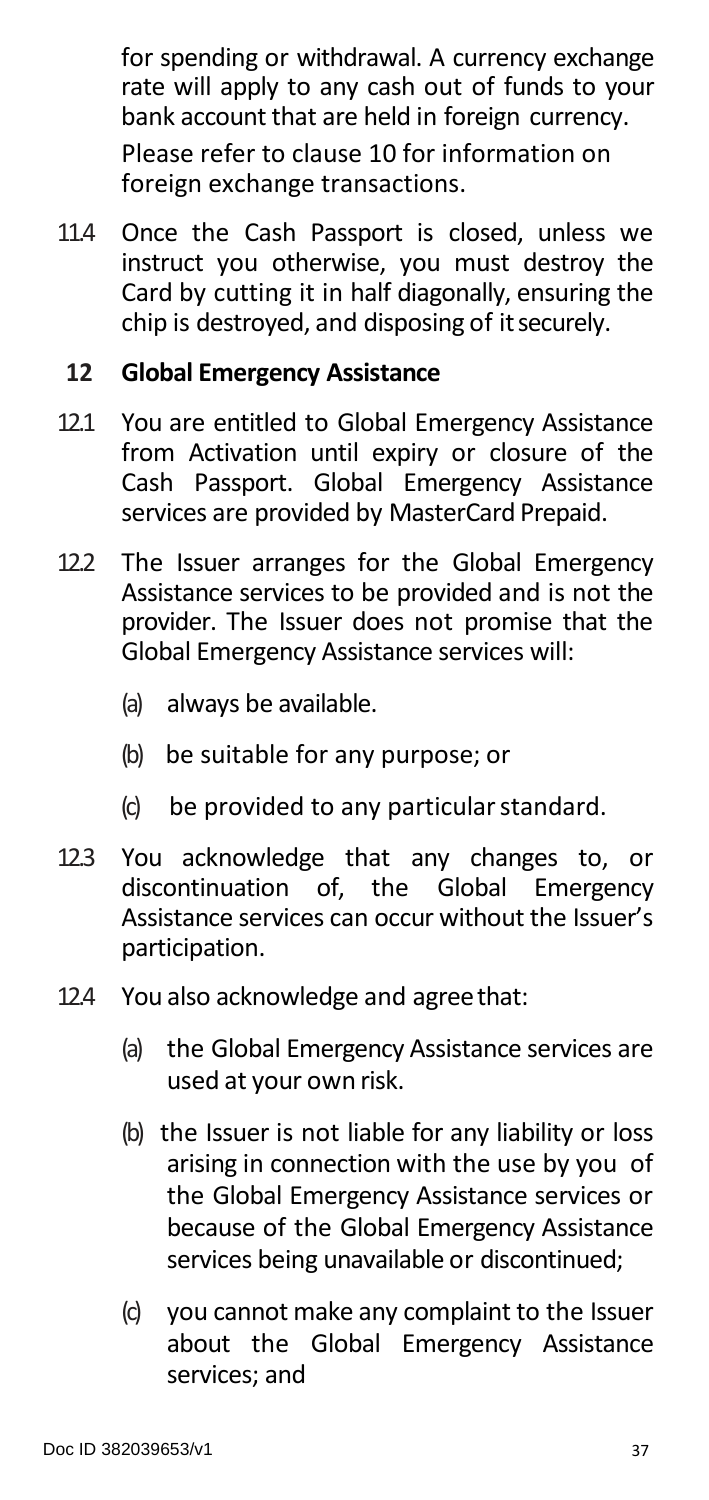(d) you do not rely on the Global Emergency Assistance services being available, being suitable for any purpose or being provided to any particular standard in deciding to purchase the Card.

#### **13 Card security**

- 13.1 You must make sure that you keep the Card, the Security Details and all Security Codes safe and secure by taking the following precautions ("Security Requirements"). You must not:
	- (a) allow anyone else to use theCard;
	- (b) interfere with any magnetic stripe or integrated circuit on the Card;
	- (c) unnecessarily disclose the Cardnumber;
	- (d) write any Security Code on theCard;
	- (e) carry any Security Code with the Card unless you make a reasonable attempt to protect the Security Code;
	- (f) record any Security Code where it may be accessed by other people unless you make a reasonable attempt to protect the Security Code;
	- (g) voluntarily disclose any Security Code to anyone else, including a family member or friend; or
	- (h) fail to comply with any instructions we give about keeping the Card and any Security Details safe and secure;or
	- (i) act with carelessness in failing to protect the security of the SecurityCode.
- 13.2 The Card will be disabled if an incorrect PIN is entered three successive times. If the Card is disabled, please contact Card Services to reactivate the Card. There may be a delay (usually 24 hours) in reactivating a disabled Card.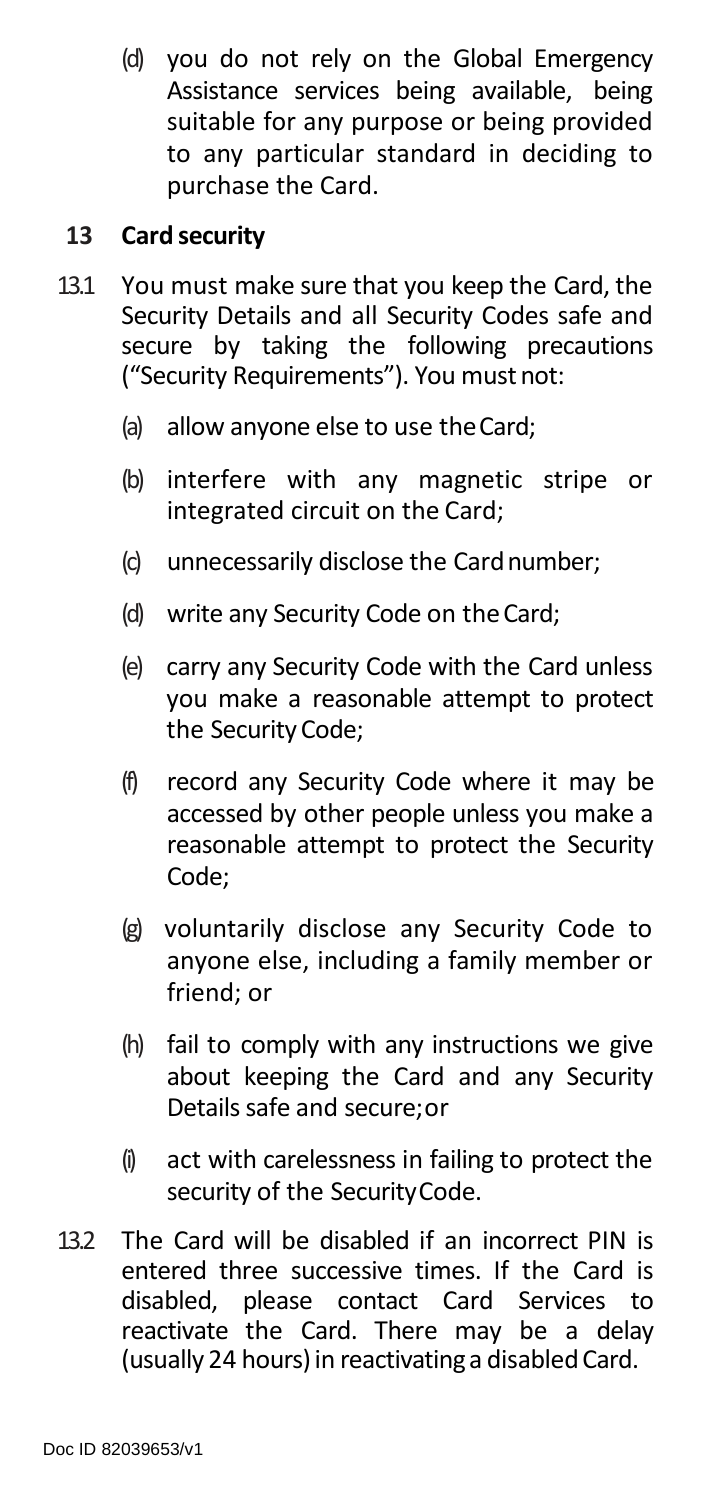#### **14 Loss, theft and misuse of Cards**

- 14.1 If you know or have reason to suspect that the Card is lost or stolen or damaged, likely to be misused or you have reason to suspect that someone else may know the Security Codes or Security Details, you must immediately notify Card Services. We will then suspend the relevant Card to restrict further use.
- 14.2 You may be required to confirm details of the loss, theft or misuse in writing (and to provide particular information in the confirmation) and you must comply with thatrequirement.
- 14.3 Youmust assist us and the police in any enquiries and attempts to recover a lost or stolen Card.
- 14.4 If any lost Card is subsequently found it must not be used unless we confirm it may beused.

#### **15 Liability for Unauthorised Transactions**

- 15.1 Your liability for losses arising from Unauthorised Transactions will be determined under the ePayments Code.
- 15.2 You will not be liable for losses resulting from Unauthorised Transactions where it is clear that you have not contributed to theloss.
- 15.3 You will not be liable for losses resulting from Unauthorised Transactions that are caused by the fraudulent or negligent conductof:
	- (a) our staff or agents;or
	- (b) companies involved in networking arrangements, or
	- (c) merchants who are linked to the electronic funds transfer system or their agents or employees.
- 15.4 You will not be liable when Unauthorised Transactions:
	- (a) happen using a Card after notification to us that the Card has been misused, lost or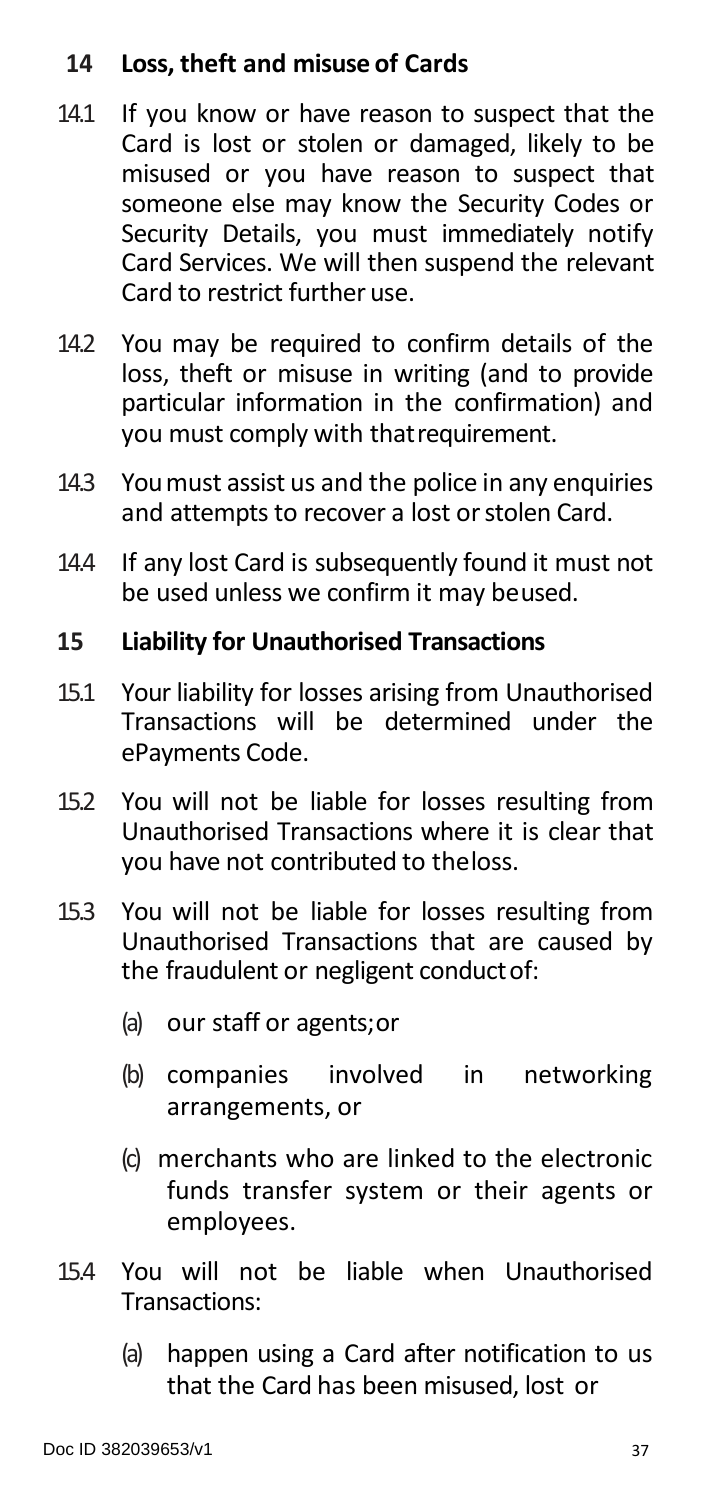stolen or that the security of the relevant Security Codes has been breached.

- (b) happen before you receive a Card and/or PIN (including a reissued Card and/or PIN);
- (c) are made with forged, faulty, expired or cancelled Cards, Identifiers or PINs (as applicable);
- (d) are the result of the same transaction being incorrectly debited more than once to the same Card Fund;or
- (e) are made using an Identifier without a Card or PIN.
- 15.5 Subject to clauses 15.1, 15.2, 15.3 and 15.4, where we can prove on the balance of probability that you have contributed to the losses caused by an Unauthorised Transaction:
	- (a) through your fraud; or
	- (b) by failing to comply with the Security Requirements,

then you are liable for the actual losses which occur before we are notified of the loss, theft or misuse of your PIN or Card or a breach of the Security Requirements. However, you will not be liable for any loss on any day, or in any period, exceeding any applicable transaction limit for that day or period and you will not be liable for loss in excess of the balance of the Card Fund available for transactions using the Card.

If you leave your Card in an ATM, you will be liable for all losses arising from Unauthorised Transactions in relation to your Card as long as the ATM incorporates reasonable safety standards that lessen the risk of your Card being left in the ATM (e.g. ATMs that capture cards that aren't removed or which require a user to swipe and then remove a card before commencing the transaction).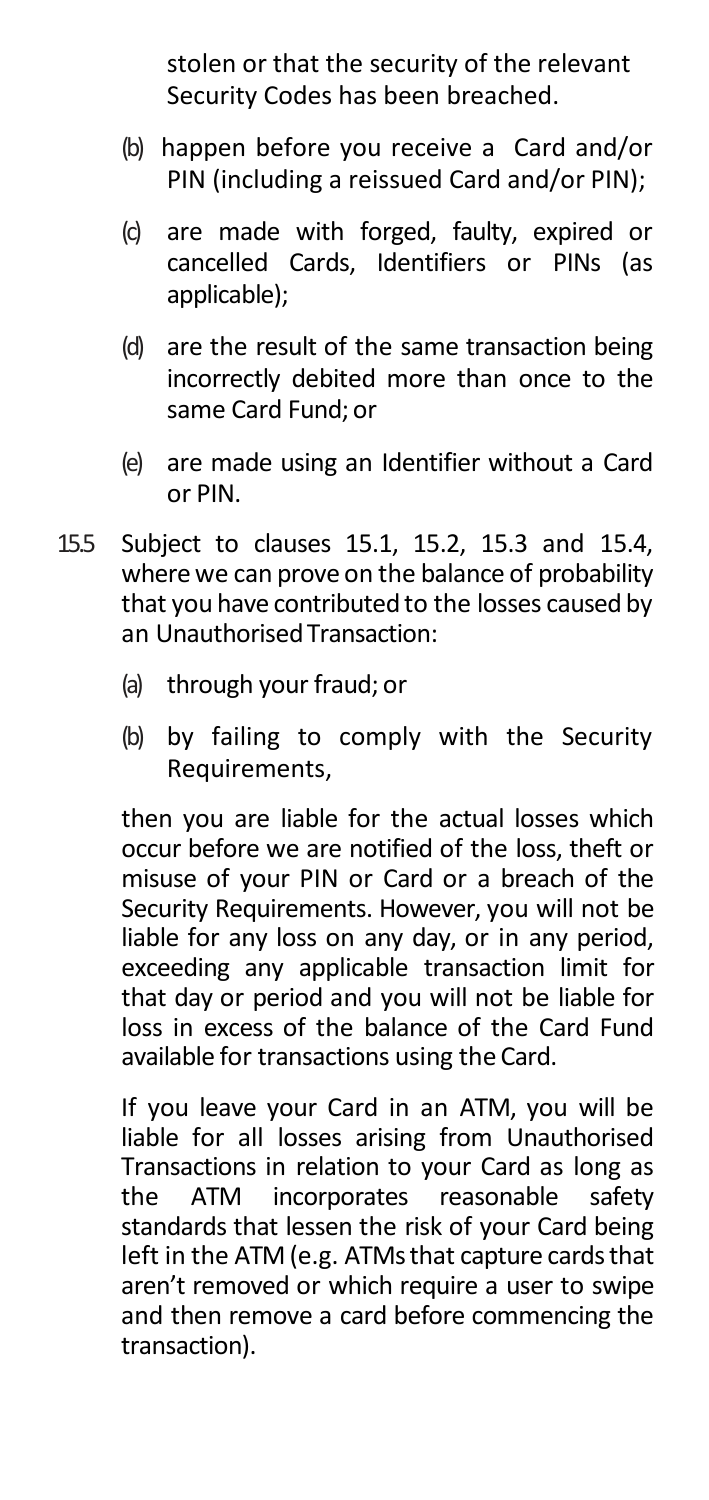- 15.6 Subject to clauses 15.1, 15.2, 15.3 and 15.4, you liable for losses resulting from Unauthorised Transactions where we can prove on the balance of probability that you have contributed to the losses through unreasonably delaying notification of the misuse, loss or theft of a Card or that the security of the relevant PIN has been breached. Your liability in this case is limited to losses occurring between the time that you became aware of the security compromise, or should reasonably have become aware in the case of a lost or stolen Card, but you will not be liable for any loss on any day, or in any period, exceeding any applicable transaction limit for that day or period and you will not be liable for loss in excess of the balance of the Card Fund available for transactions using theCard.
- 15.7 If it is unclear whether or not you contributed to the loss caused by an Unauthorised Transaction that required a PIN, the amount of your liability will be limited to the least of:
	- (a) AUD150;
	- (b) the actual loss at the time we're notified of the misuse of the Card, loss or theft of the Card or of the breach of security of the relevant Security Codes (limited by the applicable daily or period transaction limits over the relevant timeframe); or
	- (c) the balance of the Card Fund available for transactions using the Card.
- 15.8 To dispute a transaction(s) on your Card Fund, complete the "Dispute Claim Form" available on the website.

#### **16 Replacement Cards**

16.1 If the Card is lost, stolen or damaged while you are in Australia, you can request a replacement by contacting MasterCard Prepaid on 1800 098 231. Replacement Cards are sent to you at your nominated address.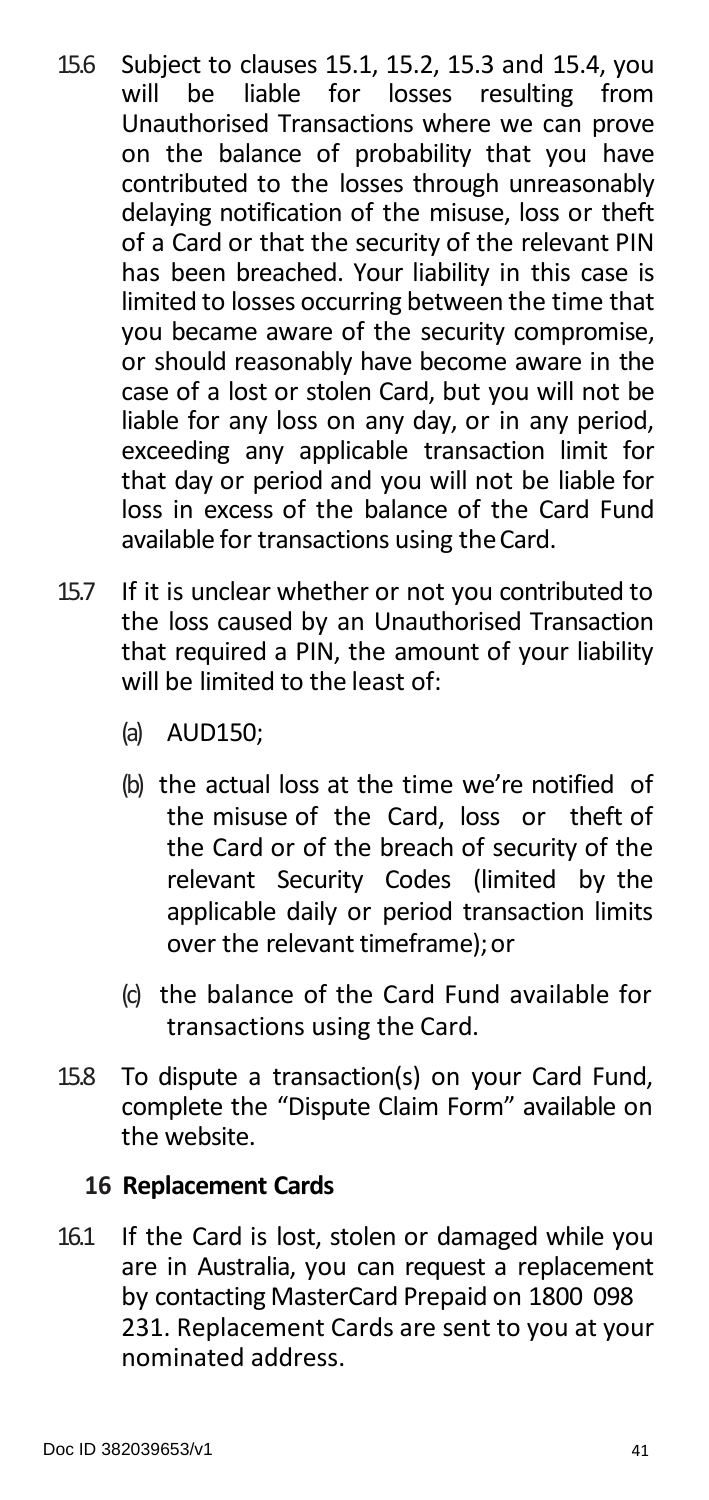16.2 If the Card is lost, stolen or damaged while you are overseas you can request a replacement by contacting MasterCard Prepaid on +44 207 649 9404 (call charges apply). Replacement Cards can be delivered to you, depending on your location and availability. MasterCard Prepaid may arrange for funds to be made available from various outlets overseas, or to send funds directly to you. in place of delivering a replacement Card.

# **17 Changing the Terms andConditions**

- 17.1 We may change these Terms and Conditions (including bringing in new fees, changes in the fees or limits and the services we offer) at our discretion by giving you 30 days' notice (see clause 20 below for details of how we will communicate with you). You may close the Card in accordance with clause 11 if such changes are not suitable to you.
- 17.2 We will not be in breach of these Terms and Conditions if we take necessary action in order to make a change necessitated by an immediate need to restore or maintain the security of the system or the CardFund.

# **18 Your Personal Information (important information about your privacy)**

- 18.1 By purchasing and using the Card you consent to the Issuer and MasterCard Prepaid and their respective agents collecting, using and disclosing your Personal Information under these Terms and Conditions. If you do not agree to our doing so then we cannot make the Card available to you and you should not purchasethe Card.
- 18.2 You must notify us immediately of any change to your address by calling Card Services. Other contact details may be changed by accessing My Account and typing the relevant changes yourself or by contacting us. You should also contact us if you change your name by calling Card Services. We will not be responsible if you do not receive any notice or correspondence that has been sent in accordance with the contact details you have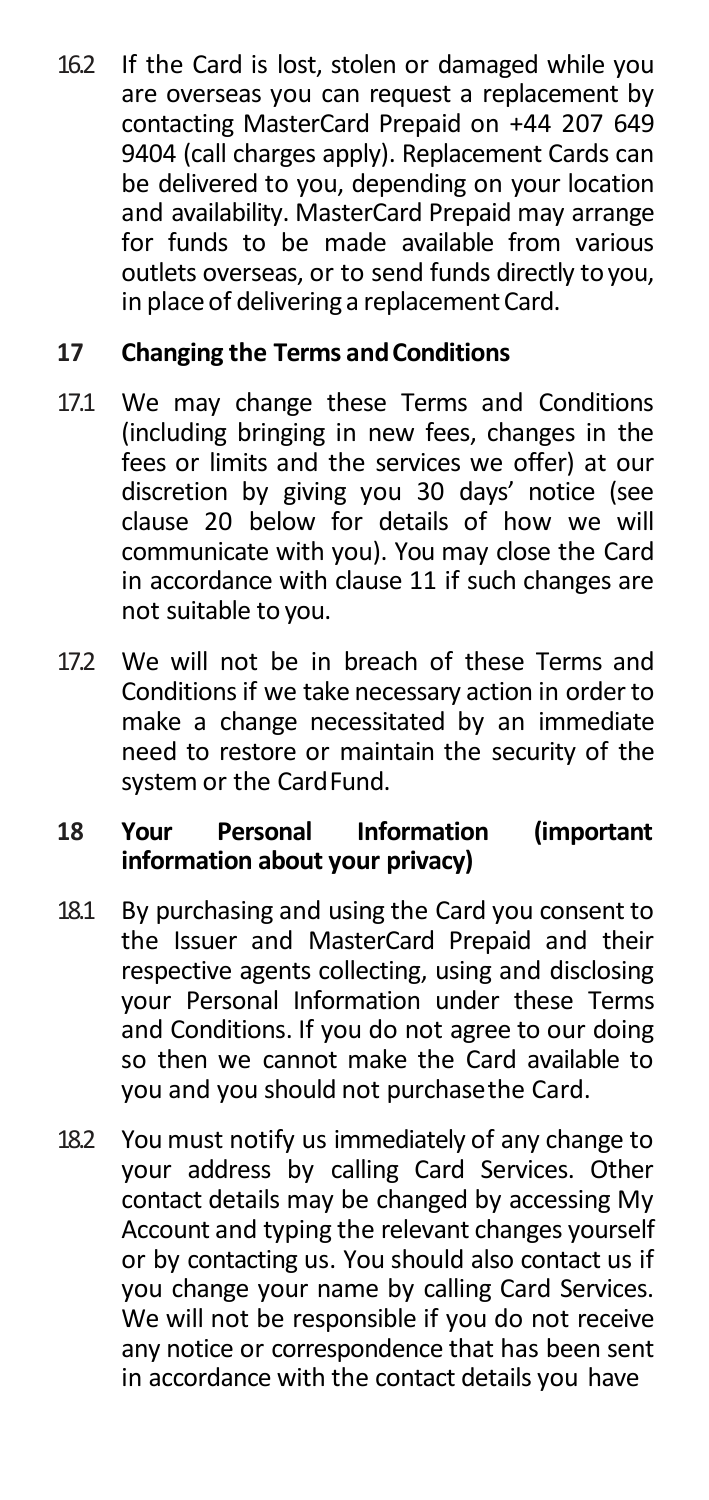provided to us.

- 18.3 You may be required to provide information to the Issuer and MasterCard Prepaid (including evidence of identity) when purchasing the Card or adding additional fundsto the CardFund.
- 18.4 The Issuer will take all reasonable precautions to keep Personal Information secure and protect it under the Privacy Policy.
- 18.5 Your Personal Information may be disclosed by the Issuer or MasterCard Prepaid and their respective agents to third parties to facilitate the provision of the Card Services and related services, to monitor compliance with these Terms and Conditions and for data analysis, antimoney laundering, detection of crime, legal compliance and fraud prevention purposes. The Issuer and MasterCard Prepaid may also disclose Personal Information to collection agencies and lawyers in the event that we seek to recover any money that you owe under these Terms and Conditions.
- 18.6 In addition, by acquiring or activating a Card, you are consenting to the Issuer and MasterCard Prepaid using your Personal Information to notify you of product features, related products, promotions and customer surveys that we may conduct from time to time. You can elect to not receive further notifications by clicking on the unsubscribe link in the marketing material or by contacting us. You also consent to us sending SMS's to your mobile phone to advise you of Card features or information relevant to your Card, such as low balance alerts. If you have provided us with your mobile phone number, we may also send you low balance and other Card related alerts via SMS. See clause 22 below for details on SMS Messaging.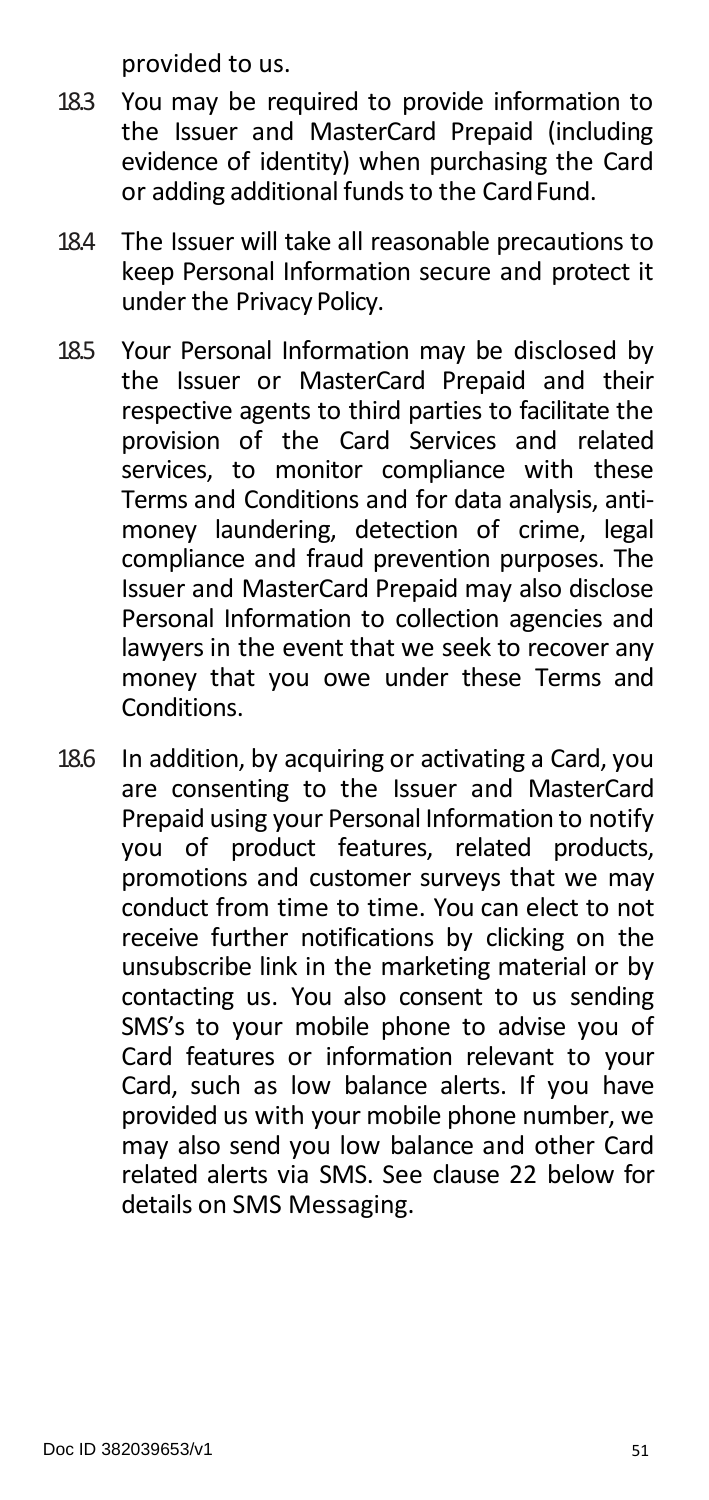- 18.7 Your Personal Information will be disclosed and processed outside Australia to overseas recipients including the United Kingdom and United States of America for the purposes disclosed in these Terms and Conditions, but all service providers are required to have adequate safeguards in place to protect your Personal Information to a standard comparable to privacy laws in Australia.
- 18.8 Your Personal Information may also be used where we are required or permitted to do so as a result of any government laws and regulations, by a court order or by any business or persons to whom we transfer our rights and obligations under the agreement between you and the Issuer which is governed by these Terms and Conditions.
- 18.9 We will continue to keep Personal Information that is necessary after the expiry of the Card or closure of your Card Fund on the same terms as are set out above.
- 18.10 You are entitled to ask the Issuer or MasterCard Prepaid to supply you with any Personal Information that we hold about you. You must submit your request in writing and may be required to provide evidence proving your identity. We will delete any incorrect information or correct any errors in any of your Personal Information that come to ourattention.
- 18.11 To aid us in the provision of the services provided under these Terms and Conditions, in the interests of security, and to help the Issuer and MasterCard Prepaid maintain and to improve their level of service, all telephone calls may be recorded and/or monitored.
- 18.12 You agree that we may disclose any information concerning you to:
	- (a) any law enforcement, regulatory agency or court where required by any such law or regulation in Australia or elsewhere;and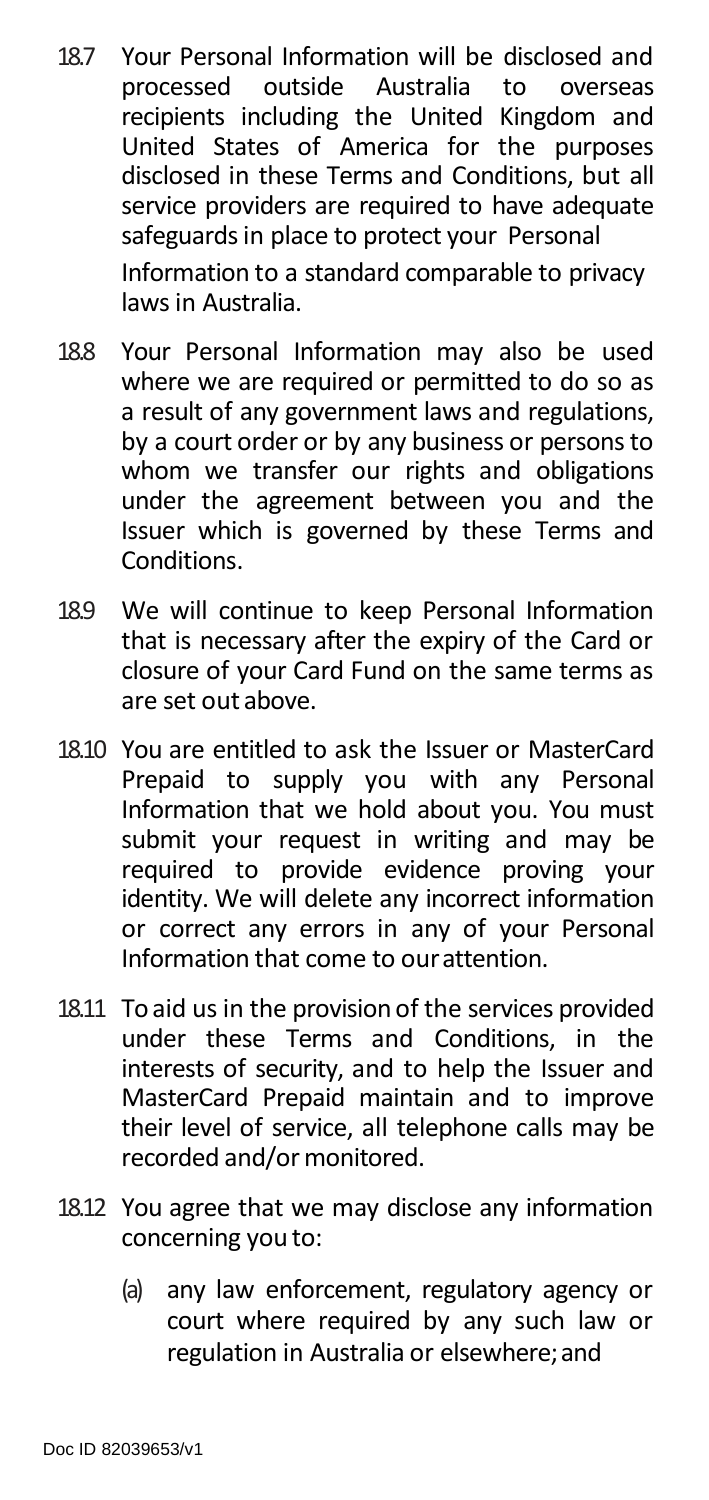(b) any person we use to make payment for the purpose of compliance with any such law or regulation.

#### **19 Our liability**

- 19.1 We will not be liable to you for any loss due to:
	- (a) any instructions given by you not being sufficiently clear;
	- (b) any failure by you to provide correct information;
	- (c) any failure due to events outside our reasonable control;
	- (d) any industrial dispute;
	- (e) any ATM refusing to or being unable to accept the Card;
	- (f) the way in which any refusal to accept the Card is communicated to you;
	- (g) any indirect, special or consequentiallosses;
	- (h) any infringement by you of any laws, including currency laws in the country where the Card is issued or used;
	- (i) any dispute between you and the supplier of any goods and/or services purchased with the Card;
	- (j) our taking any action required by any government, federal or state law or regulation or court order;or
	- (k) anything specifically excluded or limited elsewhere in these Terms and Conditions.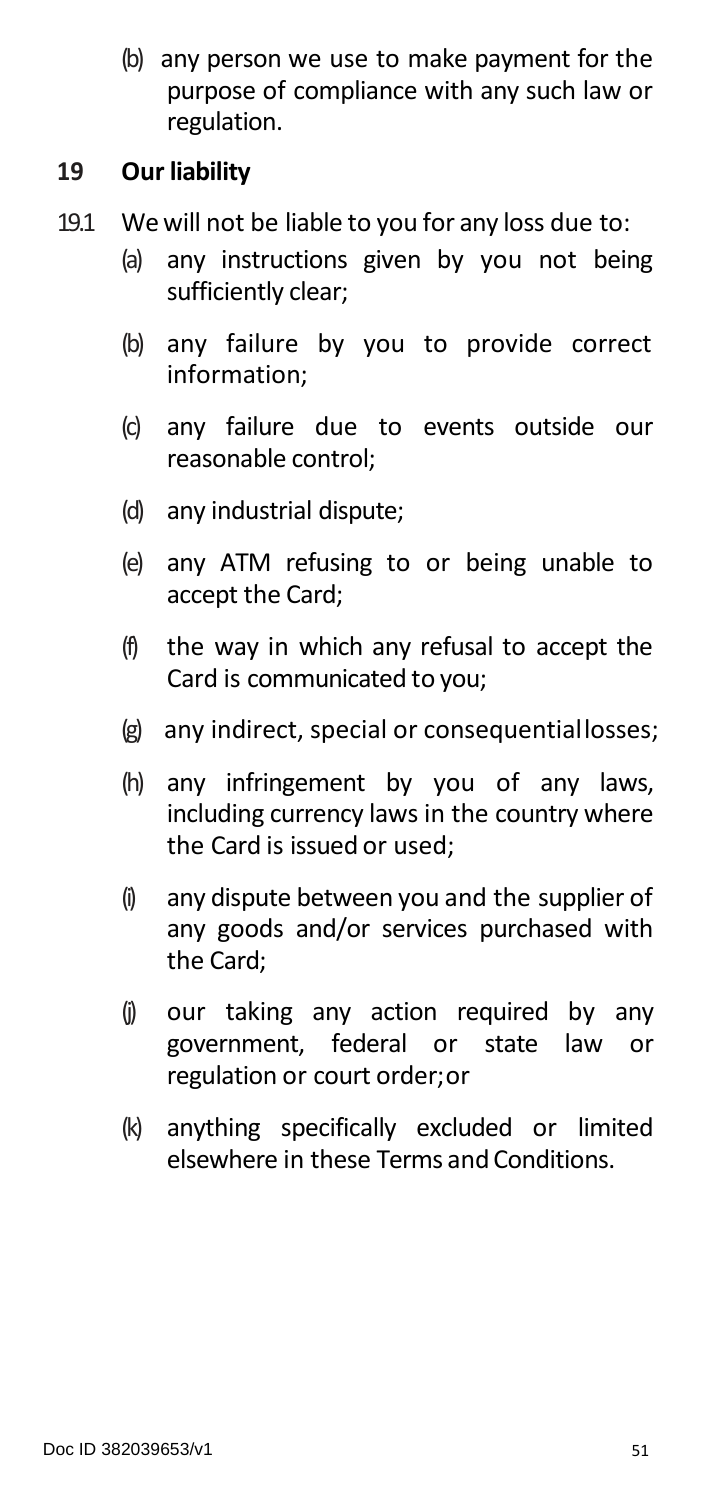- 19.2 You are not liable for any loss caused by the failure of a system or equipment provided by any party to a shared electronic network to complete<br>a transaction accepted by the system or  $\frac{1}{2}$  transaction accepted by the equipment in accordance with your instructions. However, if you were aware, or should reasonably have been aware, that the system or equipment was unavailable or malfunctioning, our responsibility will be limited to:
	- (a) correcting any errors; and
	- (b) refunding any charges or fees imposed as a result.
- 19.3 Liability for Unauthorised Transactions will be determined according to the ePayments Code (see clause 15 above).
- 19.4 You should not interpret anything in these Terms and Conditions as excluding, restricting or modifying any guarantee, condition or warranty which is implied by the Australian Consumer Law. Where we are liable for a breach of these Terms and Conditions, then our liability is limited to:
	- (a) the supplying of the services again;or
	- (b) the payment of the cost of having the services supplied again.
- 19.5 The Issuer and MasterCard Prepaid are not responsible for and accepts no liability for any other goods or services that may be offered or provided to you by the Distribution Outlet.
- 19.6 The Issuer does not maintain the website through which My Account is accessible. You agree that the Issuer is not responsible for any content on that website other than information relating specifically to you, the Card Fund, the Cash Passport or your Card.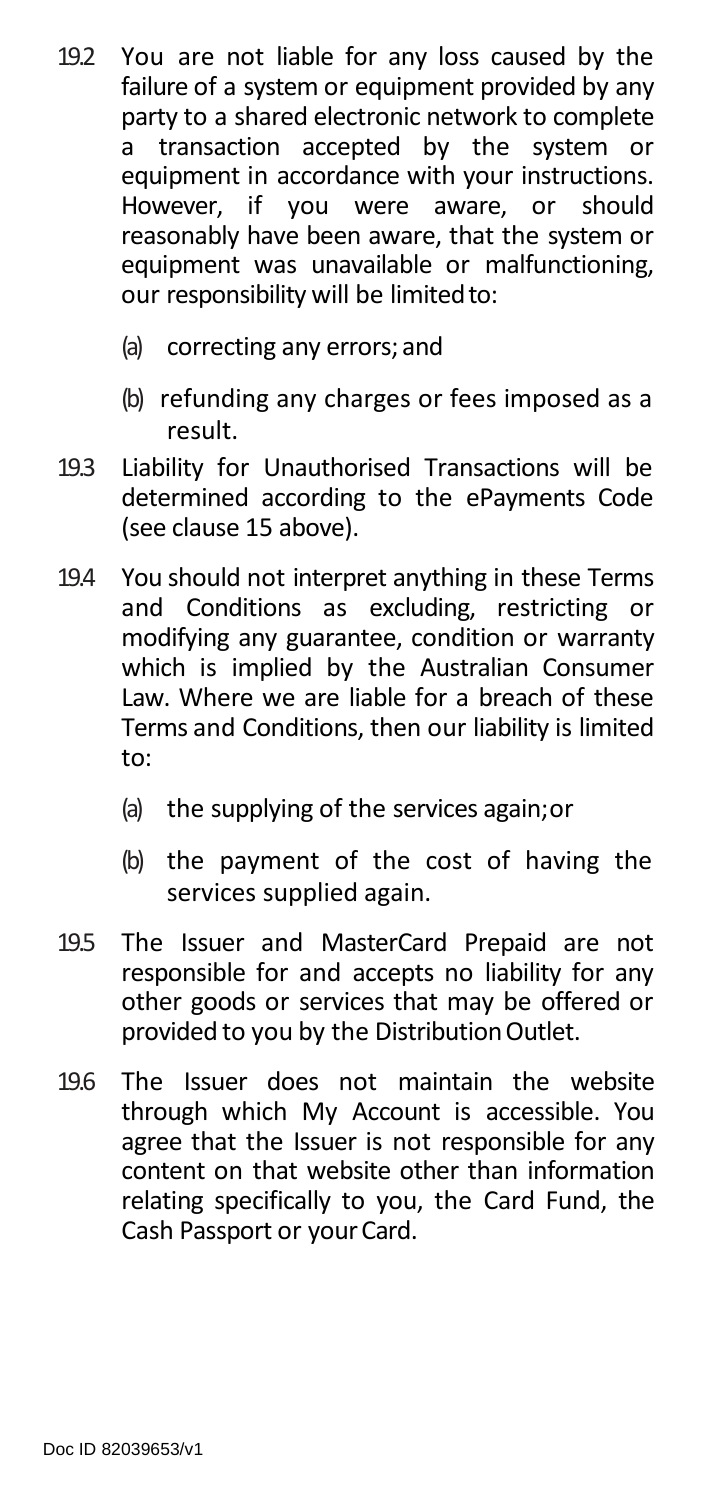# **20 Communications**

- 20.1 You agree that we may give written notices or other communications to you under or in connection with these Terms and Conditions either:
	- (a) by writing to you at your residential or postal address last known to us;
	- (b) by giving it to you personally or leaving it at your residential or postal address last known to us;
	- (c) by electronic communication to your email address or fax number last known to us or which you last gave us for sending notices and communications to you;or
	- (d) if the notice or communication is not personal to you – by publishing a notice in a newspaper circulating nationally in Australia or by posting on the website.
- 20.2 For the purposes of giving you information that we are required to provide under the ePayments Code:
	- (a) we may notify you by electronic communication;
	- (b) you have the right to vary your nominated email address, mobile phone or fax number;
	- (c) you have the right to terminate your Agreement to receive the information electronically (a fee for the provision of paper communications may apply); and
	- (d) if within 6 months after the electronic communication is given, you ask for a paper copy of the information provided electronically, the paper copy will be provided to you.
- 20.3 If we give a notice or other communication to you by email, the content of the notice or communication may be: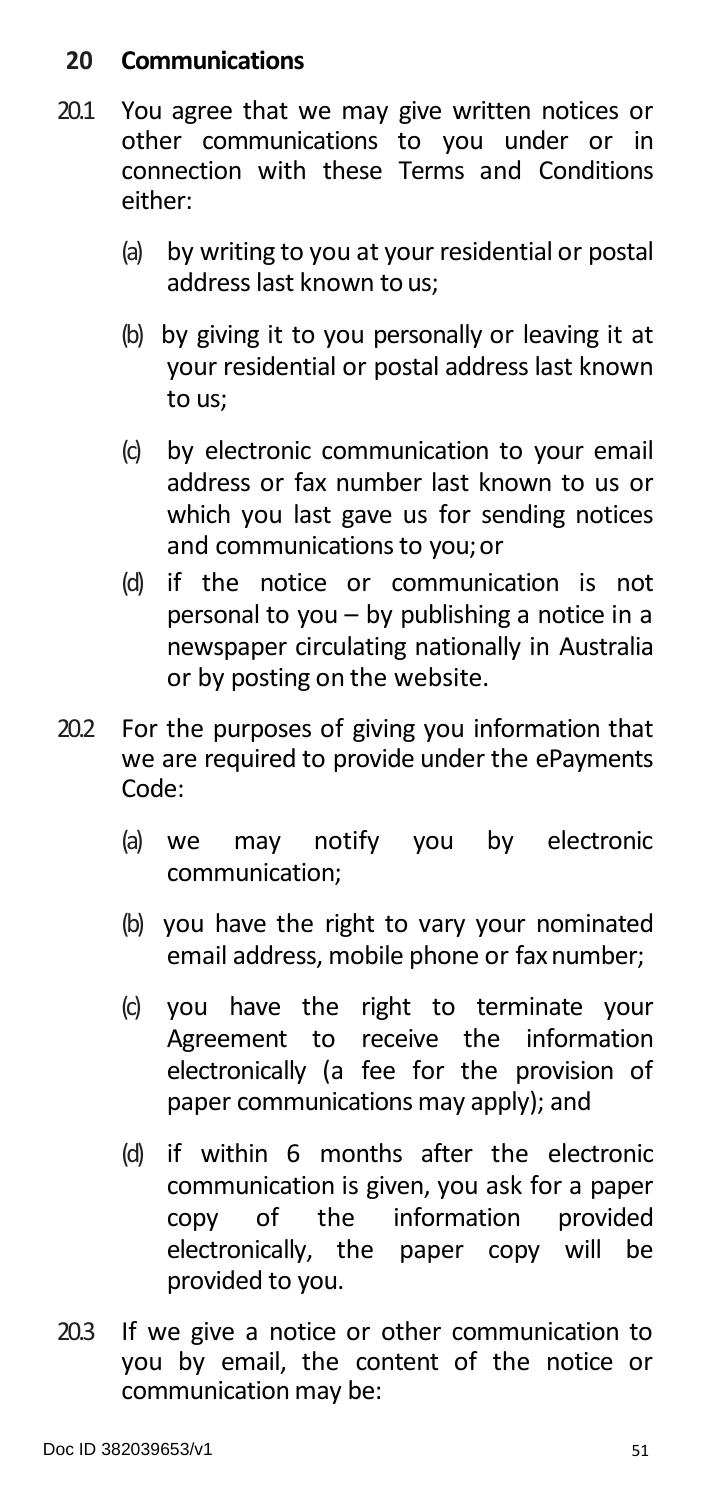- (a) set out in the body of the email;
- (b) included as an electronic document attached to the email;or
- (c) made available on My Account for retrieval by you (with the email advising you of this and of the general nature of the information and giving you the ability to readily retrieve the information electronically. For example, by means of a link to MyAccount).
- 20.4 If we give a notice or other communication to you:
	- (a) by writing to you  $-$  you are taken to have received it when it would be delivered in the ordinary course of the post;
	- (b) by giving it to you personally or leaving it for you – you are taken to have received it on the day of delivery; or
	- (c) electronically you are taken to have received it on the day it is transmitted.
- 20.5 In addition to the ways set out in these Terms and Conditions, we may give you a notice or other communication by using any method allowed or required by a law or the ePayments Code. If a law or the ePayments Code requires us to use a particular method, we willdo so.
- 20.6 You agree that, for the purpose of telephone communications originated or received by us, and for the purpose of electronic communications received by us, we may verify your identity by reference to any or all of the Security Details information on the SMS services provided by us from time to time, please visit the website.

# **21 Third parties**

21.1 The Issuer may transfer its rights and obligations under its agreement with you to any other person or business. If this happens, the person or business to which this agreement is transferred assumes all of the Issuer's rights and obligations under the agreement. From then on, references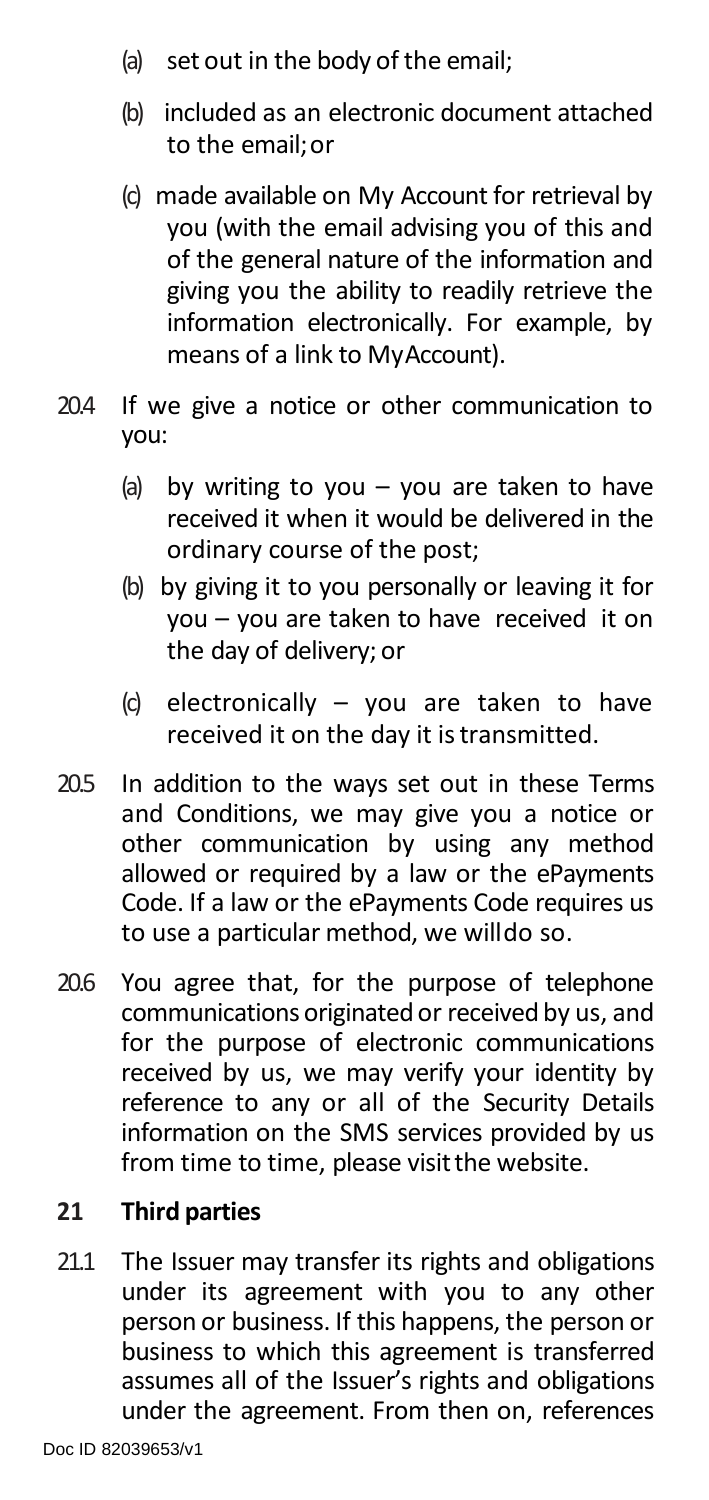in these Terms and Conditions to the Issuer are to be read as references to the person or business to which the agreement was transferred.

21.2 Except in those circumstances, nothing in these Terms and Conditions will confer on any third party any benefit or the right to enforce any terms of the agreement between you and the Issuer.

#### **22 SMS messaging**

22.1 We may from time to time send you SMS alerts relating to your Cash Passport and Card activity. You can stop the SMS alerts at any time by sending "STOP" to the number indicated in the SMS (your mobile phone provider will charge you their standard SMS fee for sending this SMS). For more information on the SMS services provided by us from time to time, please visit the website.

#### **23 Governing law**

- 23.1 These Terms and Conditions, and the agreement between you and the Issuer, are governed by the laws of New South Wales, Australia and any legal questions concerning the Terms and Conditions, or the agreement will be decided under those laws.
- <span id="page-50-0"></span>23.2 You submit to the non-exclusive jurisdiction of the courts of New South Wales to hear and determine any disputes or legal questions concerning these Terms and Conditions or the agreement between you and the Issuer.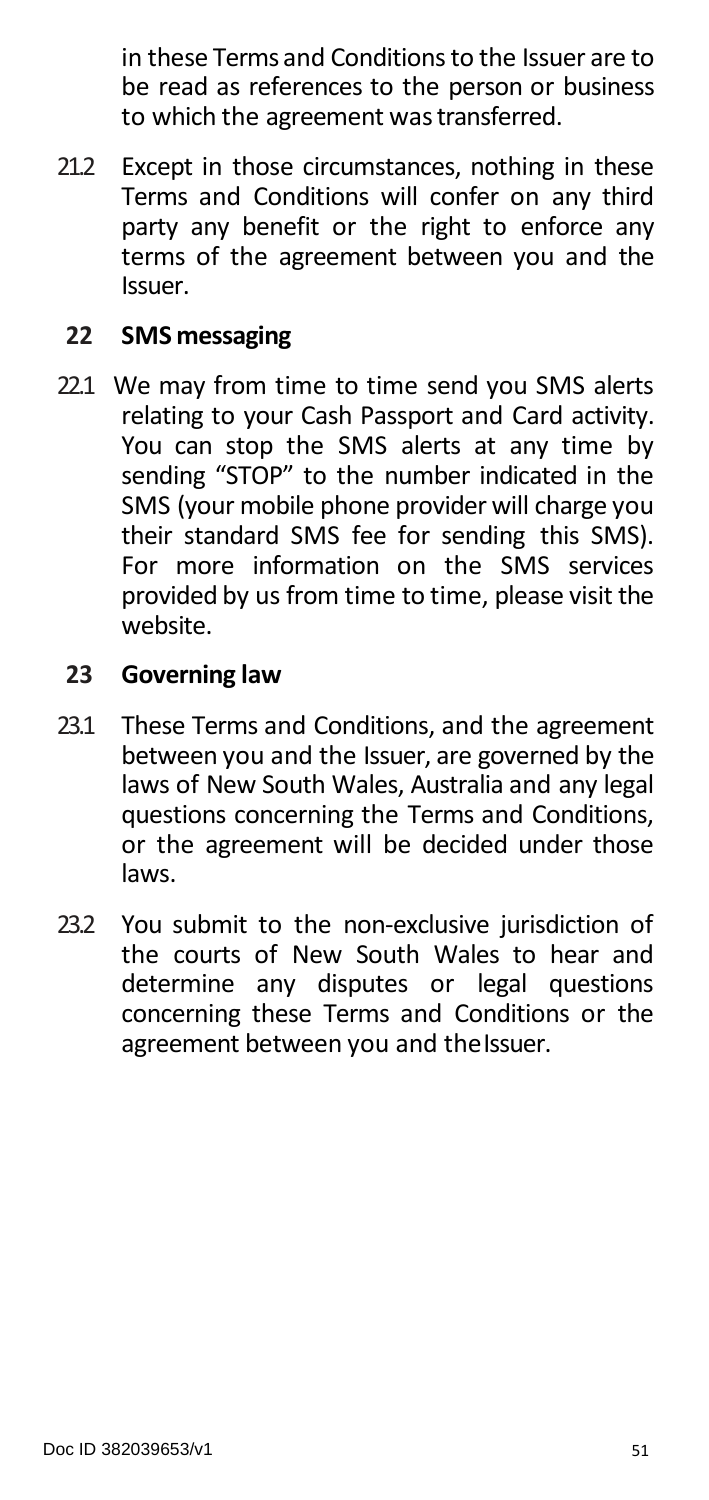# **Section C – Definitions**

**Activate and Activation** refers to the activation of the Card to enable you to use the Card.

**AED** means the lawful currency of the United Arab Emirates.

**ATM** means an automated teller machine.

**AUD** means the lawful currency of Australia.

**BPAY**® means the "BPAY" electronic payments service through which you can add additional funds to the Cash Passport.

**CAD** means the lawful currency of Canada.

**Card** means the Cash Passport card and any secondary Card.

**Card Fund** means the aggregate of all Currency records maintained by the Issuer (or by service providers on the Issuer's behalf) of the funds loaded onto your Cash<br>Passport. in each Currency and available for Passport, in each Currency and transactions using the Card in that Currency.

**Card Services** means any services provided by us (or by service providers on the Issuer's or MasterCard's behalf) in connection with the Cash Passport. It includes MasterCard Prepaid's interactive voice response system (available in English) and call centre accessible using the Security Details, available 24 hours a day on the telephone number or numbers provided from time to time.

**Cash Passport** means the prepaid payment product described in the PDS and these Terms and Conditions.

**Currency** means, subject always to these Terms and Conditions, any one or more of AUD, USD, EUR, GBP, NZD, THB, CAD, HKD, JPY, SGD, AED and any additional currency that we may make available in connection with the Cash Passport from time to time.

**Debit Card Load** means loading or reloading the Card online through the website by making payment using a debit card that meets the criteria set out in the online ordering terms and conditions on the website.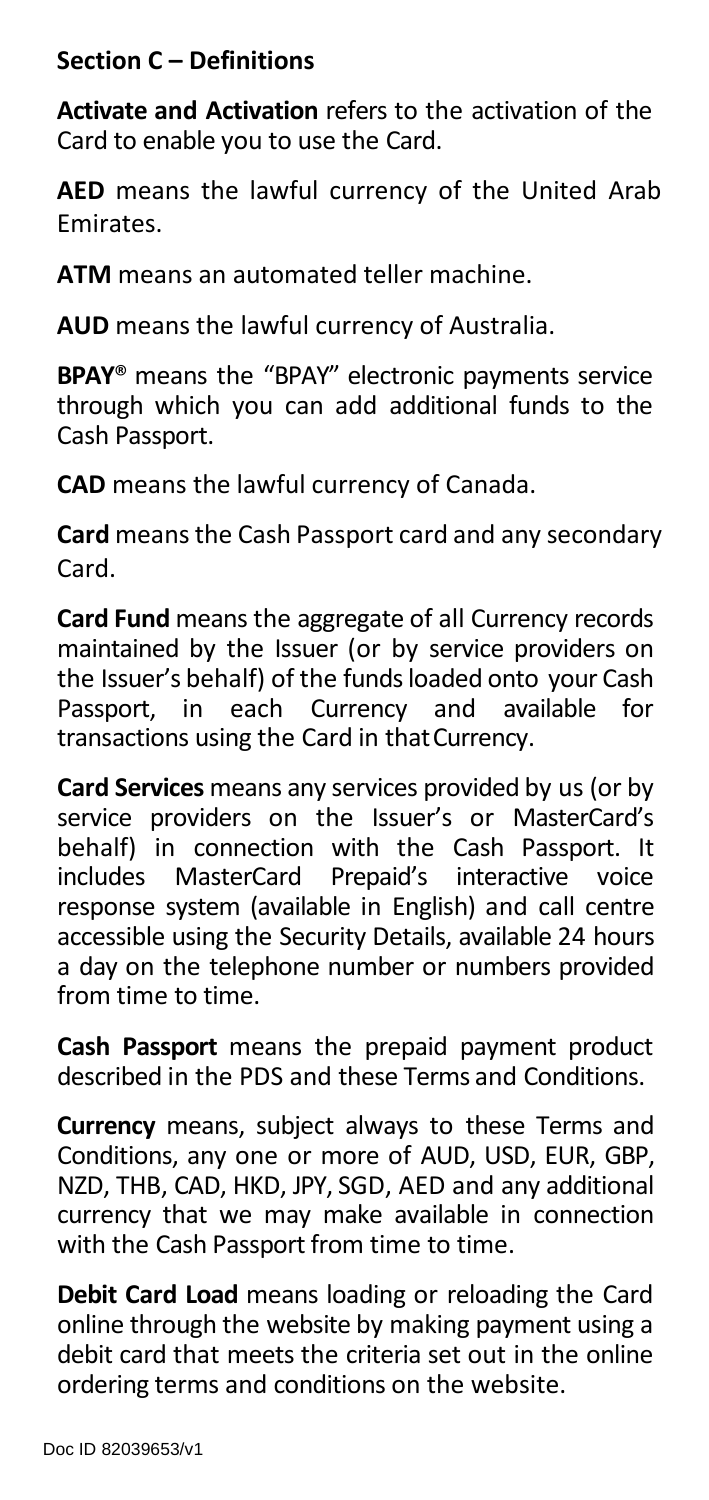**Distribution Outlet** means any branch of an organisation that participates in the Card programme from time to time by distributing Cards or accepting loads/reloads.

**ePayments Code** means the ePayments Code issued by the Australian Securities and Investments Commission (as amended from time to time) which regulates consumer electronic payments.

**EFTPOS** means Electronic Funds Transfer at Point of Sale.

**EUR** means the lawful currency of Eurozone.

**Fees and Limits Table** means the fees and limits table set out in this PDS.

**GBP** means the lawful currency of Great Britain.

**Global Emergency Assistance** means the services provided by MasterCard Prepaid when you call Card Services in relation to lost or stolen Cards.

**GST** means any form of goods and service tax or other value added tax and, without limitation, includes GST as defined in the A New Tax System (Goods and Service Tax) Act 1999 (Cth) asamended.

**HKD** means the lawful currency of Hong Kong.

**Identifier** means information that you know but are not required to keep secret and which you must provide to perform a transaction (for example, a card number).

**In-Store Load** means loading or reloading the Card physically at a Distribution Outlet using methods made available from time totime.

**Issuer** means Heritage Bank Limited ABN 32 087 652 024 AFSL 240984, which is the issuer of the Card.

**JPY** means the lawful currency of Japan.

**MasterCard Prepaid** means MasterCard Prepaid Management Services Australia Pty Limited ABN 47 145 452 044.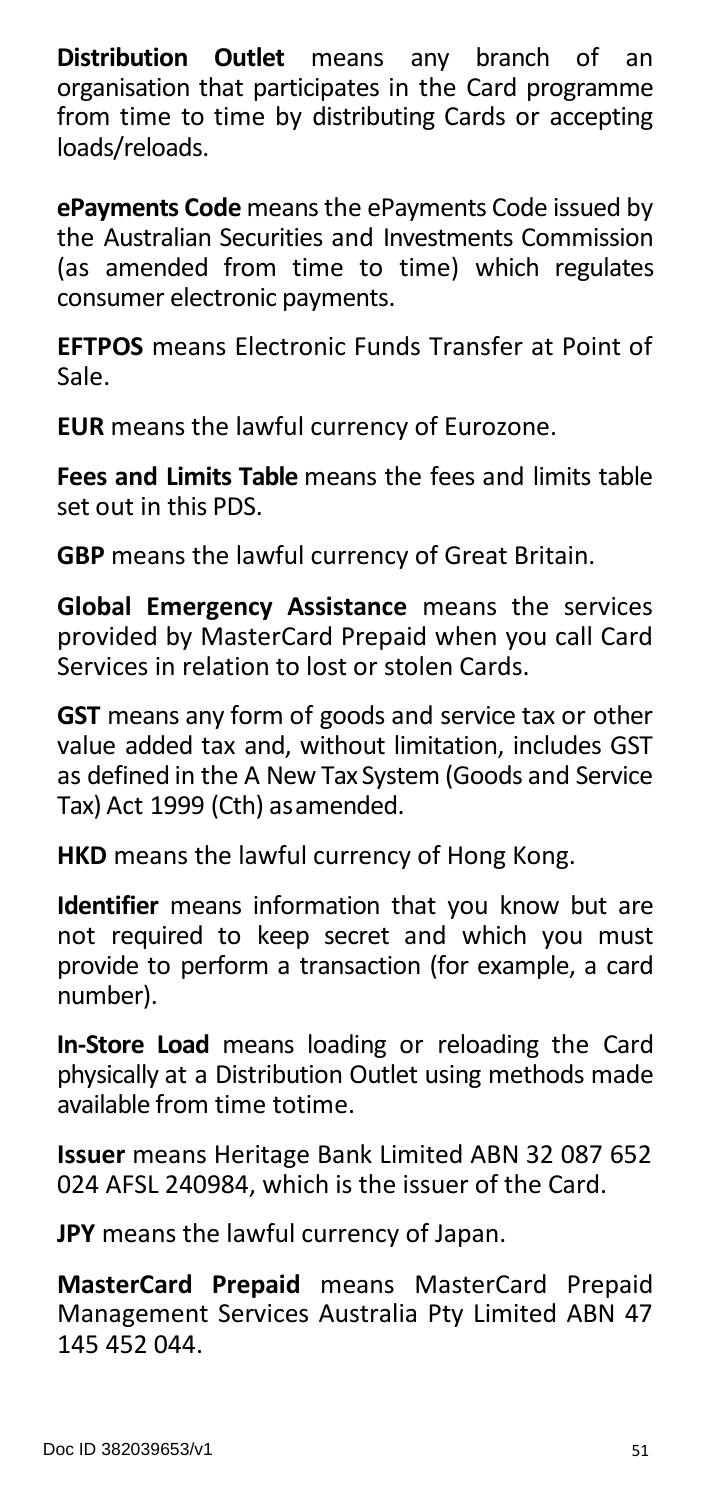**Negative Balance** occurs in certain circumstances when your Card Fund is overdrawn. (For certain EFTPOS transactions, merchants are allowed to process low value transactions without authorising the transaction through MasterCard®. For example, if you had AUD30 remaining on your Card but made an AUD50 transaction, you would have an AUD20 Negative Balance. You are liable for any Negative Balance.)

**NZD** means the lawful currency of New Zealand.

**Online Load** means loading or reloading the Cash Passport directly via the website using methods made accessible on the website from time to time.

**Personal Information** is the information that the Issuer, MasterCard Prepaid and their respective agents collect<br>from you, including any application form, you, including any application correspondence, emails, telephone calls, internet communications and transactional information, in connection with the Cash Passport.

**PIN** means the personal identification number used to access the Card Services.

**PDS** means Product Disclosure Statement and Terms and Conditions.

**Privacy Policy** means the Issuer's and MasterCard Prepaid's joint privacy policy in relation to the Cash Passport, available on the website.

**Security Codes** means the Card PIN and the passcodes and passwords to access related services.

**Security Details** means the information given by you when applying for the Card or during Activation, for the purposes of verifying your identity, or any changes made to this information.

**Security Requirements** means the Security Requirements set out in this PDS.

**SGD** means the lawful currency of Singapore.

**SMS** means the Short Messaging Service provided by your mobile phone service provider.